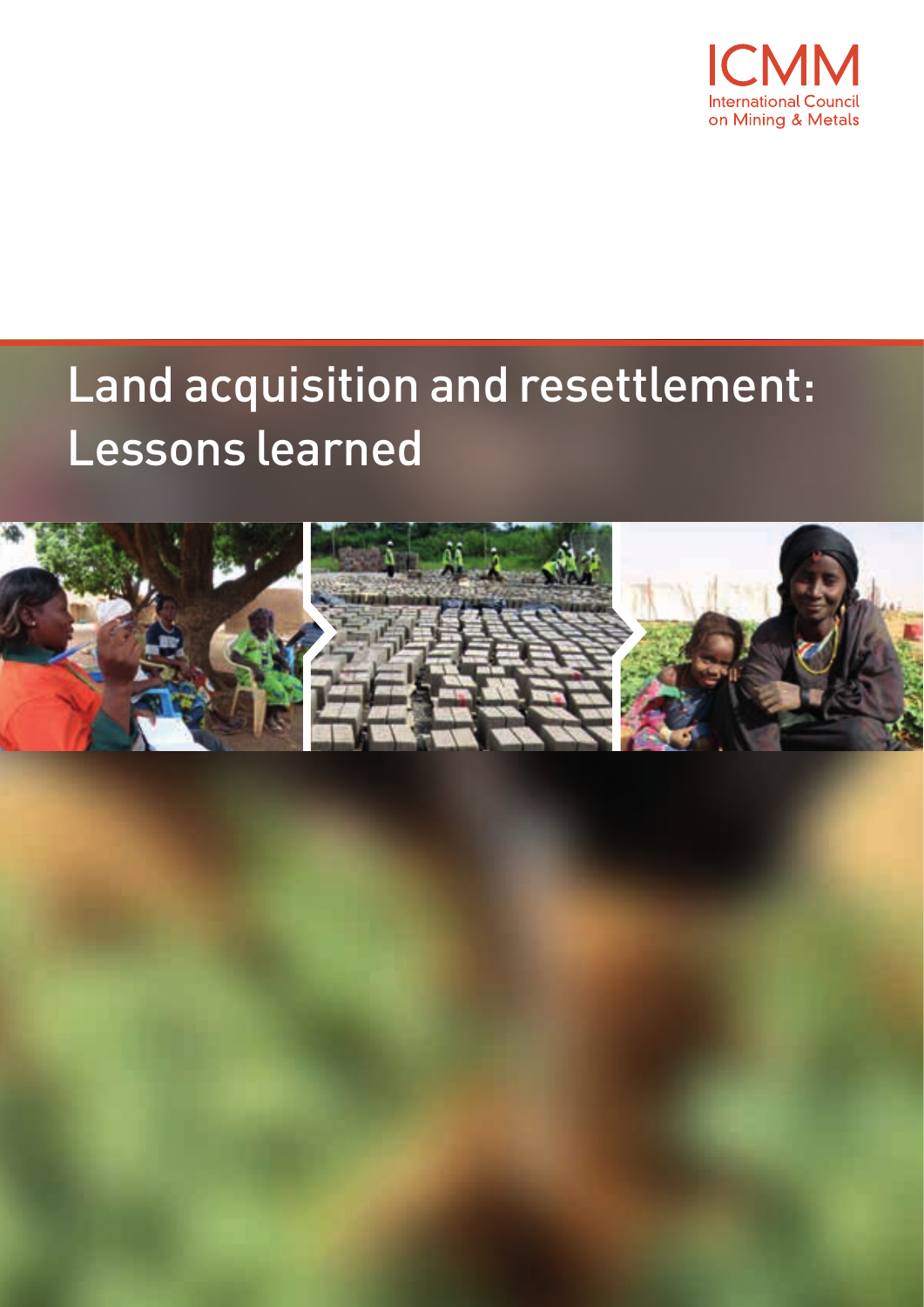Responsibly undertaking resettlement activities is one means by which companies can positively contribute to development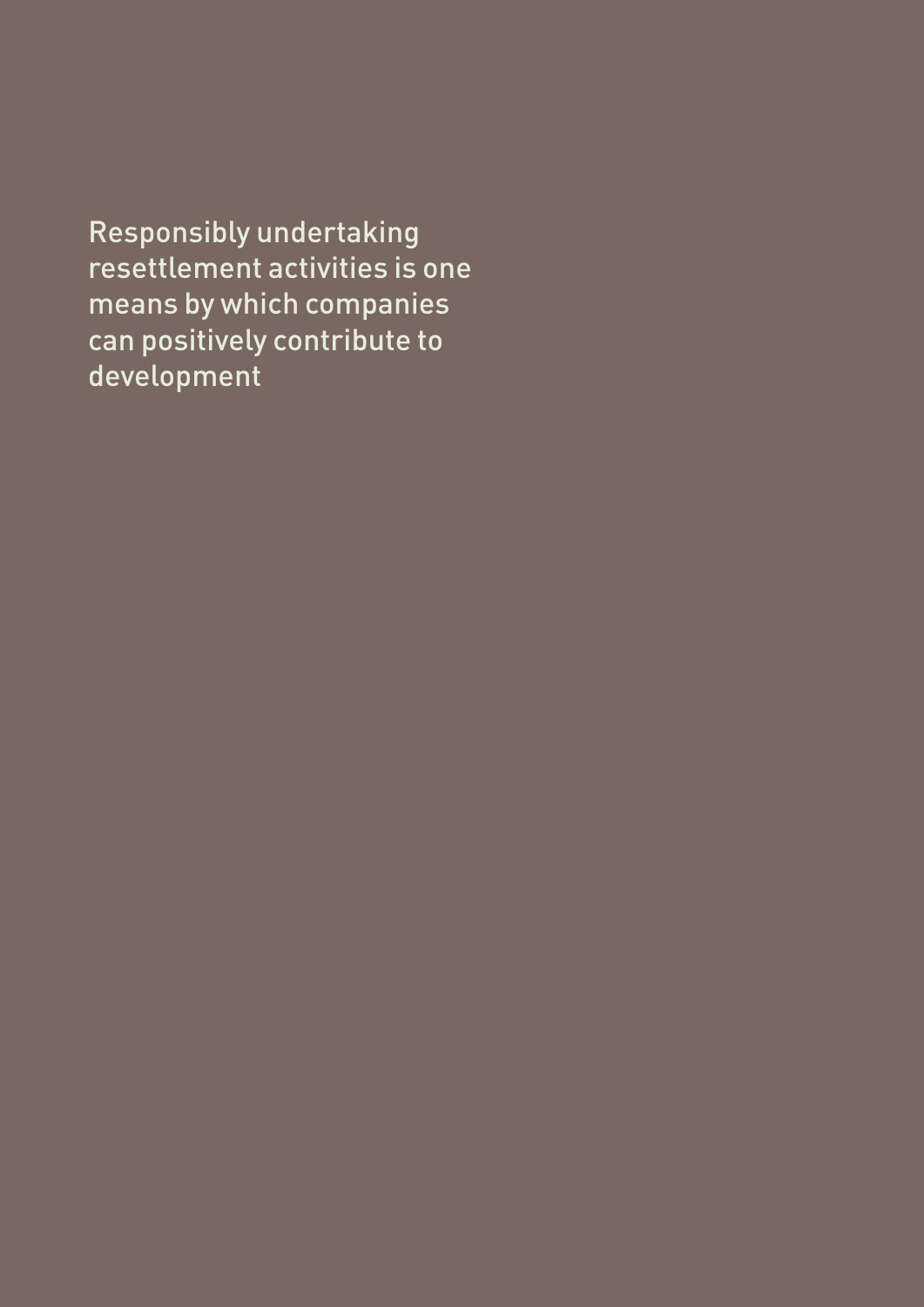#### **Land acquisition and resettlement: Lessons learned**

ICMM member companies are committed to the social and economic development of communities around mining and metals operations. Living up to that commitment is especially challenging when people have to be relocated as a result of mining activities. While the starting point for ICMM member companies is to either avoid or minimise the need to resettle people, in some situations resettlement is required if a mining project is to proceed.

ICMM members and many other companies undertake resettlement activities responsibly and make it their goal to leave communities better off than they were previously. When companies manage resettlement activities well, they can make a significant contribution to development in the areas surrounding their projects. However, if resettlement activities are not managed properly communities can face poverty and social exclusion, and companies can face disruption of the project, and run legal or reputational risks.

There are no one-size-fits-all solutions for successful resettlement activities, but there are many useful lessons to learn from past experience. The 10 modules in this Land acquisition and resettlement: Lessons Learned report offer insights based on the experience of 41 projects from around the world, in both the mining sector as well as other sectors. This includes insights into planning for resettlement, engaging with stakeholders, compensating for loss of land and restoring livelihoods, addressing the needs of vulnerable people, overseeing construction, ongoing community development interventions, and monitoring impacts. The material was originally generated for a benchmarking report commissioned by Gold Fields, Rio Tinto and Glencore. They graciously shared it with ICMM so that it could be adapted into practical and user friendly modules, aimed at on the ground practitioners.

The challenges of resettlement are being treated with urgency at various levels. For example, the World Bank released an action plan in 2015 to address shortcomings in its own projects. This contribution to knowledge-sharing is a reflection of ICMM's perspective that if done well, resettlement can support sustainable economic and social development. I hope that it will help towards achieving that objective.

1 N.H.

**Tom Butler**, CEO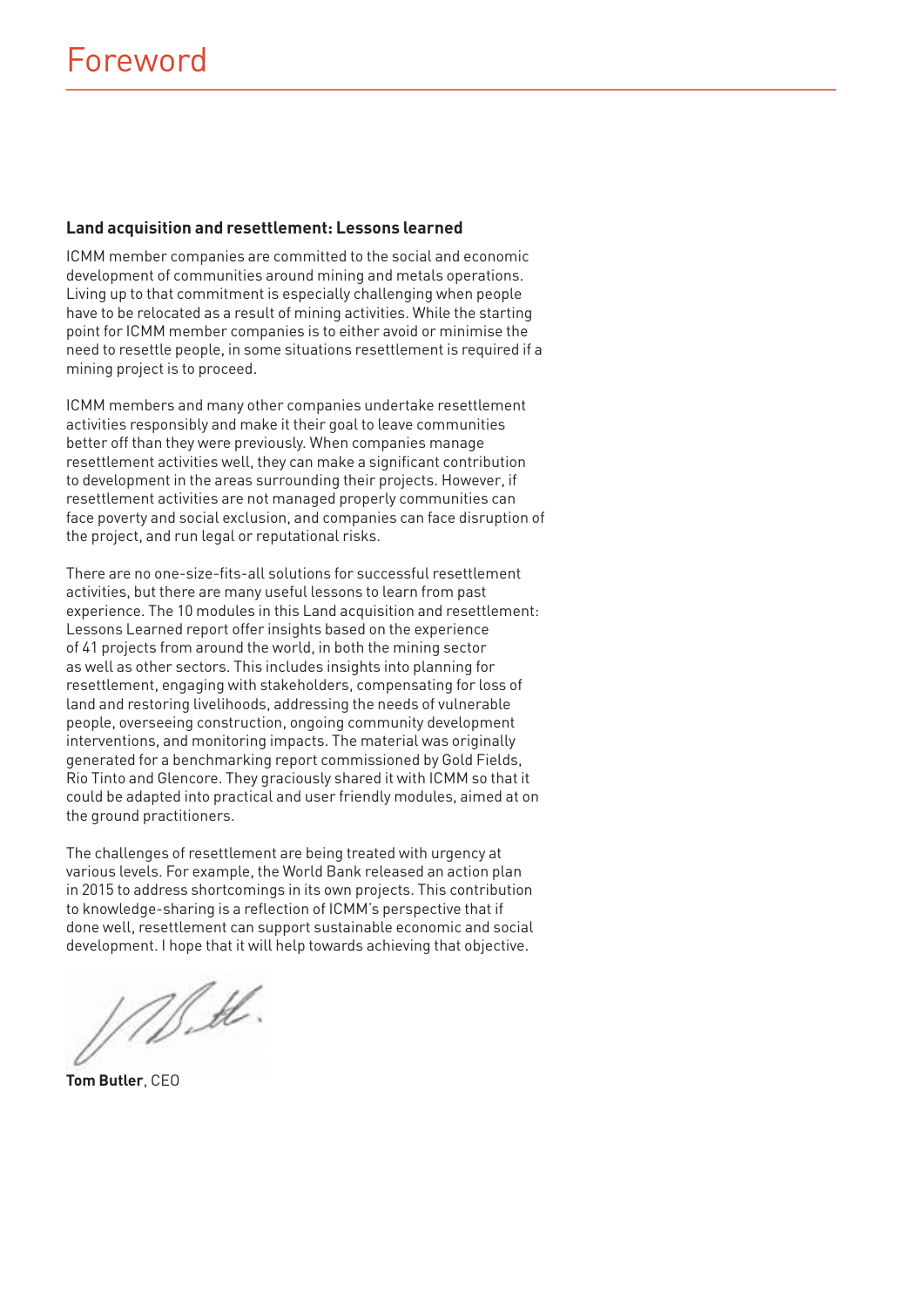

Resettlement planning should start early. Companies should invest enough human or financial resources to ensure impacts are assessed and mitigated, and that benefits are shared in a sustainable way.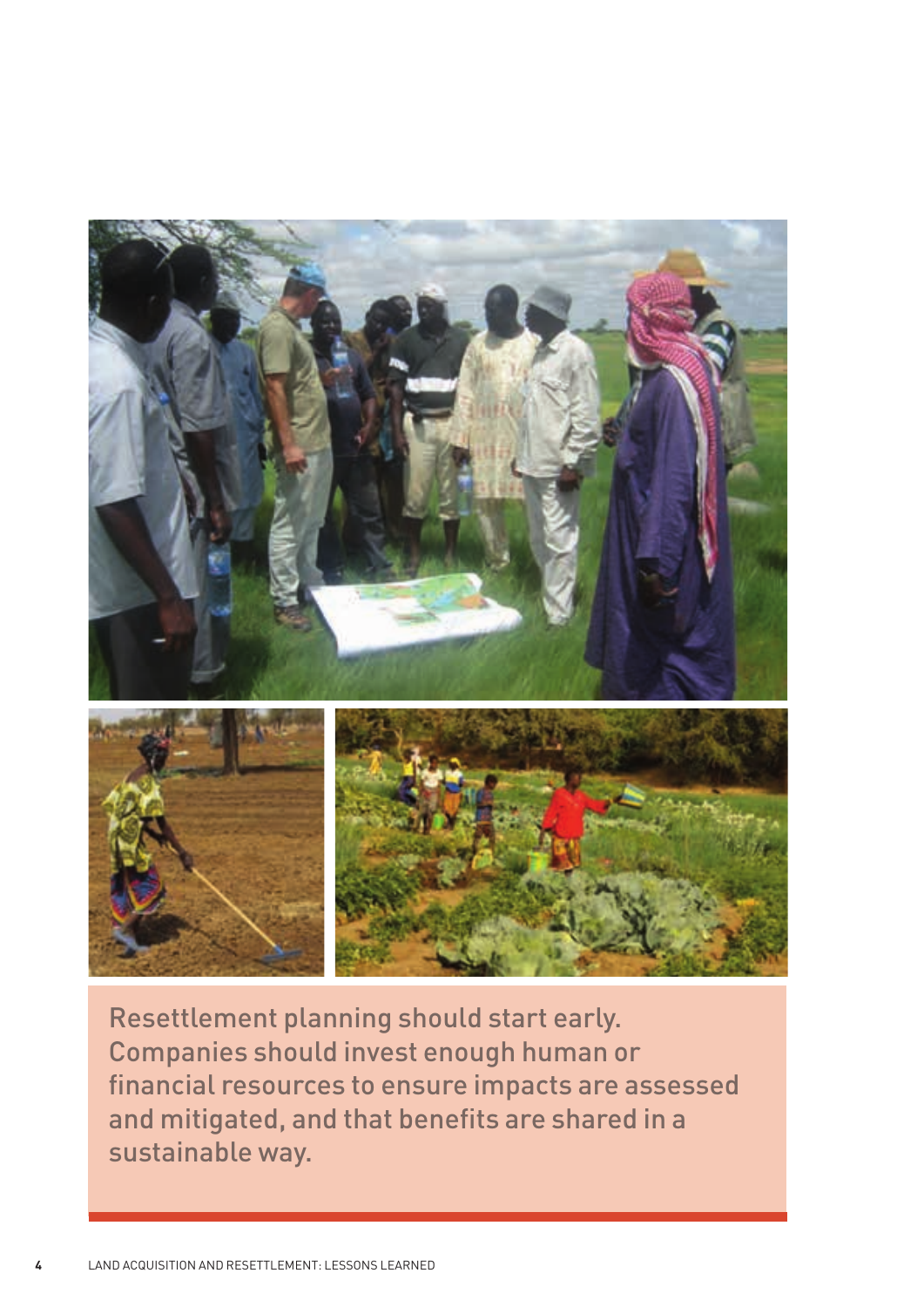|                | <b>Introduction</b>                          | $\overline{6}$ |
|----------------|----------------------------------------------|----------------|
| $\overline{1}$ | International policies and standards         | 8              |
| $\overline{2}$ | <b>Impact assessments</b>                    | 12             |
| 3              | The planning process                         | 19             |
| 4              | <b>Engaging stakeholders</b>                 | 22             |
| 5              | Resettlement packages and assistance         | 29             |
| $\overline{6}$ | Restoring sustainable livelihoods            | 38             |
| 7              | Identifying and supporting vulnerable groups | 44             |
| 8              | <b>Construction and physical moves</b>       | 49             |
| 9              | Benefit sharing and community development    | 53             |
| 10             | Monitoring, evaluation and reporting         | 57             |
|                | <b>Further information</b>                   | 61             |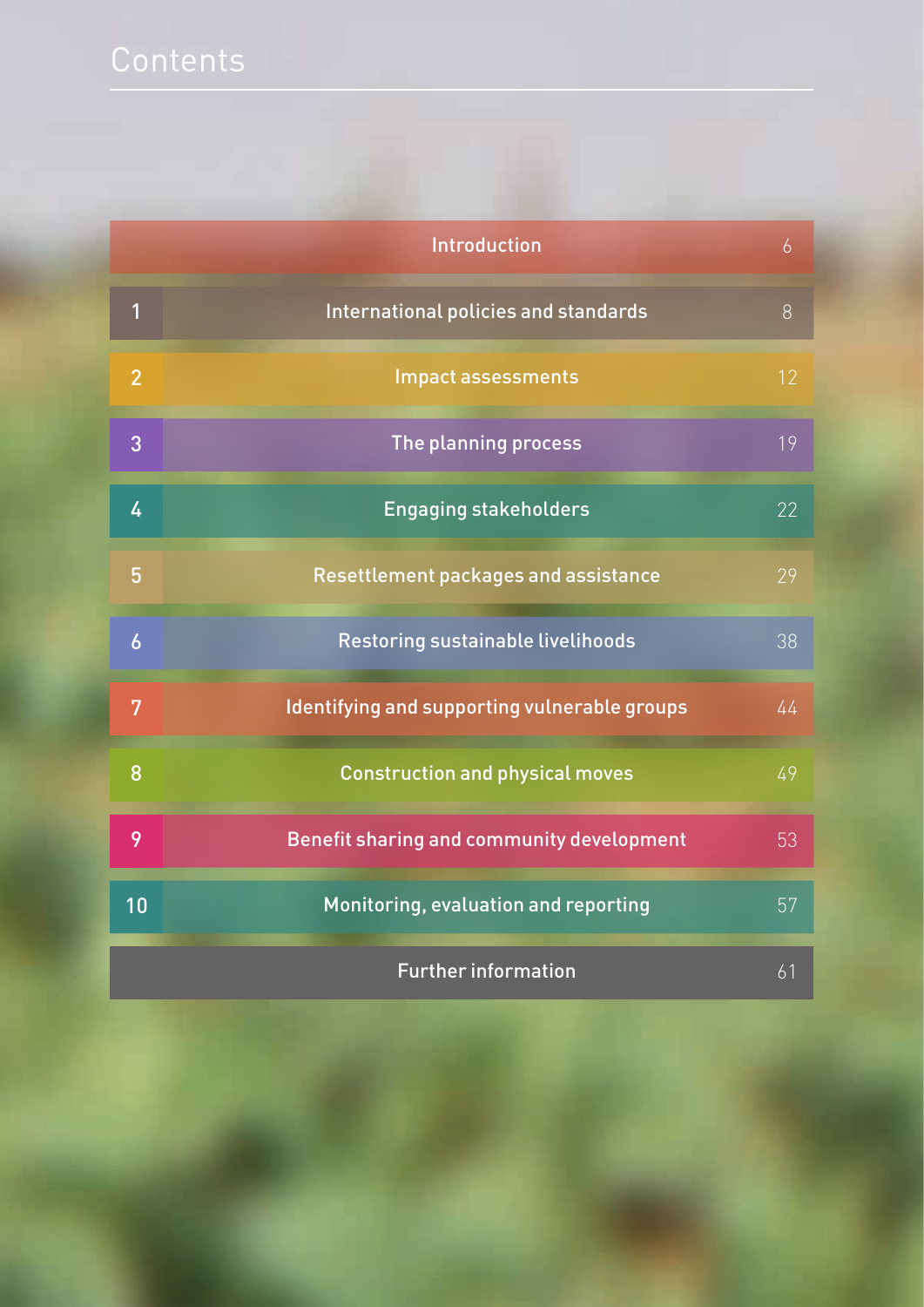## <span id="page-5-0"></span>**In this section**

| Introduction                       |  |
|------------------------------------|--|
| <b>Background to this guidance</b> |  |
| Overview of the plans presented in |  |
| the quidance                       |  |
| How to use these modules           |  |

#### **Introduction**

The International Council on Mining and Metals (ICMM) is an organisation of leading mining and metals companies that collaborate to promote responsible mining, with a shared commitment to respect people and the environment. Part of this commitment includes the requirement that members implement and measure performance against our ten sustainable development principles, including the need to "contribute to the social, economic and institutional development of the communities in which we operate" (Principle 9). Responsibly addressing resettlement issues is one means by which companies can positively contribute to development.

Despite the clear global standards around resettlement and land acquisition—notably, the International Finance Corporation's Performance Standard 5 (International Finance Corporation 2012)—in practice, this remains a very challenging area for companies. Many projects do not begin planning resettlement activities early enough. Nor do they invest enough human or financial resources in ensuring impacts are assessed and mitigated, and that benefits are shared in a sustainable way. As a consequence, grievances from resettled and host communities can result in conflict and mine closures. Nearby communities can also disrupt project activities if they do not see benefits accruing to them, even though they may not be directly affected by resettlement.

However, projects that do invest in planning resettlement appropriately with well-managed engagement of relevant stakeholders have been shown to gain the trust of local communities, formed more collaborative relationships with governments and been able to minimise disruptions to the business. The aim of this guidance is to support companies in achieving these positive outcomes. While the primary audience for this guidance is operationallevel employees of mining companies with direct responsibility for carrying out resettlement activities, it should also be useful for corporate-level staff with responsibility for social performance.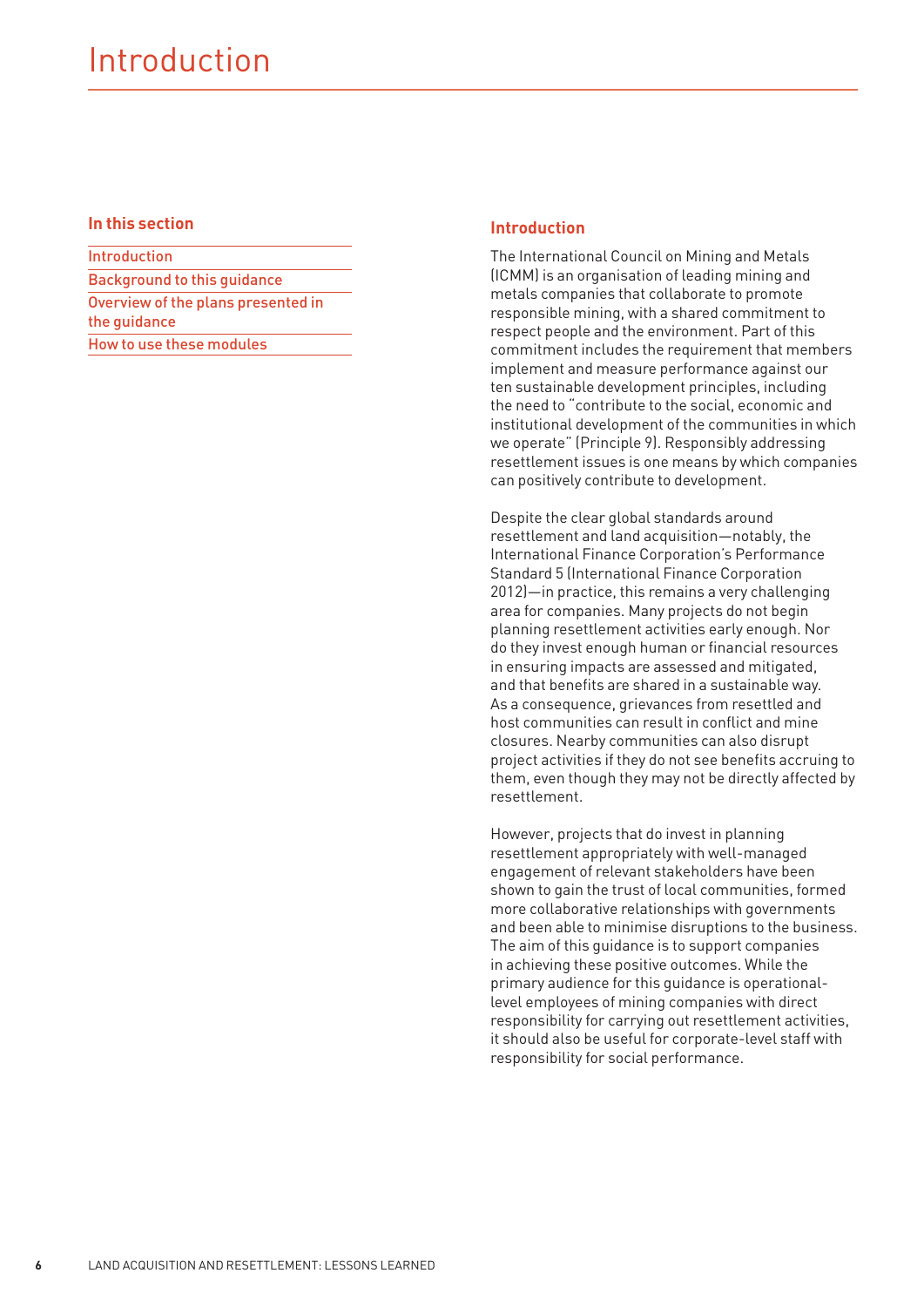## <span id="page-6-0"></span>**Background to this guidance**

Between 2012 and 2014 an international benchmarking study on land acquisition and resettlement was undertaken (Reddy et al., 2015). It was supported at various phases by three ICMM members: Rio Tinto, Gold Fields and Glencore. The benchmarking study reviewed land acquisition and resettlement relating to 41 mining and oil and gas projects in 19 countries across the globe.

The objective of the study was to consolidate lessons learned from practical experiences, in order to improve understanding of critical issues and challenges related to land acquisition and resettlement, as well as to profile innovative approaches to overcoming them.

In 2015 ICMM decided to make the benchmark study more accessible by adapting the key learning from it and developing a set of practical modules for companies.

## **Overview of the plans presented in the guidance**

The guidance sets out a number of frameworks and plans in the various modules. In order to explain how these all fit together in a comprehensive approach to the management of land acquisition and resettlement, see Figure 1. It is important to bear in mind that land acquisition and resettlement is one of a number of social issues that mining projects will typically face. Therefore, land acquisition planning needs to be integrated into broader social planning for the project.

### **How to use these modules**

The modules in this guidance are based on the key challenges, lessons and recommendations highlighted in the original benchmarking study. The guidance has been designed to provide easy access to modules relevant to practitioners, and each module can be downloaded separately. You can access them from the download centre in the flipbook.

## Figure 1 Approach to land acquisition and resettlement: illustration of relevant plans and frameworks

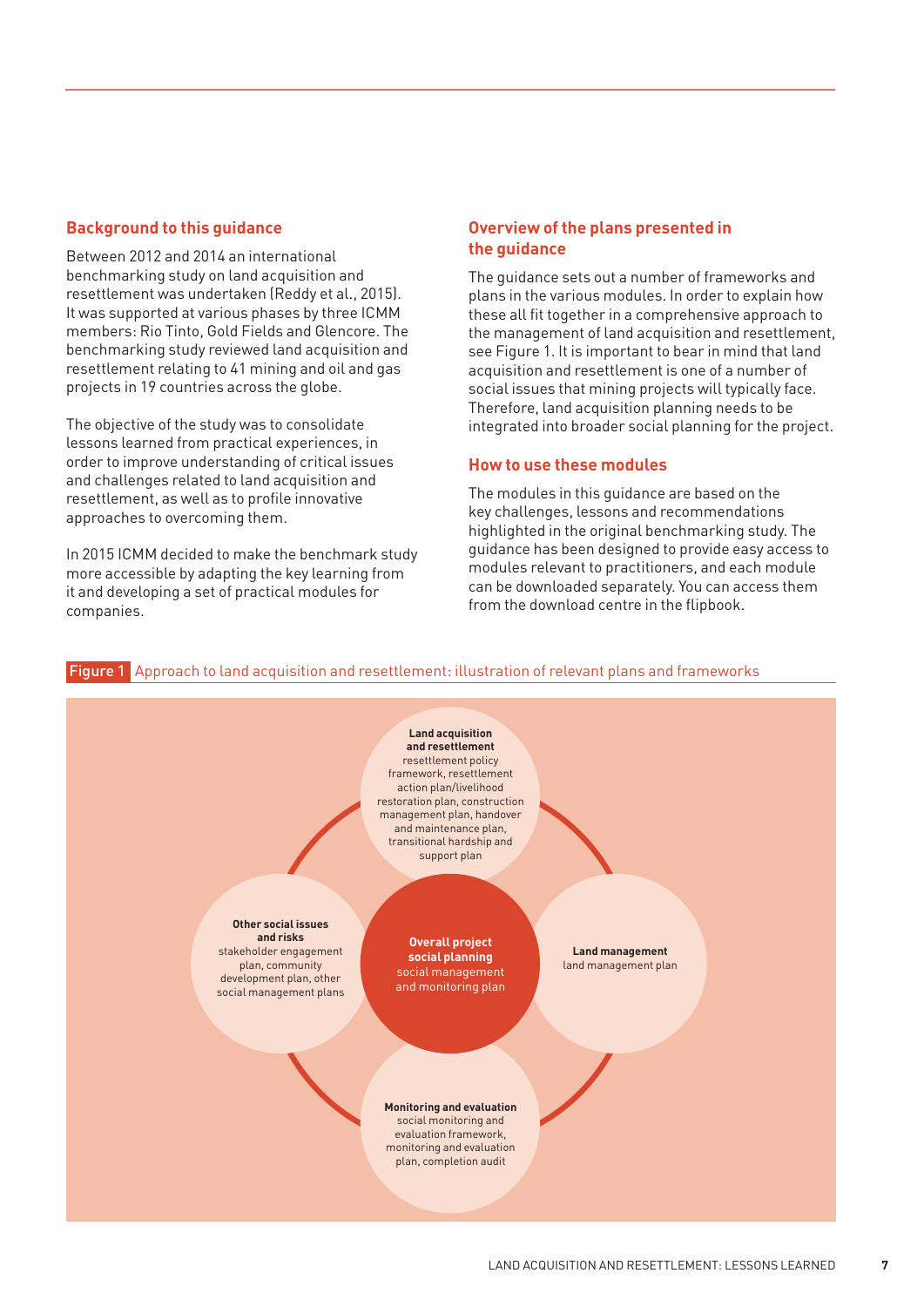## <span id="page-7-0"></span>Module 1

## International policies and standards

### **In this module**

Introduction [International Finance Corporation](#page-8-0)  (IFC) [World Bank](#page-9-0) [European Bank for Reconstruction](#page-9-0)  and Development [Commercial banks and the Equator](#page-9-0)  Principles [Industry organisations](#page-10-0) 

[Lessons from using international](#page-10-0)  policies and standards

The IFC standards are generally regarded as the guiding standard in the extractive sector, with the expectation that companies comply with them or model their own corporate standards on them

### **Introduction**

In a number of countries there has been an increase in legislation regulating land access and resettlement however, most countries still have limited applicable laws dealing with only some of the relevant issues, for example compensation, expropriation and building standards. Areas that are often poorly addressed include community engagement, livelihoods, monitoring and evaluation, and reporting. As a result, the reality is that mere compliance with national requirements does not always enable a company to fully address key social risks and challenges.

A range of useful good practice policies, standards and guidance have been published by a number of institutions. An important starting point when undertaking land access and resettlement is to fully understand both the legislative framework and relevant policies and standards.

This module provides an overview of key international policies and standards that companies need to consider, challenges in this context, lessons from experience and recommendations.

Standards and guidance documents related to land access and resettlement include the following:

- International Finance Corporation (IFC) (discussed in more detail below)
- World Bank (discussed in more detail below)
- European Bank for Reconstruction and Development (EBRD) (discussed in more detail below)
- Asian Development Bank—Safeguard Policy Statement (Safeguard Requirements 2: Involuntary Resettlement) (Asian Development Bank 2009) and "Handbook on Resettlement: A Guide to Good Practice" (Asian Development Bank 1998)
- Inter-American Development Bank—Operational Policy OP-710 (Inter-American Development Bank 1998)
- African Development Bank Group—Integrated Safeguards System (Operational Safeguard 2) (African Development Bank Group 2013)
- Japan Bank for International Cooperation— "Guidelines for Confirmation of Environmental and Social Considerations" (involuntary resettlement) (Japan Bank for International Cooperation 2002).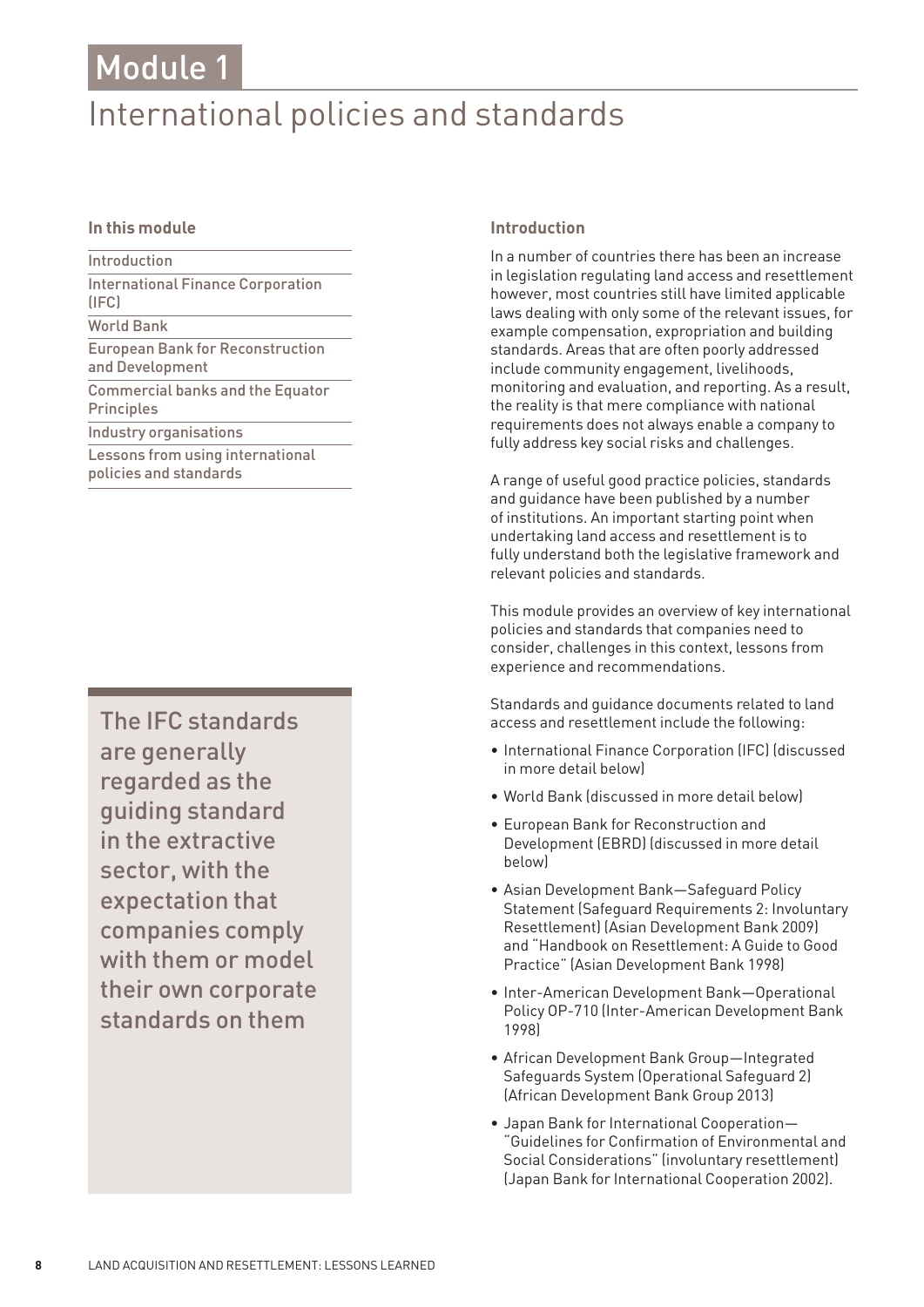## <span id="page-8-0"></span>**IFC**

The IFC standards apply to private-sector clients of the IFC. However, they are generally regarded as the guiding standard in the extractive sector, with the expectation that companies comply with them or model their own corporate standards on them. Often the standards apply because the financial institutions providing project finance are Equator Principles signatories. The Equator Principles are described below.

The IFC has a Sustainability Framework that consists of its policy and eight Performance Standards on Environmental and Social Sustainability, and its access to information policy (IFC 2012a). Of particular relevance to land access and resettlement are:

- Performance Standard 1: Assessment and Management of Environmental and Social Risks and Impacts
- Performance Standard 5: Land Acquisition and Involuntary Resettlement
- Performance Standard 7: Indigenous Peoples
- Performance Standard 8: Cultural Heritage.

This module does not discuss the Performance Standards in detail as they can be downloaded on the IFC website. However, the following key aspects are worth noting.

#### IFC Performance Standard 1

Performance Standard 1 states that the project proponent should establish and maintain a management system commensurate with the nature and scale of the project and its level of environmental and social risks and impacts. The management system should include a policy, a process for identifying risks and impacts, management programmes/plans, organisational capacity and competency, stakeholder engagement, and monitoring and review.

#### IFC Performance Standard 5

Performance Standard 5 (PS 5) is the core standard related to land access and resettlement. It refers to the management of physical displacement (ie relocation or loss of shelter) and economic displacement (ie loss of assets or access to assets that leads to loss of income sources or means of livelihood) as the result of project-related land acquisition. PS 5 encourages negotiated settlements to avoid forcible removal of people.

PS 5 objectives include:

- avoiding, and where avoidance is not possible, minimising, displacement by exploring alternative project designs
- addressing displacement impacts by:
	- compensating for loss of assets at replacement cost
	- ensuring that resettlement activities are implemented with appropriate disclosure of information, consultation and the informed participation of those affected
- improving or restoring the livelihoods and standards of living of displaced persons
- improving living conditions among physically displaced persons through the provision of adequate housing with security of tenure at resettlement sites.

PS 5 requires that:

- the project identifies persons who will be displaced and provides a cut-off date to establish eligibility for compensation
- as appropriate, the project develops a resettlement framework or livelihood restoration framework, and a resettlement action plan or livelihood restoration plan
- private-sector companies need to "bridge the gap" between domestic legal requirements and the requirements of PS 5 where necessary
- the project will offer land-based compensation, if feasible, where livelihoods of displaced persons are land-based, or where land is collectively owned
- standards for compensation need to be transparent and consistent within a project, and established with the participation of those impacted
- the project offers compensation for loss of assets at full replacement cost and other assistance to help displaced people improve or at least restore their standard of living
- cost<br>
implemented with appropriate disclosure of<br>
information, consultation and the informed<br>
participation of those affected<br>
participation of those affected<br>
mproving or restoring the livelihoods and standards<br>  $\frac{10}{8}$ • in the case of physically displaced persons, the project must offer the choice of replacement property with secure tenure of equal or higher value, equivalent or better characteristics and advantages of location, or cash compensation at full replacement value where appropriate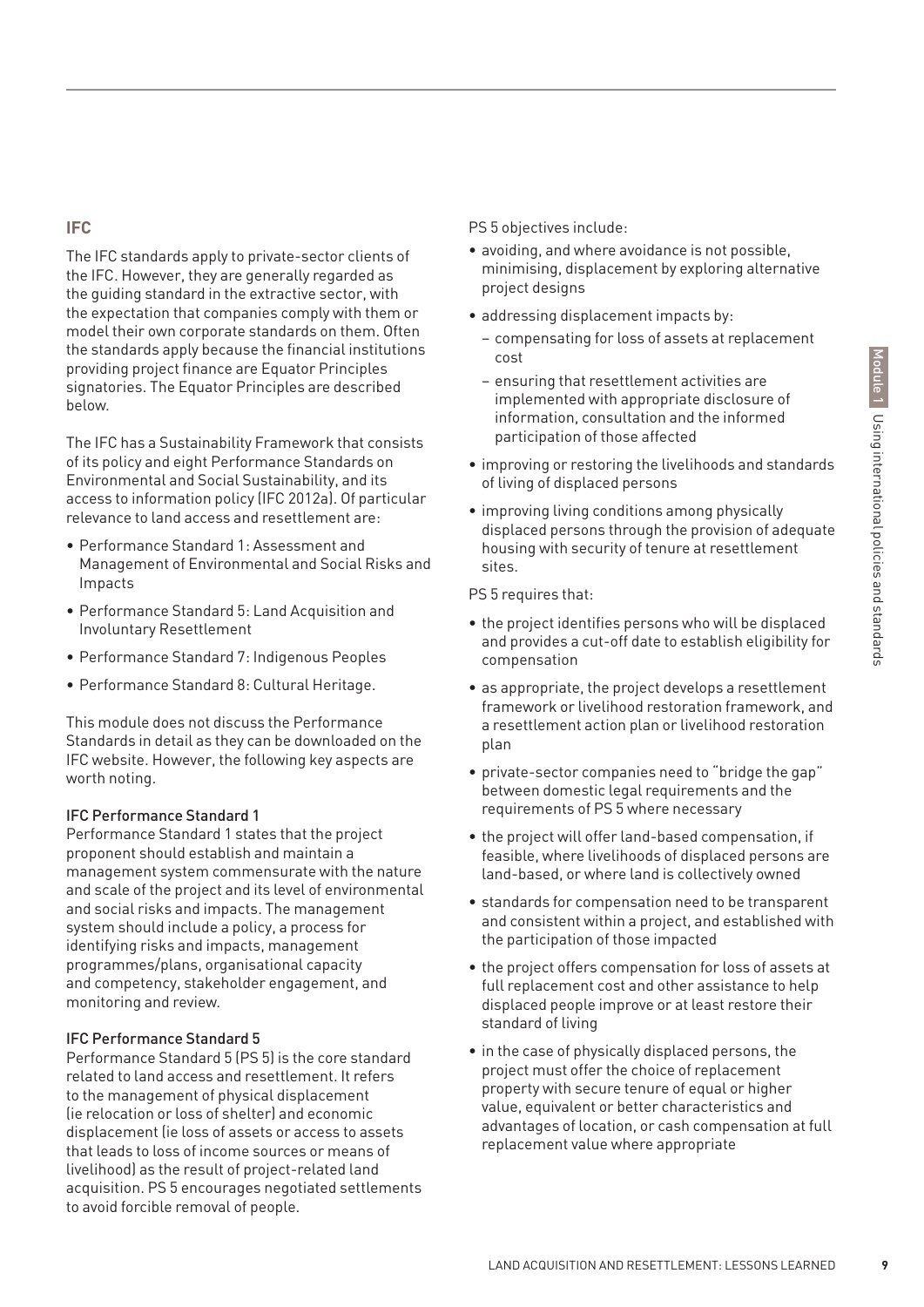- <span id="page-9-0"></span>• if the project causes loss of income or livelihood, regardless of whether people are physically displaced, the project is required to:
	- promptly and fully compensate economically displaced persons—where land access affects commercial structures, compensate the affected business owner for cost of re-establishing commercial activities elsewhere, lost net income, and costs of transfer and reinstallation of plant, machinery or other equipment
	- provide replacement property (or cash compensation at full replacement cost)
	- compensate economically displaced persons who are without legally recognisable claims to land for lost assets other than land (such as crops, irrigation infrastructure and other improvements made to the land) at full replacement cost
- provide additional targeted assistance (eg credit facilities, training or job opportunities) and opportunities to improve, or at least restore, income-earning capacity, production levels and standards of living to economically displaced persons whose livelihoods or income levels are adversely affected
- provide transitional support to economically displaced persons as necessary
- the project identifies, reviews and abides by all laws of the host country that are applicable to land acquisition and involuntary resettlement
- where land access and resettlement are the responsibility of government, the project will collaborate with the responsible government agency to the extent permitted
- where government capacity is limited, the project will play an active role during planning, implementation and monitoring.

#### IFC Performance Standards 7 and 8

Where Indigenous Peoples will be displaced, Performance Standard 7 needs to be considered and applied, as appropriate. Where cultural heritage is affected, Performance Standard 8 needs to be applied.

#### IFC Guidance Notes

There are supporting Guidance Notes for each Performance Standard (2012b). In addition, the IFC has developed a series of good practice documents that are designed to help practitioners dealing with land access, resettlement and related issues. See resources section for more detail.

### **World Bank**

World Bank policy in relation to projects not in the private sector is set out in the following documents:

- Operational Policy (OP) 4.12—Involuntary Resettlement (World Bank 2001b)
- Bank Procedure (BP) 4.12—Involuntary Resettlement (World Bank 2001a).

## **European Bank for Reconstruction and Development**

The EBRD has put in place an Environmental and Social Policy and a set of ten Performance Requirements (EBRD 2014), including the following:

- Performance Requirement 1: Assessment and Management of Environmental and Social Impacts and Issues
- Performance Requirement 5: Land Acquisition, Involuntary Resettlement and Economic Displacement
- Performance Requirement 7: Indigenous Peoples
- Performance Requirement 8: Cultural Heritage
- Performance Requirement 10: Information Disclosure and Stakeholder Engagement.

#### **Commercial banks and the Equator Principles**

The Equator Principles (2013) are a financial industry benchmark for determining, assessing and managing social and environmental risk in project financing. The Equator Principles were adopted in June 2003 by ten of the world's leading financial institutions. At present approximately 80 financial institutions have adopted them, covering over 70% of international project finance debt in emerging markets. The Equator Principles were updated in 2006 to align them with the IFC Performance Standards, and again in 2013.

Adopting institutions undertake not to loan to projects in which the borrower will not, or is unable to, comply with the environmental and social policies and processes outlined in the Equator Principles.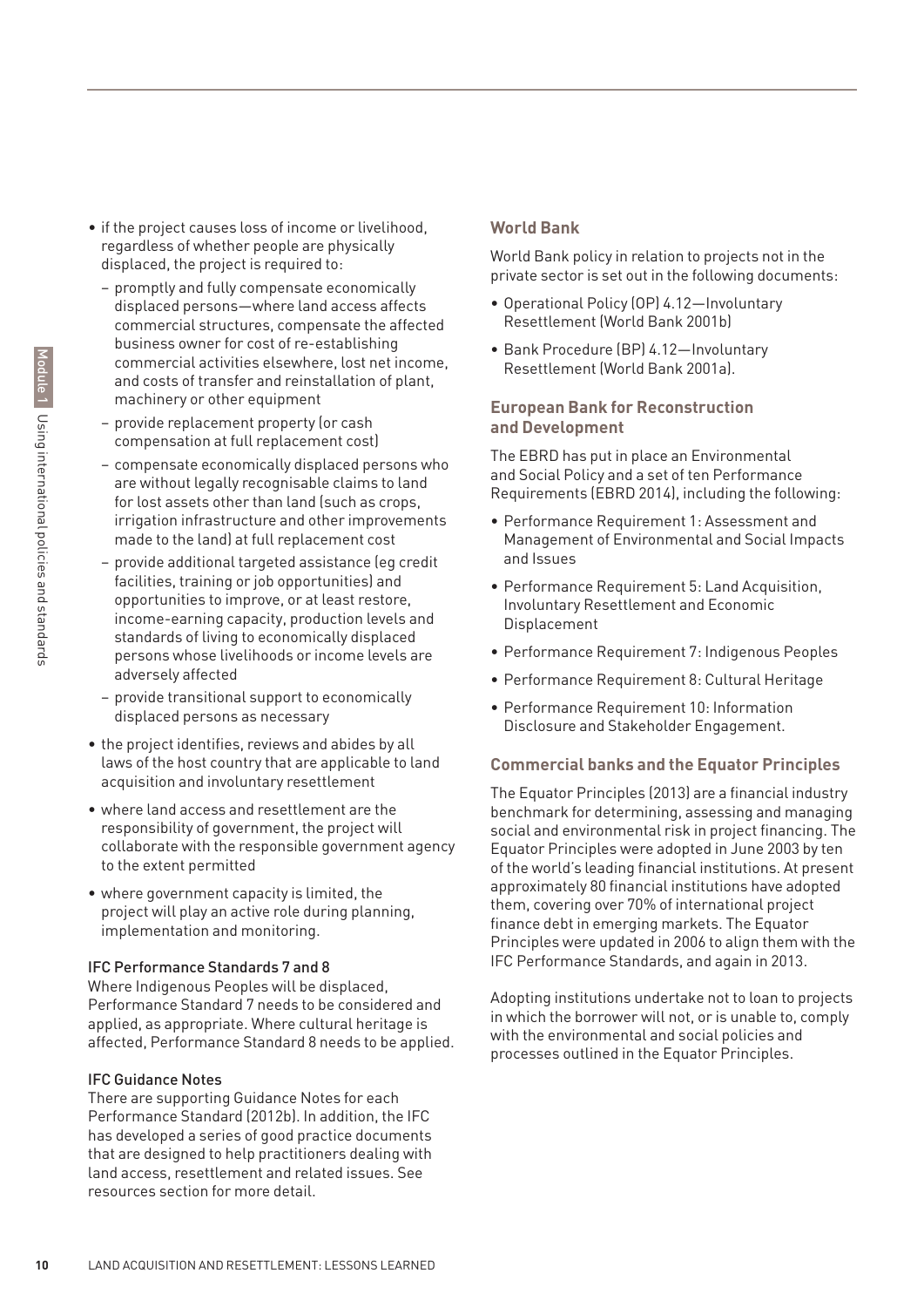### <span id="page-10-0"></span>**Industry organisations**

In addition to ICMM, there are a number of industrywide organisations with voluntary membership designed to represent member interests and improve member performance in key areas, including social performance. In the extractive sector these organisations include the Prospectors & Developers Association of Canada and IPIECA (the global oil and gas industry association for environmental and social issues). Such organisations have developed guidance materials to help deal with social issues, including land access and resettlement.

## **Lessons from using international policies and standards**

#### **Challenges**

- With all the policies and standards that have been developed, employees sometimes find it challenging to know which standards and policies to apply.
- If there is a significant gap or difference between national legislation and international standards, companies undertaking resettlement activities will need to determine how to address this.

- There is increasing convergence between the policies and standards of institutions like the IFC, World Bank, EBRD, African Development Bank and other such international organisations.
- In addition to national laws and regulations, consider which policies and standards should be complied with, as a result of corporate policies and commitments or the stipulations of lending or other institutions.
- While policies and standards need to be adhered to, they also need to be applied in a practical way appropriate to each country and site.
- Preparation of a resettlement policy framework allows for early scoping of key issues and clarity on the legislative and policy context
- NATOW WINCHT START THE THE CHECT CONDUSTRIBUTED TO THE THE CHECT IS A SIGNIFICAT CHECT INTO THE CHECT INTO THE CHECT INTO THE CHECT INTO THE CHECT INTO THE CHECT INTO THE CHECT INTO THE CHECT INTO THE CHECT INTO THE CHECT • Having corporate social, community and resettlement policies in place can help to frame and regulate the planning, negotiation and implementation of land access and resettlement, and to ensure a fair outcome. This also provides a clear framework to site teams and helps avoid pressure on them to take short cuts.
- Always design the land access management plan and resettlement action plan, in accordance with applicable national legislation and international standards.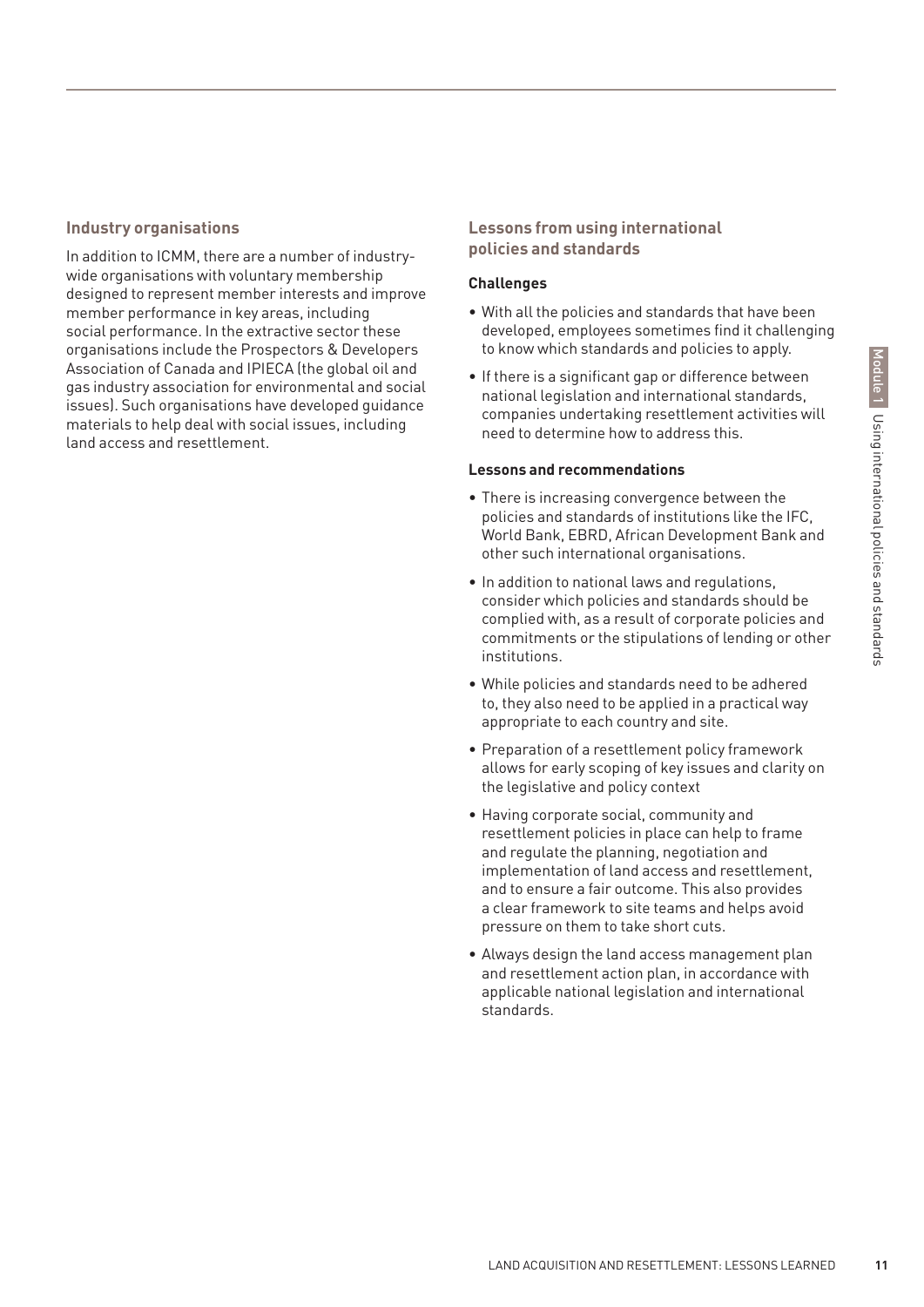## <span id="page-11-0"></span>Module 2

## Impact assessments

### **In this module**

Introduction Addressing the gap between national and international legislation and standards [Key steps](#page-12-0) [Team planning and project co](#page-15-0)ordination [Minimising resettlement impacts](#page-15-0) [Planning for life-of-mine land](#page-16-0) 

requirements

[Planning of baseline data collection](#page-16-0) [Assessment of sociocultural context](#page-17-0) 

and impacts

[Impacts on communal resources](#page-17-0)

## **Introduction**

The environmental and social impact assessment is the means by which companies assess their impacts on people and the environment early in the planning process. The process normally results in the development of an environmental and social management plan and systems to manage identified impacts, both positive and negative.

The resettlement action plan can be one of these management plans. However, often the linkages to other plans are not properly established and as a result relevant impacts are not properly assessed.

## **Addressing the gap between national and international legislation and standards**

#### **Challenges**

- Many countries have no or very limited regulations on social impact assessments and land access and resettlement planning, which means little clarity is provided by national legislation on what the expectation is for companies undertaking resettlement activities.
- There may be a conflict between national policy requirements and international guidelines.
- Corporate offices may be ambiguous in their commitment to alignment with international standards, leading to short cuts at site level.

- The company should conduct a gap analysis between local legislation and international standards and set out in the resettlement action plan how the higher standards will be reached to reduce project risk.
- Companies should work with governments to put a clear national legislative framework in place, which requires the identification and mitigation of social impacts, that is aligned with international standards.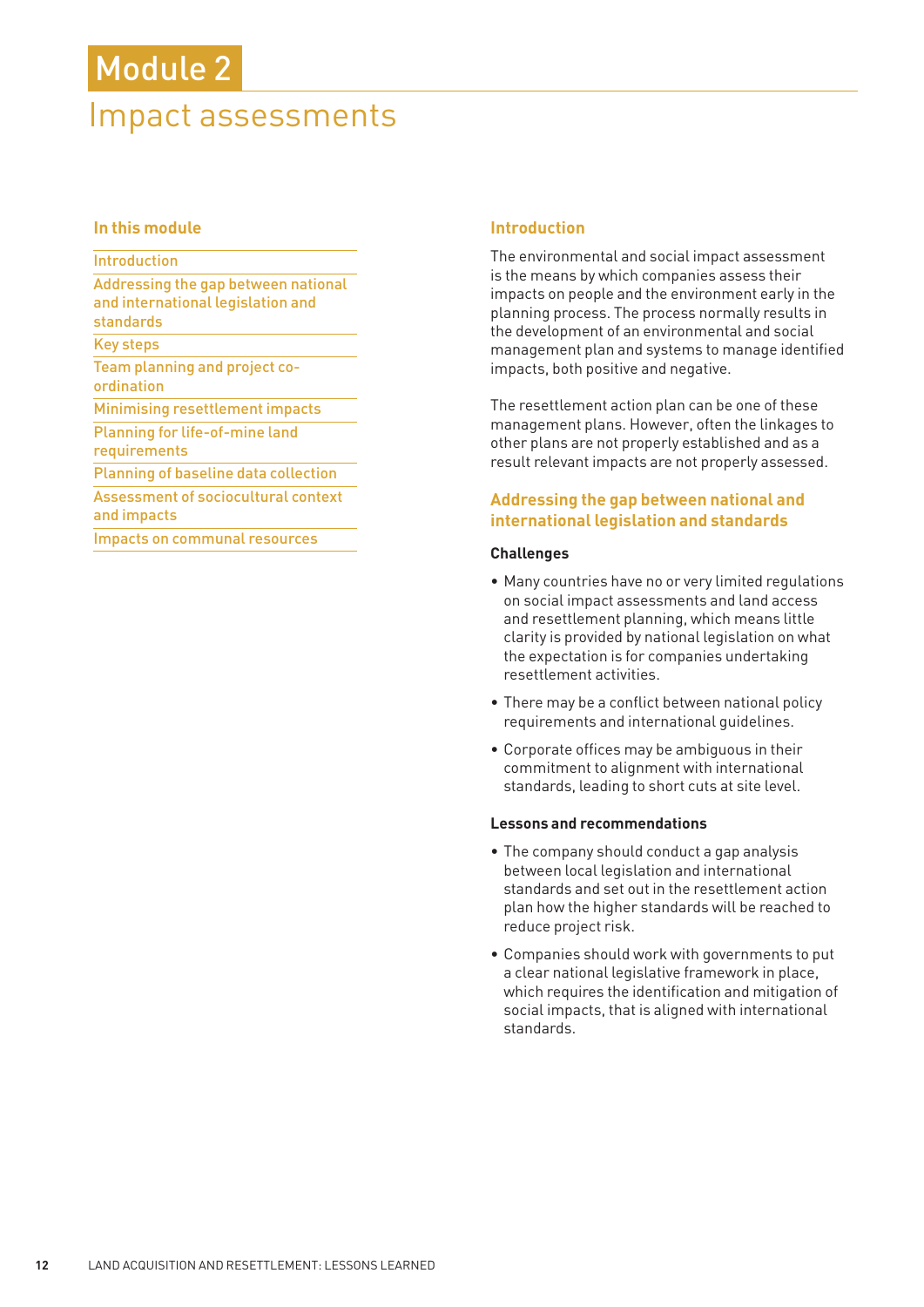## <span id="page-12-0"></span>**Key steps**



It is important to get the assessment process right at the outset.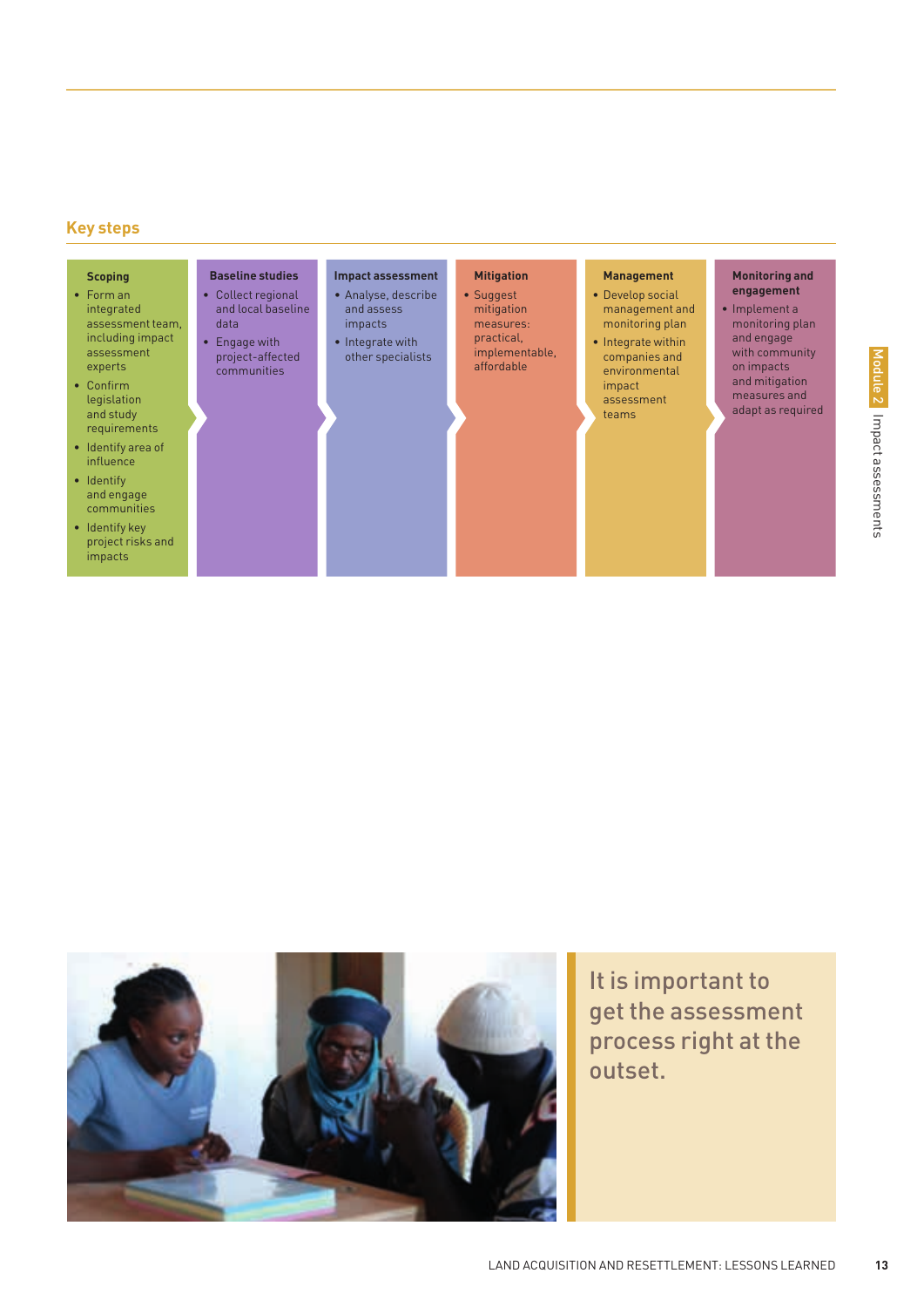



The social framework presents eight social categories that can be used to capture all the social impacts on a project specific to the local context. Figures 2.1 and 2.2 present an example of the positive and negative social impacts from one project, however these can vary significantly between projects.

1 Reddy, Gerry, Smyth, Eddie and Steyn, Michael (2015). Land Access and Resettlement: A Guide to Best Practice. Sheffield, Greenleaf Publishing.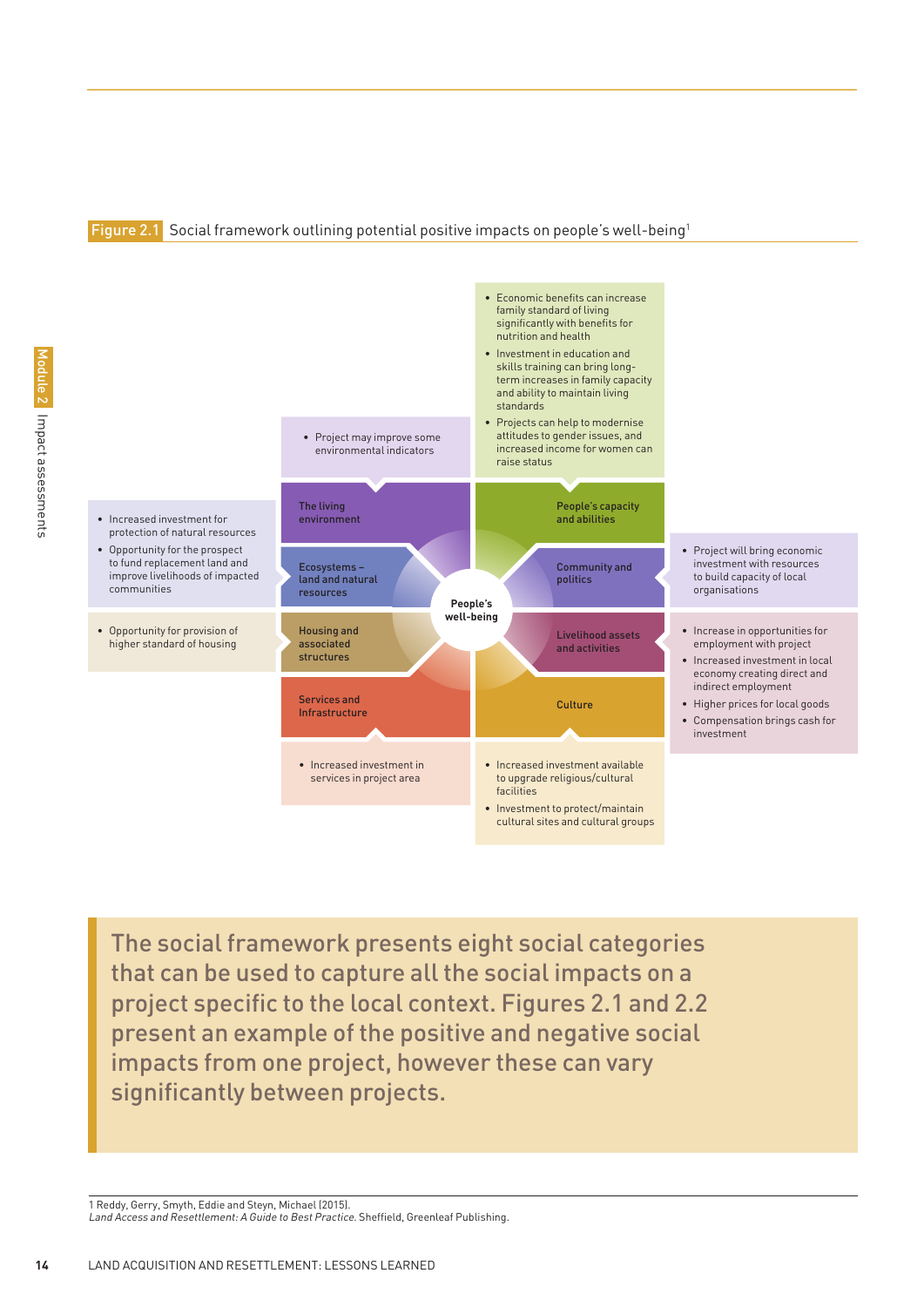



Module 2

Impact assessments

Module 2 Impact assessments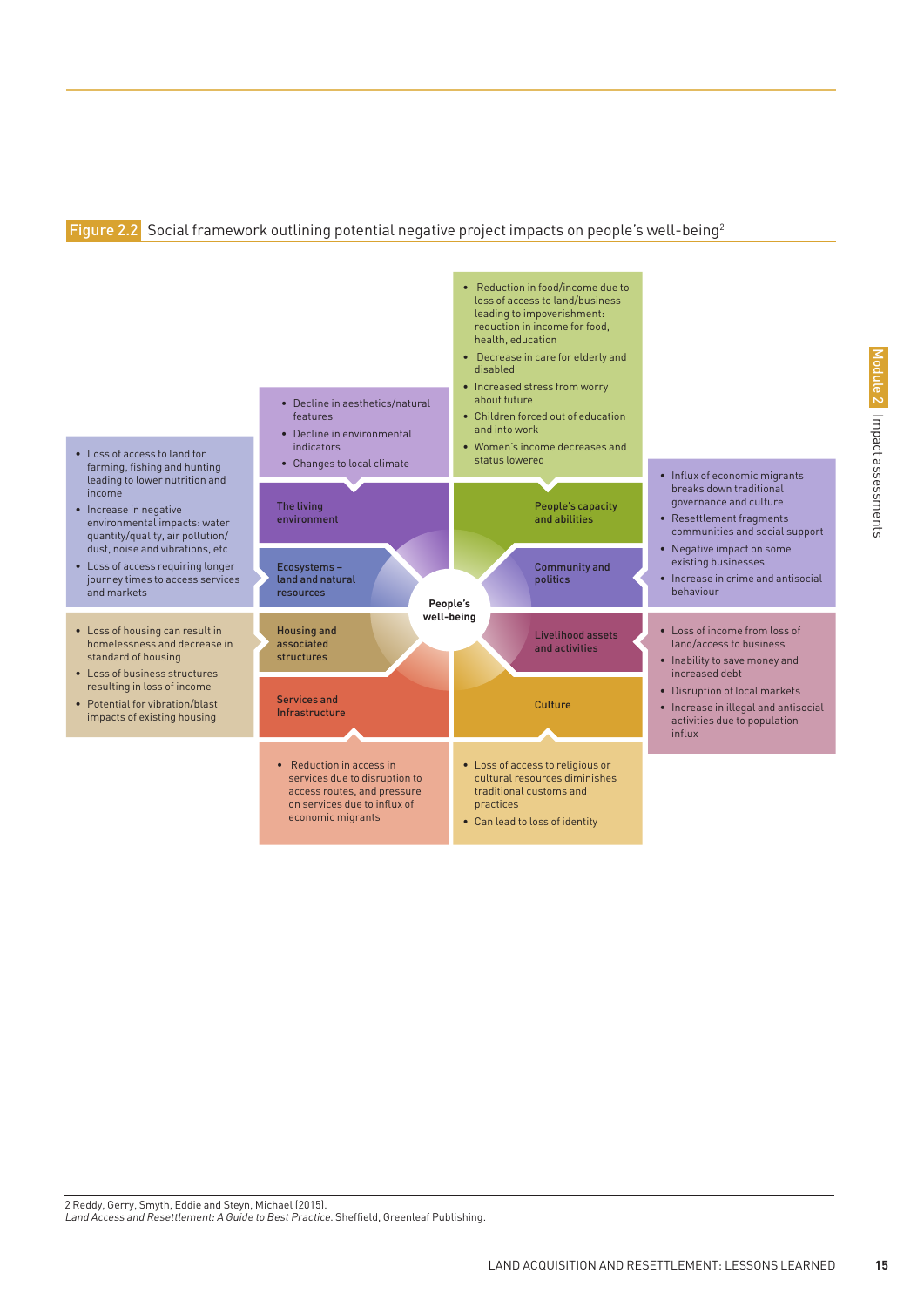### <span id="page-15-0"></span>**Team planning and project co-ordination**

#### **Lessons and recommendations**

- Poor co-ordination of social impact, resettlement, environment and project planning teams can lead to an inadequate assessment of impacts and duplication of work.
- The first step in the assessment process should be the establishment of a team comprising social, environmental and project planning specialists to enable proper co-ordination of baseline data collection activities in line with the project design, schedule and budget.
- It is important to have a mix of social experts who understand the project context and have experience with other resettlement activities.
- The involvement of the government and community in the assessment process is critical in reaching agreement on the nature and scale of project impacts.
- Engage with stakeholders to enable them to provide input into the project design while being careful not to disclose details too early, which can result in speculative activities.

## **Minimising resettlement impacts**

#### **Challenges**

• Defining the project footprint and changes in planning or scope without input from social experts can miss opportunities to minimise resettlement and associated impacts.

#### **Lessons and recommendations**

There is a trade-off between minimising resettlement and acquiring sufficient land for the life of the project:

- Companies should ensure that social experts play a central role in defining the project footprint and examining project alternatives in order to minimise the impacts of land access and resettlement.
- Expert attention should be paid to defining the environmental buffers required under national and international legislation, as well as best practice principles so that the project planning team can incorporate these into the project design.
- Maintain confidentiality about the project footprint early in the project; not doing so can lead to speculative building in the project area by those hoping to qualify for compensation.
- Develop a land management plan to ensure that there is ongoing input into project development and impact management from environmental and social experts and project stakeholders.

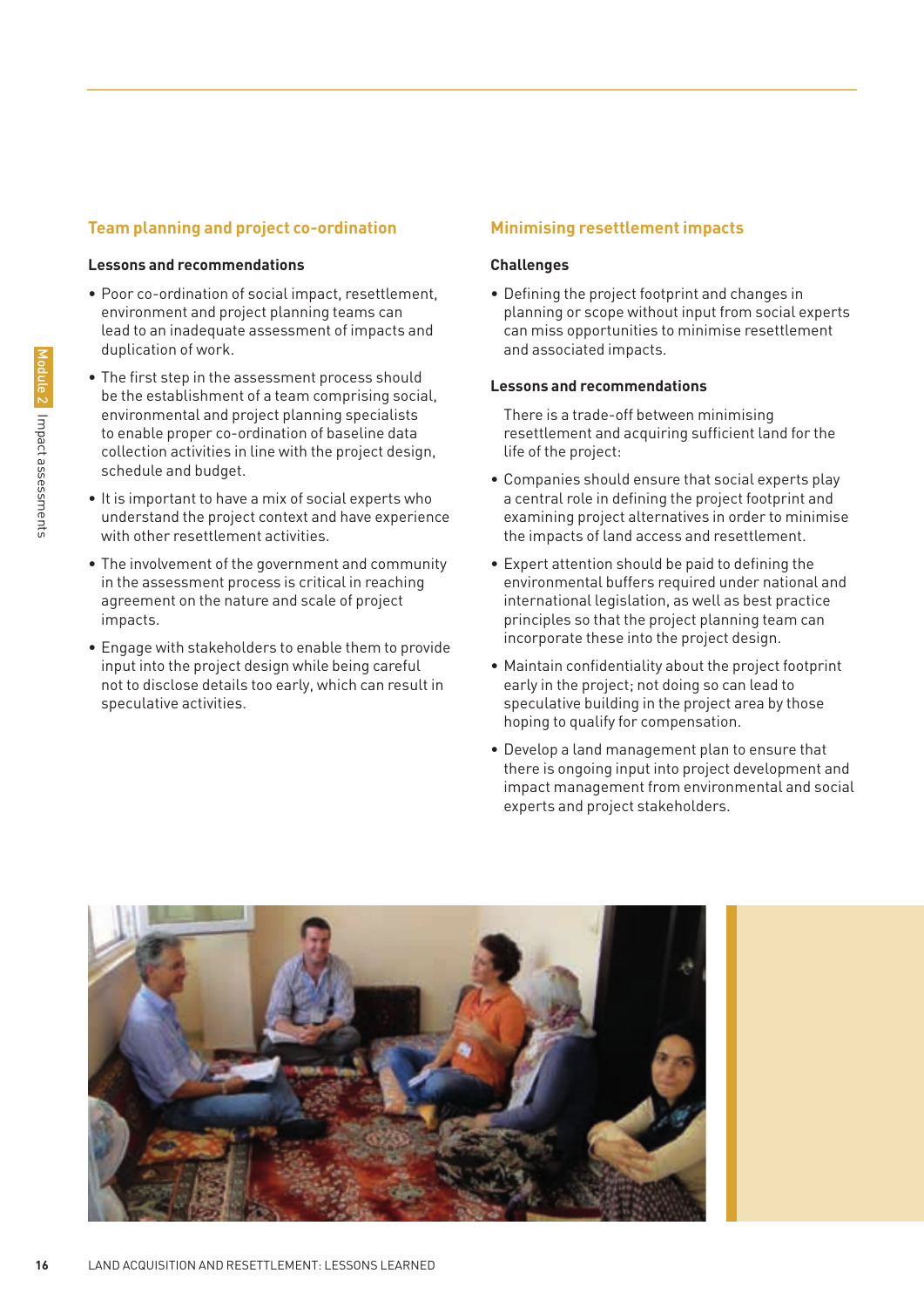## <span id="page-16-0"></span>**Planning for life-of-mine land requirements**

#### **Challenges**

• Attempts to minimise resettlement by initially acquiring a limited area where further land access would be necessary later on, can make future expansion difficult and expensive as rural areas often become urbanised with the development of the mine.

#### **Lessons and recommendations**

- Satellite/aerial imagery should be used to quantify impacts at an early stage to inform project planners. It can also be used during the declaration of a cutoff date to inform the community of what assets were recorded in order to minimise speculation.
- Project planners should be tasked with looking at the life-of-mine scenarios for the project and engage with the social experts to identify where the influx of economic migrants and speculators will likely occur. The company should then seek to acquire the maximum area possible, balancing this with the feasibility of the project and impacts on local communities and the environment.
- Continuously monitor the land requirements of the project, consulting with the environmental and social monitoring teams to ensure that any further expansion is planned in advance and all efforts made to minimise impacts.

The first step in the assessment process should be the establishment of a team comprising social, environmental and project planning specialists

## **Planning of baseline data collection**

#### **Challenges**

- Changes in the project footprint and delays in implementation can lead to gaps in surveys and poor baseline data.
- The use of multiple consultants for data collection and a lack of integration between teams can also lead to poor baseline data.
- Insufficient training of survey teams can result in a failure to gather sufficient baseline information during initial surveys, leading to multiple surveys, survey fatigue and inaccurate data.
- Commencing baseline data collection without a legally enforceable cut-off date can lead to resurveys with opportunities for speculative activities.
- Poor management of survey data, including the use of an inadequate information management system, can lead to loss of data, speculative cropping and building, legal challenges and opportunities for fraud.

- Social impact assessment and resettlement experts should plan the collection of baseline data as one co-ordinated activity. This will avoid duplication and enable data to be collected to meet all project outcome and impact measurement requirements, including future monitoring.
- A participatory approach to surveys should be used by engaging the local authorities and community to participate in the process, ensuring that necessary information is explained to households and witnessed by a community representative.
- Where speculative activity is a risk, a rapid asset survey should be conducted immediately after the declaration of a cut-off date to quickly record all assets belonging to households and which are at risk as a result of the project. Communities should also be informed that any further development will not be eligible for compensation and resettlement.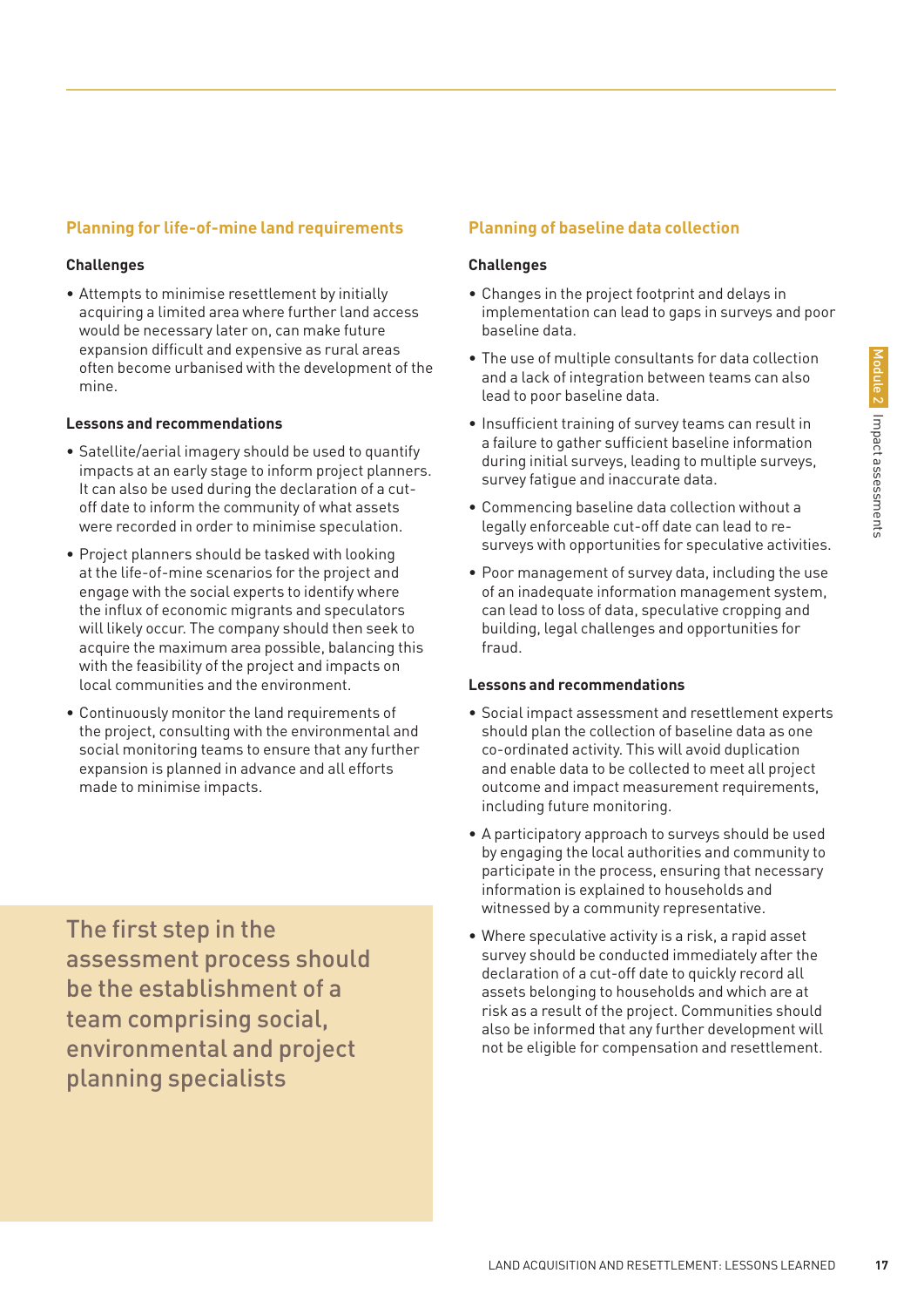### <span id="page-17-0"></span>**Assessment of sociocultural context and impacts**

#### **Challenges**

- Inadequate assessment of cultural and religious sites can lead to community conflict and delays during construction.
- Failure to assess the impact of the project on archaeological, cultural and religious resources can lead to community conflict and project delays.

#### **Lessons and recommendations**

- Local and international experts should be used to identify archaeological, cultural and religious resources and develop appropriate cultural heritage management plans to mitigate impacts.
- Companies should consult with communities on avoidance where possible and determine appropriate rites and ceremonies for affected sites.

#### **Impacts on communal resources**

#### **Challenges**

- Failure to record and map the ownership and user rights of communal resources can lead to the impoverishment of groups in the project area.
- Overestimating the capacity of communal areas for livestock together with the increase of livestock numbers as a result of compensation payments and economic migrants can result in the overgrazing and destruction of communal areas.

- A comprehensive assessment should be made of the ownership and user rights to communal resources such as pasture, forests and water bodies during the baseline studies.
- Companies should undertake studies in the different seasons so that all users of communal resources are recorded.
- Companies should engage with minority groups such as migratory herders to understand the impacts of the project on their livelihoods.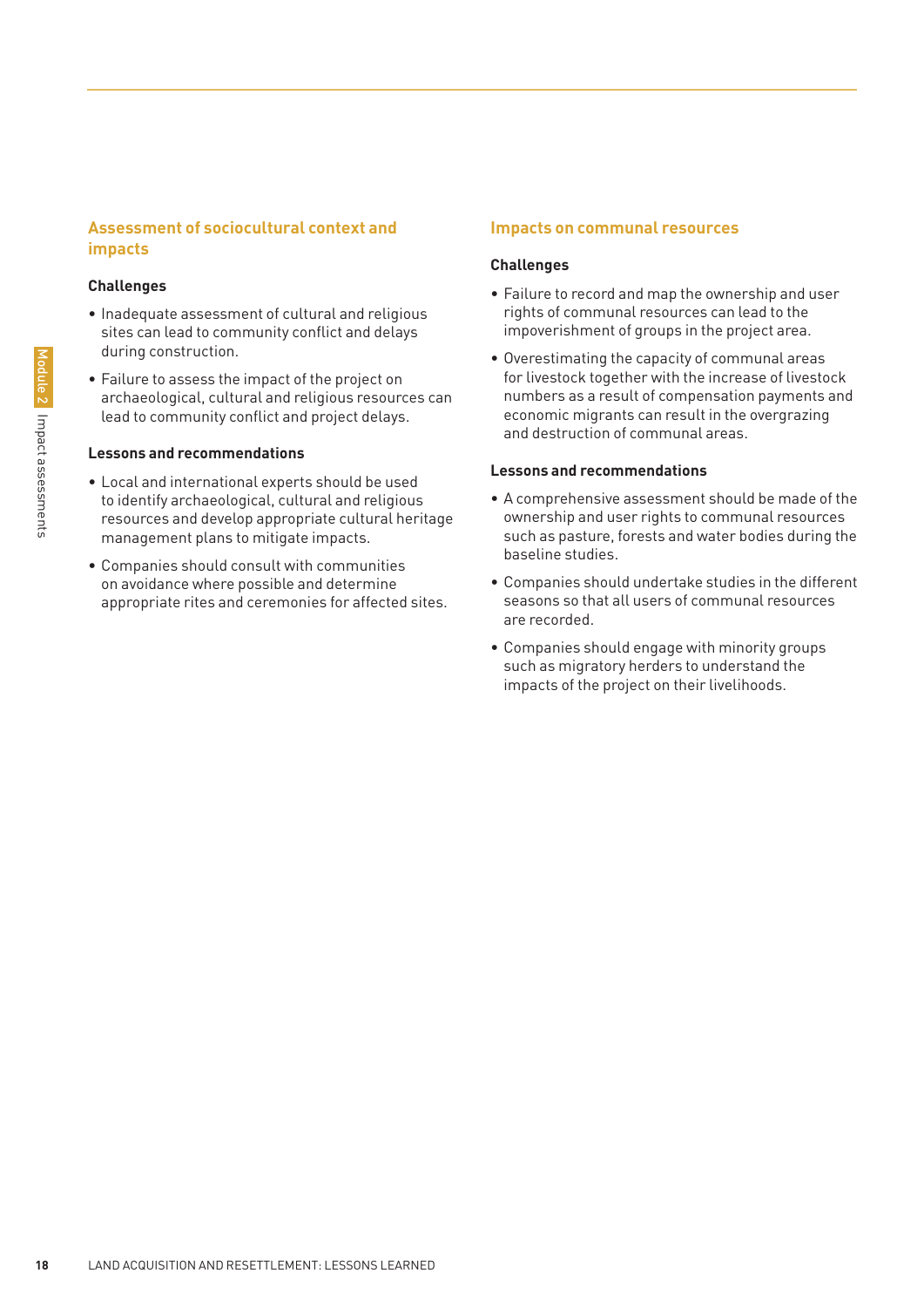<span id="page-18-0"></span>Module 3

## The planning process

#### **In this module**

**Introduction** 

[The planning process](#page-19-0)

[Integrated planning teams](#page-20-0)

#### **Introduction**

Getting site-level and corporate management to fully appreciate the challenges, and the business case for providing adequate time for proper land acquisition and resettlement planning remains an issue for some projects. Many companies still start land acquisition and resettlement planning too late and in an unco-ordinated manner. There is no reason why land acquisition and resettlement should not be undertaken in the same systematic manner as other processes in the business.

#### **Lessons in planning to minimise resettlement**

- Take steps to avoid and minimise displacement to the extent possible, but carefully consider life-ofproject land requirements.
- Involve social experts in the definition of the project area to identify opportunities for minimising displacement.
- Resettlement can be minimised through various measures, including location and design of project infrastructure and the development of guidelines to minimise the areas alienated from agricultural use.
- Consider innovative approaches to land access and management, eg the use of satellite imagery to minimise displacement.

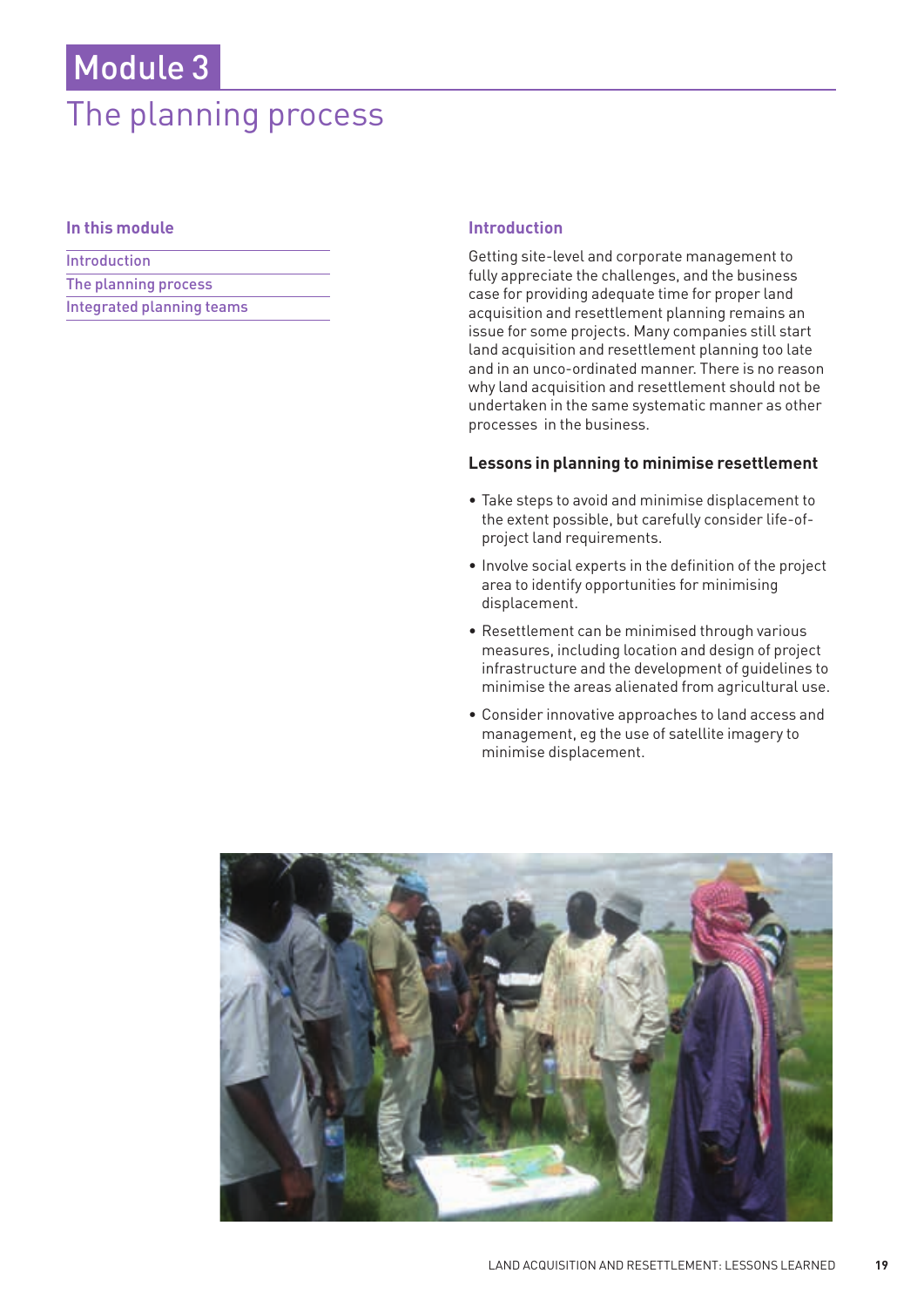#### <span id="page-19-0"></span>**Bespoke planning with communities in Colombia**

In 2014 Glencore continued the resettlement of three communities near its Calenturitas coalmine in Colombia. Working with two other local mines and external experts, it became clear to Glencore that it needed three different planning processes to address the concerns of each settlement. The company recognised that it was also essential for the affected communities to fully participate in the planning process to ensure it suited their needs.

Throughout the process, Glencore followed the International Finance Corporation's Performance Standard 5 to support a fully participative and equitable approach (International Finance Corporation 2012). This included a comprehensive census, socioeconomic surveys and asset inventories. These were completed in consultation and collaboration with the communities, which expressed their satisfaction with the process. Throughout, Glencore has continued to provide training in agricultural skills to enable the communities to support themselves following resettlement. This was delivered in response to the communities' request and in line with their intent to pursue agricultural opportunities.

### **The planning process**

When undertaking land acquisition and resettlement planning, there are a number of useful steps and tools that should be used: • Carry out a precedent or benchmarking study, and

- identify good practice and lessons.
- Hold workshops between relevant project personnel to discuss and brainstorm issues.
- Undertake scenario planning to consider, develop and plan for different scenarios that may arise, for example best-and worst-case options. This can involve alternative schedules and cost estimates.
- Undertake a risk and opportunity assessment to be sure planning takes into account key factors.
- Develop a set of key planning assumptions upon which to base planning, in particular scheduling and cost estimation.
- Prepare an organisational chart (organogram) so that team roles and responsibilities are clear and adequate resources are provided.
- Prepare a work plan and schedule so that the sequence of steps required are clearly understood and sufficient time is allocated to undertake them.
- Put in place a suitable information management system so that data is properly stored and can be analysed and used to support planning, implementation, and monitoring and evaluation.
- Develop a land acquisition and resettlement policy framework. This should identify objectives, principles, policies, procedures and organisational arrangements. It serves as a guide and framework for further planning and the subsequent development of more detailed management plans as described below.
- Prepare an impacts and packages matrix (entitlement matrix) that sets out types of displacement loss and impact, categories of affected people, resettlement mitigation measures and packages, and related eligibility criteria.
- Prepare a detailed management plan for how land access and resettlement will be undertaken in the form of a resettlement action plan where there is physical displacement, or a livelihood restoration plan where there is only economic displacement.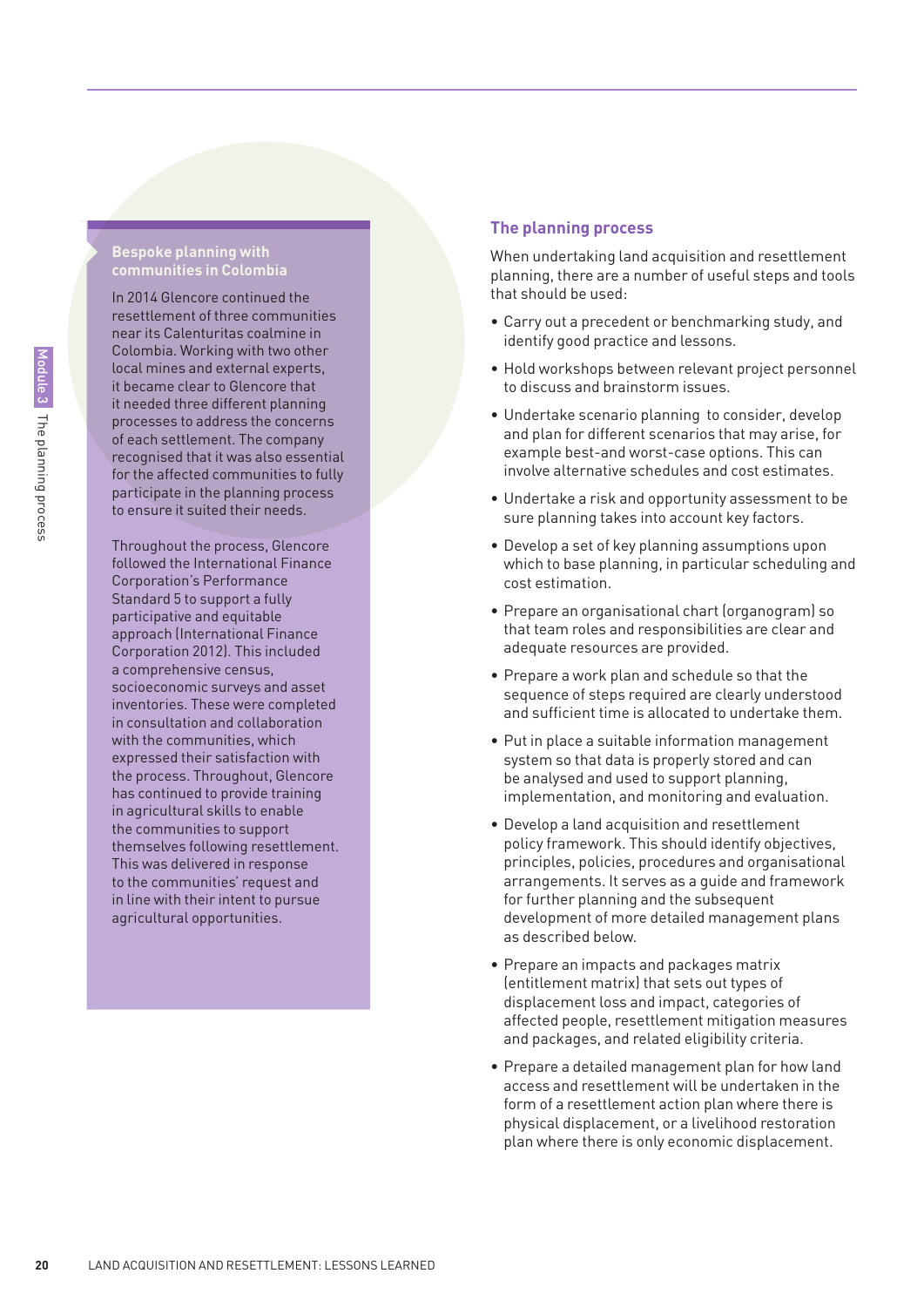<span id="page-20-0"></span>• Prepare cost and cash-flow estimates to understand the cost involved and ensure that adequate resources are allocated.

#### **Lessons and recommendations**

- There is no quick fix and there are no short cuts cutting corners for short-term gain will cost more in the long term.
- Finding adequate replacement land for displaced people is often a major challenge. Early steps to plan this are essential as the availability of land shapes all aspects of the planning process.
- Schedules and cost estimates should be prepared during prefeasibility and feasibility study stages to ensure they are realistic.
- Think with a life-of-mine perspective rather than just the immediate project phase land-take requirements.
- Undertake periodic risk assessments. Early recognition of potential issues and problems is crucial in order to identify approaches to address them.
- Consider the hidden costs of project delays (eg longer negotiations and protests versus the cost of doing resettlement right).
- Plan thoroughly but be flexible when necessary.
- Resettlement planning cannot be done like other aspects of project planning – communities need to be involved yet:
	- there is sometimes limited capacity of communities and government due to limited resources
	- affected communities may not be cohesive, for example they may sometimes lack clear and fully representative leadership structures or be characterised by internal mistrust.

See Module 4 for further recommendations on engaging local communities.

- Put in place confidentiality protocols, but ensure sharing of information where necessary.
- Prepare for unfavourable attention—no matter how well land acquisition and resettlement is done, there may be someone who is not happy with the approach.

#### **Integrated planning teams**

#### **Lessons and recommendations**

- It is essential that land acquisition and resettlement planning is integrated with overall project planning.
- Land acquisition and resettlement activities should have a dedicated budget, team and schedule that should be aligned with overall project planning.
- Joint venture projects can make the planning process even more complicated.
- Plan the land acquisition and resettlement processes in a co-ordinated manner and under joint management.
- Ensure collaboration between environmental, social and mine planning experts on the definition of environmental buffers. These are often inadequate with communities constructing too close to project infrastructure, resulting in grievances and often further resettlement.

Finding adequate replacement land for displaced people is often a major challenge

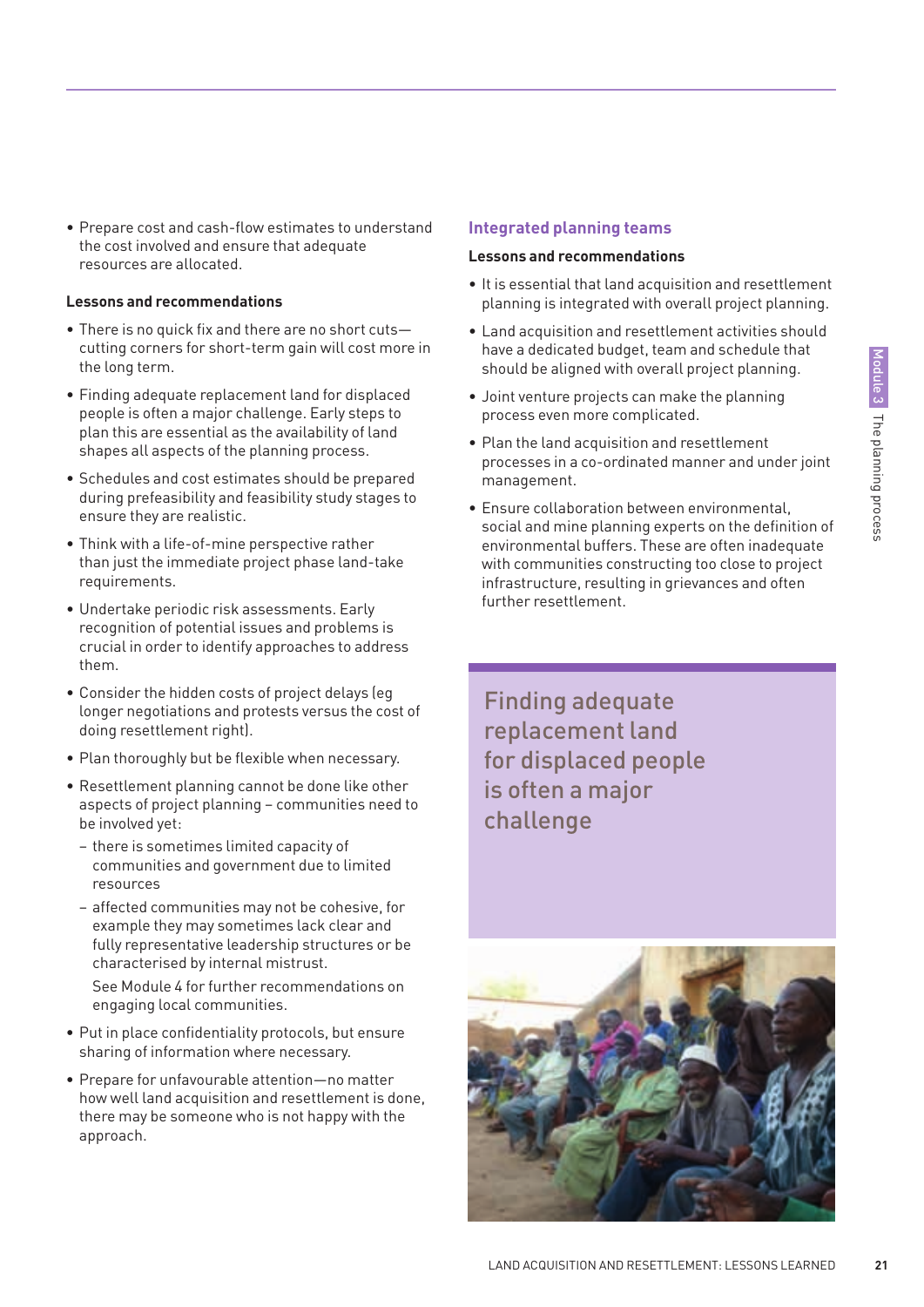<span id="page-21-0"></span>Module 4

## Engaging stakeholders

### **In this module**

Introduction **[Agreements](#page-24-0)** Preparing to engage with [communities and governments:](#page-25-0)  Key steps [Grievance mechanisms](#page-26-0)

#### **Introduction**

Stakeholder engagement is a two-way process of communication and interaction within and between a project and each of its stakeholders. It involves meaningful and multifaceted engagement with both external and internal stakeholders. It is an ongoing process throughout the life of a project.

#### Figure 4.1 The land access and resettlement process<sup>1</sup>



1 Reddy, Gerry, Smyth, Eddie and Steyn, Michael (2015). Land Access and Resettlement: A Guide to Best Practice. Sheffield, Greenleaf Publishing.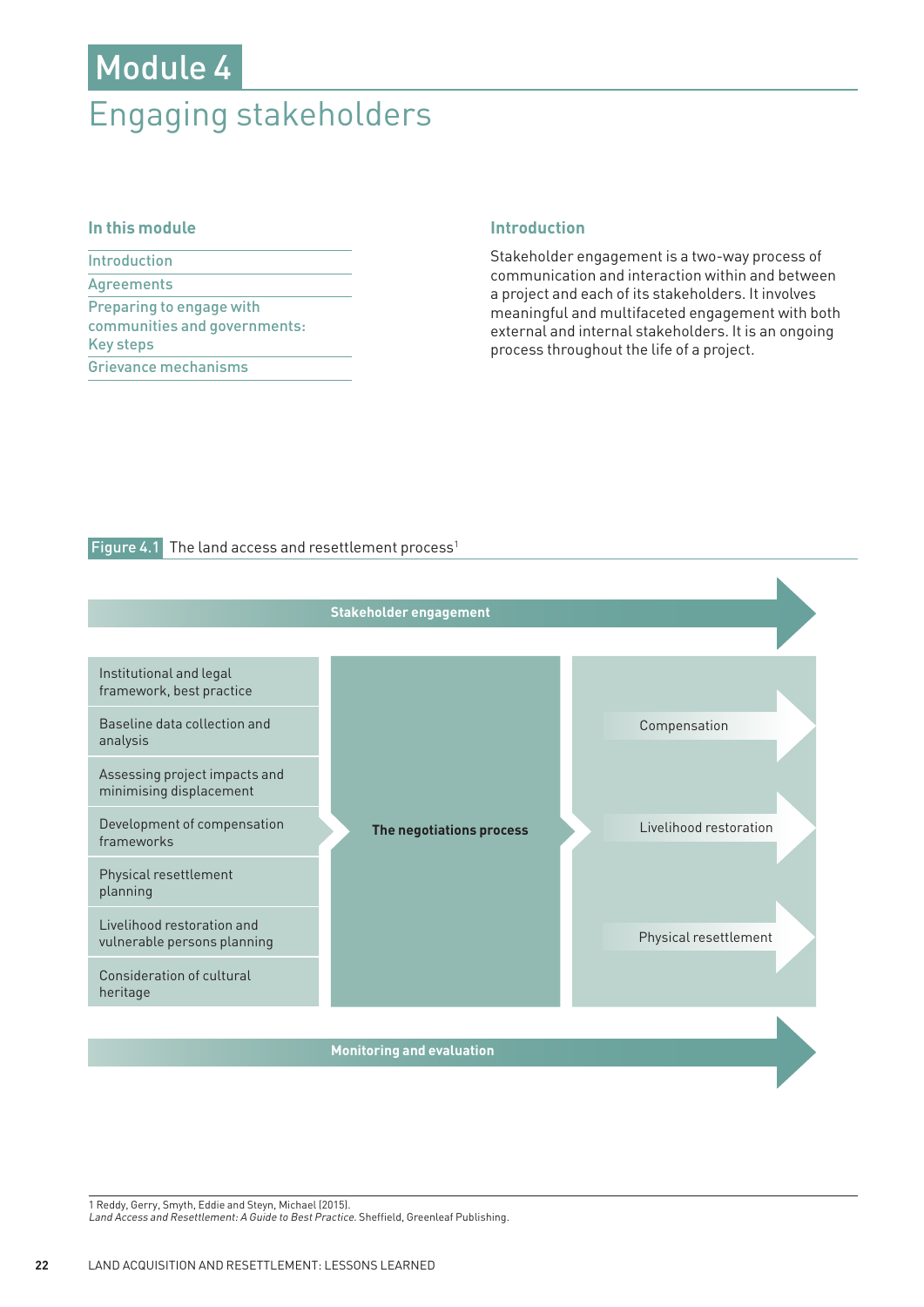Figure 4.1 shows the importance of stakeholder engagement throughout all stages of the land acquisition and resettlement process. In particular, negotiations with displaced people on how displacement impacts will be addressed should be central to the process.

#### **Challenges with stakeholder engagement**

- High community and individual expectations of what the project will offer need to be carefully managed.
- Projects are often unrealistic about time and resources required to undertake land access and resettlement negotiations properly and successfully.
- Community leaders are not always representative of the wider community.
- Failure to engage with all relevant internal stakeholders can lead to land access and resettlement planning not being fully integrated into overall project planning.
- Internal stakeholders who have not been adequately engaged may lack a full understanding of the land access challenge. This can lead to them sometimes negatively impacting the process.
- Perception is reality—if you do not engage, people might create their own reality.
- Manage expectations.

Stakeholder engagement in general, and negotiations with displaced people in particular, should be at the heart of the land acquisition and resettlement process, as expressed in Figure 4.1

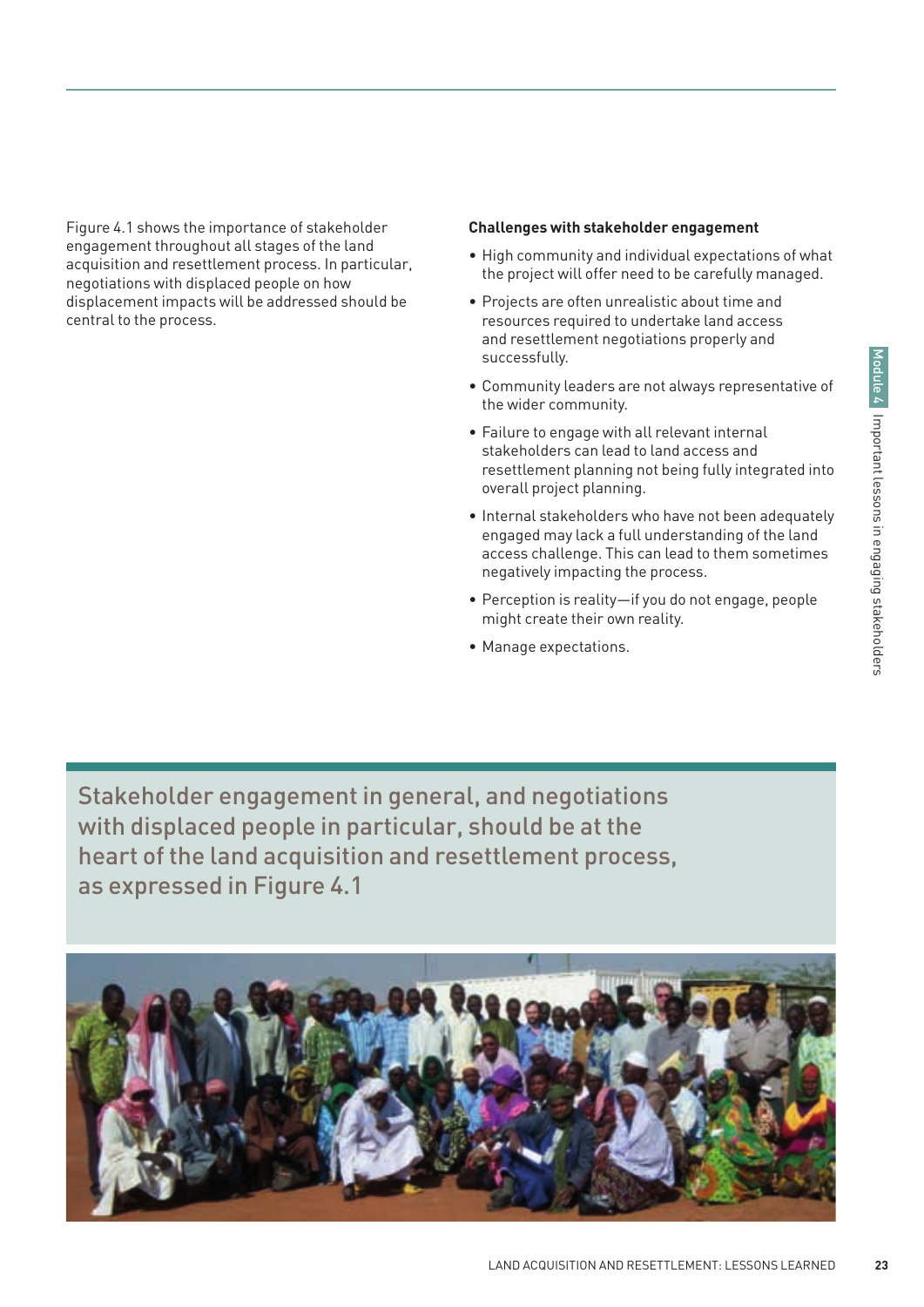#### **Lessons and recommendations**

- It is important to develop a formal life-ofproject stakeholder engagement plan to ensure a comprehensive and consistent approach to engaging with stakeholders.
- Encourage active community participation in project planning from the outset, and throughout the project life cycle.
- Engage early and in a sustained way through all stages of the project.
- Say something—always keep engaging. Where there is silence from the project, this will be replaced by rumour and speculation.

#### Who to engage

- Focus the consultation process on households that will be impacted by displacement. Use separate engagement mechanisms to involve the broader community or other communities as appropriate.
- Find ways to communicate directly with communities and key stakeholders. Do not rely on just one communication source.

Figure 4.2 shows the key elements of stakeholder engagement ranging from informing stakeholders to empowering them.

- Early and effective involvement of government and local leadership is critical. Understand local government capacity and complexities. Resource and plan the resettlement process accordingly.
- Take steps to determine if community leaders are truly representative, for example by creating space for vulnerable people, women and other groups that may not typically claim leadership. Make sure community leaders adequately represent all community factions.
- Employees are key "internal and external" stakeholders. Good internal engagement is a prerequisite for successful external stakeholder engagement and managing expectations.

#### How to engage

- Manage expectations—be realistic about project benefits.
- Be consistent with communication messages agree key messages across the project, and who will deliver these.
- Process is as important as outcome.

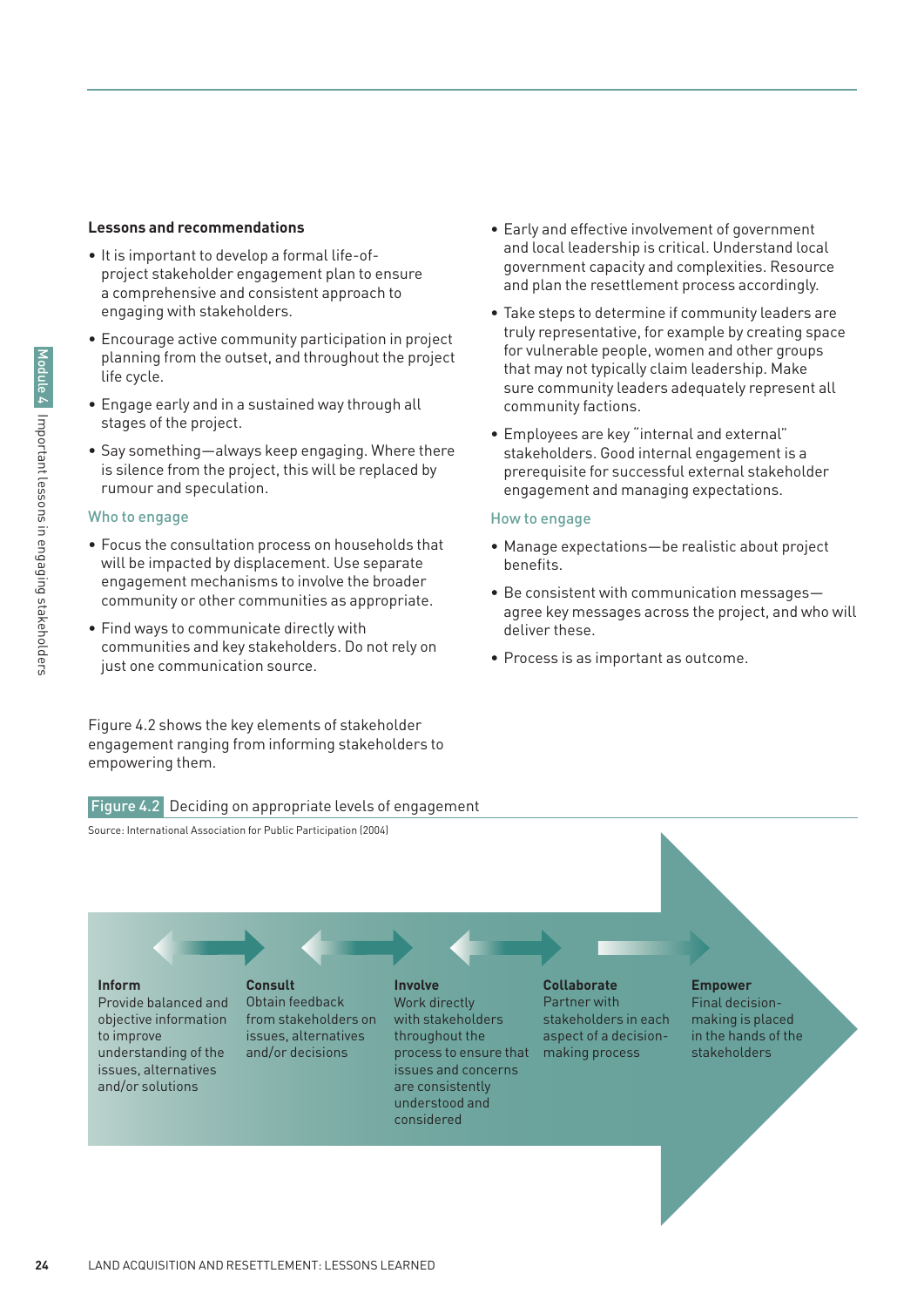- <span id="page-24-0"></span>• Be as transparent as possible—keep good stakeholder engagement records so that they can be readily accessed as required, demonstrating the project has undertaken a thorough engagement process.
- Various culturally appropriate methods should be used to disseminate information and obtain stakeholder feedback—consider the local context in identifying appropriate methods for consultation (eg emphasise visual aids in areas with high levels of illiteracy).
- Consider the local context in identifying appropriate methods for consultation.
- Focus on key interests and issues rather than wants and positions.
- Prepare for unfavourable attention.
- Truly engage—it is impossible to build communities' confidence and support if they believe that outcomes are predetermined.
- Engagement is not just about talking—it is about listening.
- Do not promise what you cannot deliver.

#### The consultation team

- Use local people who understand the local context and speak local languages as part of the consultation team.
- Carefully consider the gender balance of the resettlement team to ensure equitable engagement with men and women and respect for local cultural norms.
- Channel land access and resettlement-related communication through the resettlement team.
- The technical team should be actively involved and have a visible presence in the stakeholder engagement and negotiation process.

High community and individual expectations of what the project will offer need to be carefully managed

#### **Agreements**

- Make sure that when you conclude agreements with stakeholders, these are accurately recorded to avoid misunderstandings.
- When negotiating with displaced communities and persons, it is advisable that agreements address all displacement impacts.
- There should be individual sign-off on RAP packages and group agreements. These should be thoroughly recorded and disclosed in a timely manner.
- Commitments regarding compensation and broader social development benefits to be provided by the company should be recorded in writing in the RAP.
- When negotiating with displaced communities and<br>
lisplacement impacts.<br>
There should be individual sign-off on RAP<br>
There should be individual sign-off on RAP<br>
and the individual sign-off on RAP<br>
and the individual sign-of • Enter into clear, specific agreements detailing requirements and commitments to avoid allegations arising from unmet expectations and differing interpretations leading to further claims for compensation.
- Even if legal analysis shows that people are the rightful owners, it is often important to involve close family members in the signing of agreements to confirm household buy-in.
- In cases of absentee owners who cannot be reached to conclude agreements, the company should establish a register of absentee owners, and set aside funds to cover absentee payments.
- Actions speak louder than words. Commitments outlined in agreements should be adhered to, as failure to do so can result in mistrust and enduring legacy impacts.
- Support affected people in understanding their rights and obligations.
- Resettlement activities require extensive internal and external negotiations. Start inclusive, wellplanned dialogue, consultation and negotiation as early as possible.
- The establishment of a resettlement committee is a critical step in negotiating agreements, and it is essential that community representatives are truly representative of all segments of the community.
- Negotiations should be entered into only with agreed overall resettlement objectives and guiding principles in place.
- Have a comprehensive negotiation strategy, plan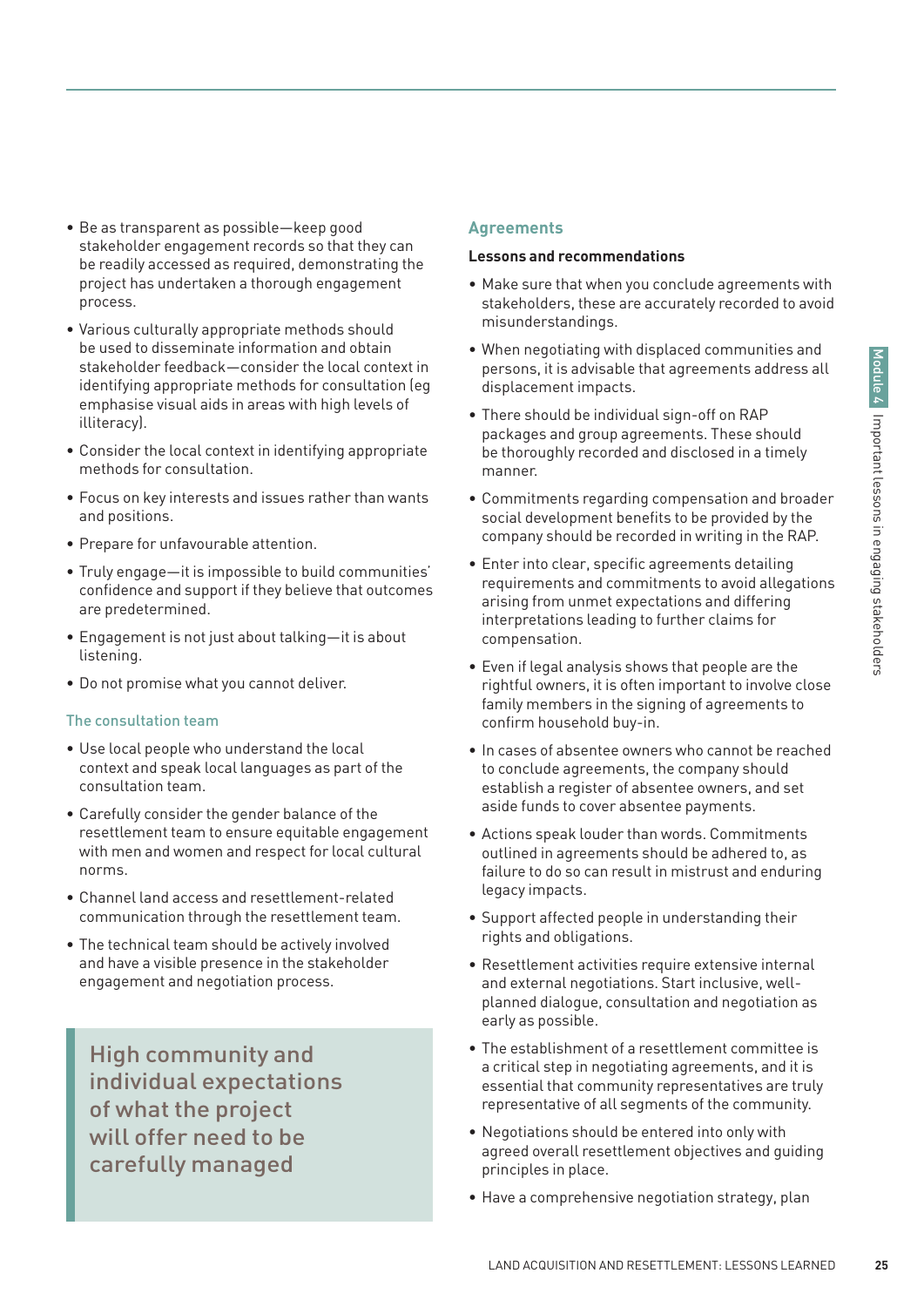### <span id="page-25-0"></span>**Preparing to engage with communities and governments: key steps**

 Prepare internal and external stakeholder analyses to identify and understand key stakeholders. This includes understanding issues like community organisation; power relations and divisions; conflict within and between the communities; the potential effects of external stakeholder groups; project displacement and other impacts; and community issues, concerns, strengths and weaknesses.

Conduct internal and external risk and opportunity assessments to identify key risks and opportunities for all parties and to identify potential common ground.

**26** 22<br> **26** LAND ACQUISITION AND RESETTLEMENT: LESSONS LEARNED<br>
26<br> **26** LAND ACCUISITION AND RESETTLEMENT:<br>
26 LAND ACQUISITION AND RESETTLEMENT:<br>
26 LAND ACQUISITION AND RESETTLEMENT:<br>
26 LAND ACQUISITION AND RESETTLEM Take steps to ensure that the resettlement team is fully part of the overall project team from early on so that it is involved in planning the project footprint and can minimise displacement impacts.

Clearly establish your stakeholder engagement objectives from an early stage so that stakeholder engagement efforts are targeted and optimised.

Develop internal and external negotiation scenarios so that you plan for different developments during the negotiation process.

Prepare a list of anticipated key stakeholder questions and prepare your answers so that you are ready to respond to likely questions.

Develop an internal and external negotiation plan so that negotiations with key decision- makers and other relevant parties are strategically planned.

Ensure the work plan and schedule for internal and external stakeholder engagement are aligned so that the team has the necessary internal alignment and mandates to progress external engagement as planned.

Provide capacity building for stakeholders so that they understand their roles, applicable laws and standards, and other important information.

Put in place a suitable team capable of both internal and external stakeholder engagement.

Create the right atmosphere for stakeholder engagement by putting in place the right engagement forums.

Hold planning workshops and meetings before undertaking key stakeholder engagement and negotiation meetings to ensure your team is adequately prepared.

Obtain negotiation mandates from management so that the team negotiating with external stakeholders has the authority to make agreements.

Put in place feedback mechanisms to keep community members and other key internal and external stakeholders adequately informed.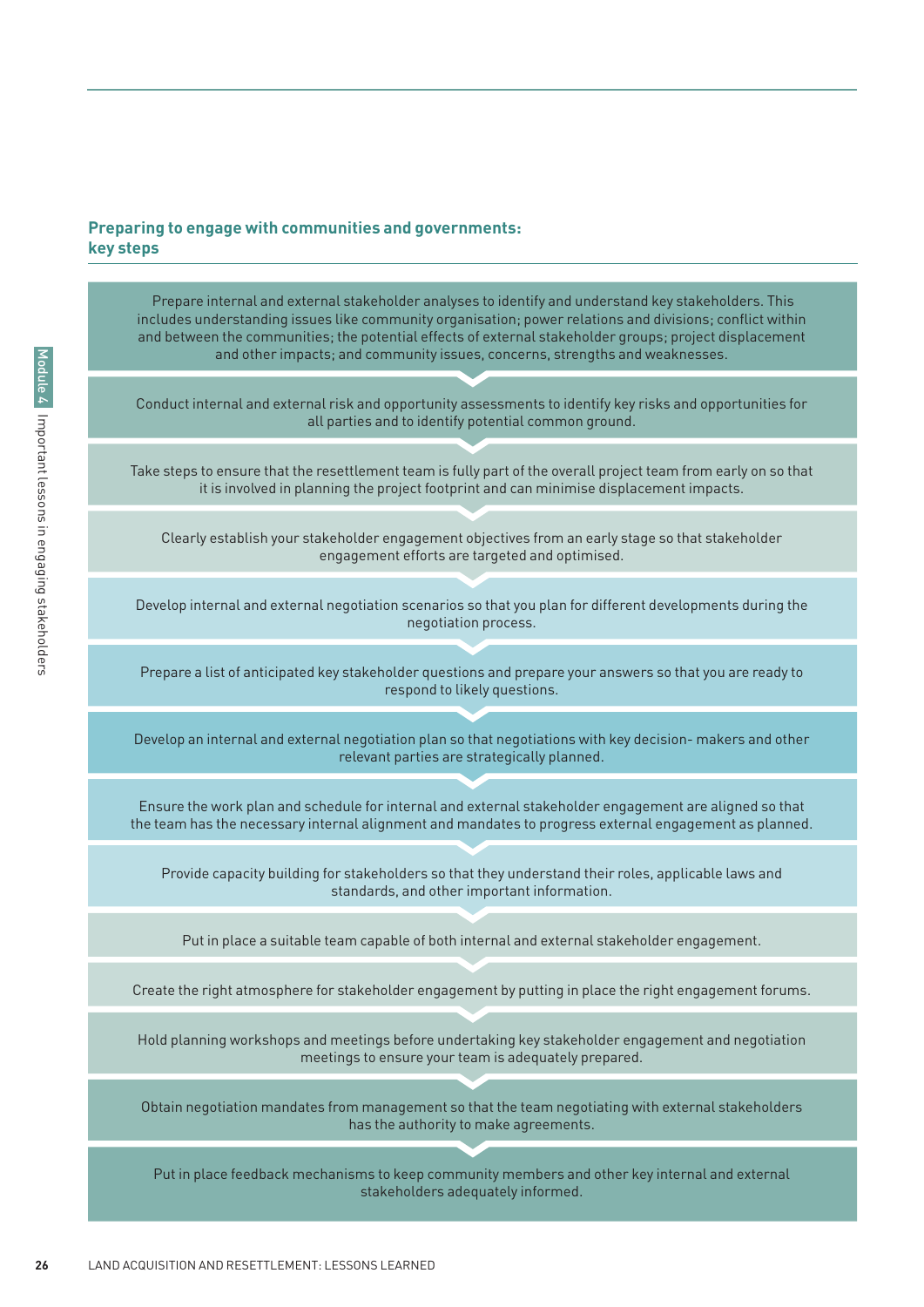<span id="page-26-0"></span>and agenda in place - a well-planned negotiations process will be quicker.

- Say yes or no, never make unclear statements like "could be" or "it is possible". Firm commitments are essential to prevent misunderstandings and unrealistic expectations.
- Offer nothing during resettlement negotiations without it first being fully costed and approved by senior management.
- Do not negotiate in a piecemeal manner. This creates scope for misunderstanding and the potential to fail to address all displacement impacts.
- Different experiences with regard to individual versus group negotiations indicate that an appropriate approach is largely context-dependent. A detailed stakeholder analysis will help to determine the optimal approach.
- When negotiating through community representative structures, ensure that these representatives provide adequate feedback on the negotiation process and agreements reached to the broader community.
- In addition to a resettlement committee, the use of a resettlement oversight or steering committee can be effective to help address disputes and deadlocks.
- The use of subcommittees can be useful to allow time and technical expert participation. This enables in-depth analysis of aspects of RAP packages outside, but in support of, the main negotiation forum process. This can shorten the overall negotiations period.
- Ensure any payments that are agreed with the resettlement committee meet anti-corruption guidelines and do not undermine community support for the project.
- The nature and extent of the negotiation process is crucial to ensuring the acceptability of packages offered. Affected communities must have a sense of having been able to influence the outcome of negotiations.
- Do not just give, be seen to negotiate, and always get something in return.
- Negotiated packages need to be fair, consistent and transparent. Packages offered should represent true replacement value and improvements.
- A win-win outcome is necessary to ensure implementable agreements.

## **Grievance mechanism**

### **Lessons and recommendations**

- Put in place an effective, formal and structured grievance procedure to track and attend to projectand resettlement-related grievances from the start of resettlement planning.
- Affected communities and households should be informed and receive continuous communication about grievance procedures.
- It is important to have a site or community-based location where grievances can be received in writing or verbally.
- Response time to grievances received is critical, particularly once a commitment is made to respond within a certain time period.
- Management of grievances can be a time-intensive activity, and may require a full-time, dedicated staff member to be responsible for receiving, documenting and processing grievances.
- Emphasis on locally appropriate grievance resolution mechanisms (eg through traditional

Make sure that when you conclude agreements with stakeholders, these are thoroughly recorded to avoid misunderstandings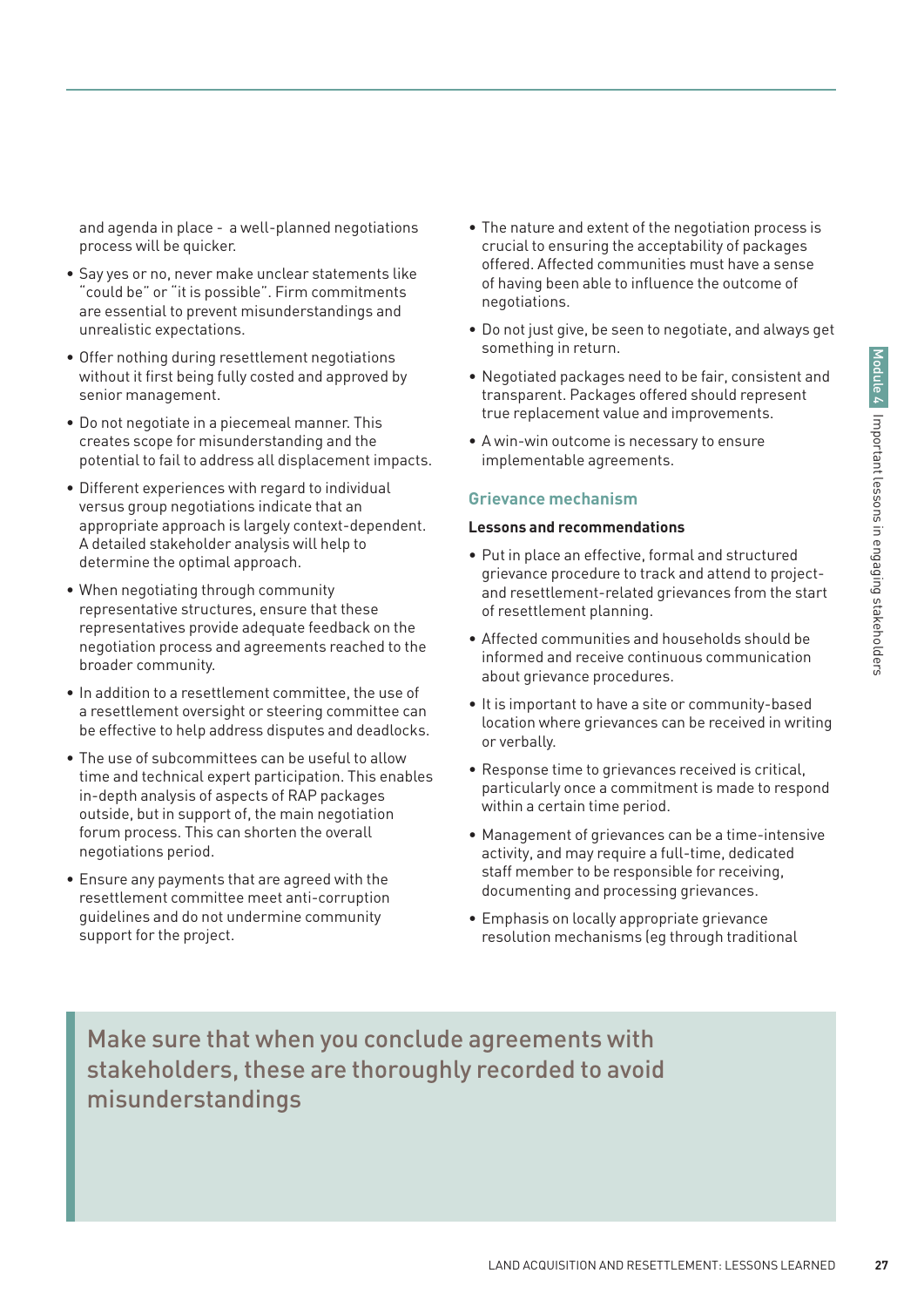leaders or local structures) can result in conflict being handled faster and at a lower cost.

- Ensure that every complaint has an internal "owner" who is responsible for ensuring that it is effectively closed out.
- Monitor and close out complaints on the basis of "outcomes" not just by recording that a corrective action has been completed. At a minimum verify whether the complainant was satisfied with the corrective action or not, and check whether they were happy with the process.



Affected communities and households should be informed and regularly reminded of grievance procedures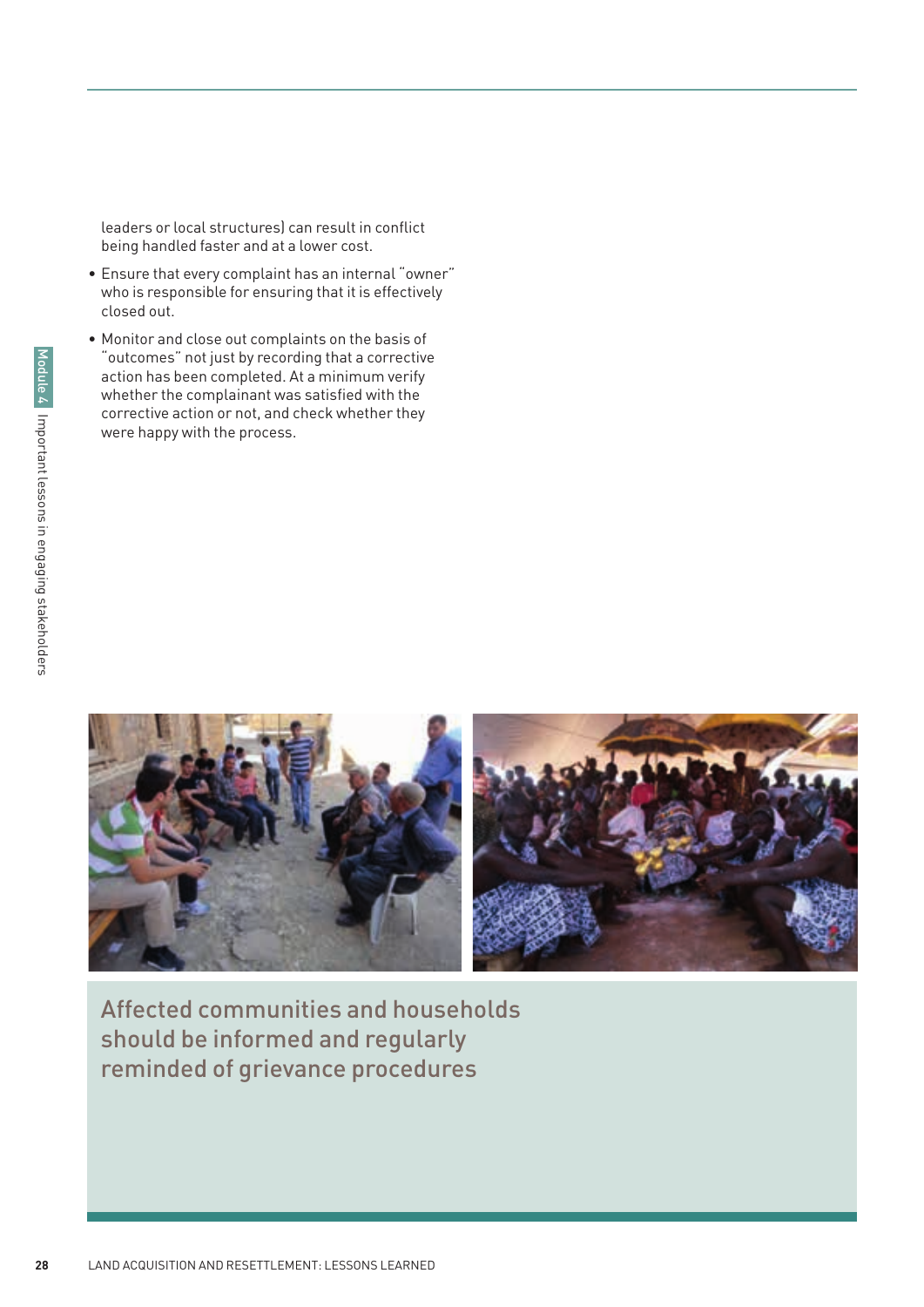## <span id="page-28-0"></span>Module 5

## Resettlement packages and assistance

### **In this module**

| Introduction                                 |  |
|----------------------------------------------|--|
| <b>Physical resettlement</b>                 |  |
| <b>Key actions</b>                           |  |
| <b>Eligibility for resettlement packages</b> |  |
| <b>Choosing the resettlement site</b>        |  |
| <b>Providing housing and facilities</b>      |  |
| <b>Giving cash compensation</b>              |  |
| <b>Calculating compensation amounts</b>      |  |

#### **Introduction**

The resettlement action plan (RAP) should outline the key resettlement packages and assistance to be provided where there is both physical and economic displacement. Where there is only economic displacement, then the management plan should be called something like a livelihood restoration plan. Physical resettlement or displacement occurs when households living in the project area are required to move. It requires effective identification, design, planning and construction of alternative villages, housing and related facilities in order to mitigate effectively for physical losses, but also to support the future cohesion and success of the communities affected.

Physical resettlement planning is not just concerned with engineering and design, but how to preserve the existing social fabric in a new location.

The resettlement packages and assistance would typically include:

- cash compensation for assets, including crops and structures
- provision of resettlement housing
- provision of a resettlement site
- allowances to facilitate the moving process
- livelihood restoration programmes.



Physical resettlement requires effective identification, design, planning and construction of alternative villages, housing and related facilities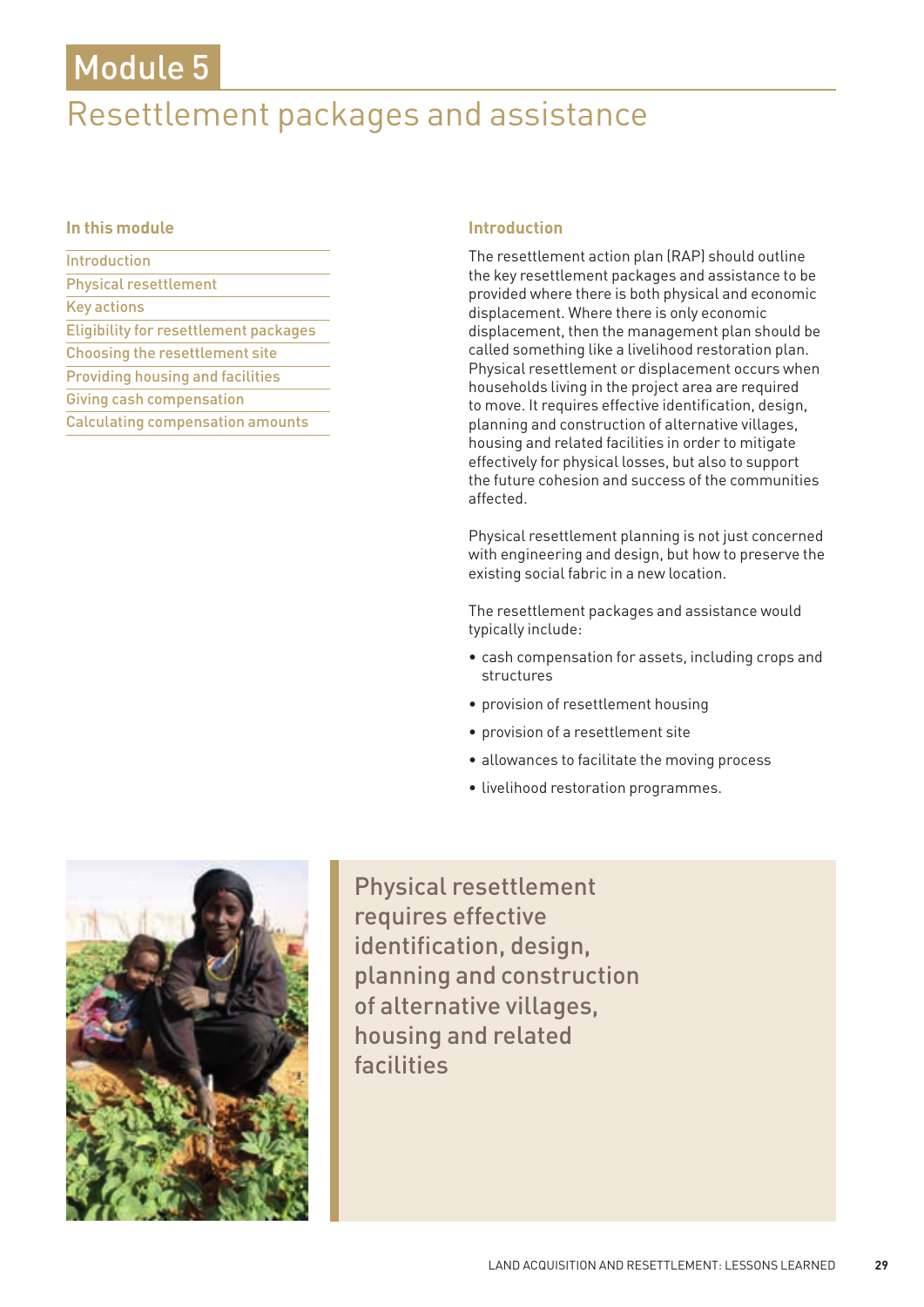#### <span id="page-29-0"></span>**Physical resettlement**

#### **Challenges**

- Households living in the area not having formal land titles or identification documents.
- High community and individual expectations.
- Precedents created elsewhere that may not be appropriate to project circumstances or sustainable once handed over to communities.
- Companies failing to fully understand community and household structures.
- Differing needs and wants among the community (eg elderly versus youth, farmers versus traders).
- Lack of available suitable replacement land.
- Project planners not appreciating the cost and time required to ensure adequate physical resettlement.
- Lack of government capacity to collaborate
- Length of time taken to put in place legally binding security of tenure.

#### **Key considerations for physical resettlement**

The objective of physical resettlement is to enable the relocation of individuals, households and communities to new locations. Companies should consider the following:

- Creating an enabling environment that allows the livelihoods and standard of living of affected people to be improved, or at least restored.
- Strong government support to resolve issues related to speculative building, which could result in escalating resettlement requirements if not managed correctly from the start.
- Reflecting the way people live in their current location and meet their key requirements in terms of living space, functionality and access to resources—cultural considerations should be taken into account in the design process.
- Any resettlement solution should be considered in the local context and offer choices to those being resettled, with the informed participation of affected people and statutory authorities.
- Resettlement sites and designs should be developed and agreed with all stakeholders, not just community leaders or statutory authorities.
- The relocation of households and communities should preserve existing social networks,

livelihoods and maintain community and household cohesion.

- Maintaining links with existing assets and resources not affected by resettlement, or replace them.
- Enabling resettled people to appropriately share in benefits, for example project-related employment.
- Offering fair, equitable and adequate replacement housing and house plots that are at least the same standard as existing housing and ideally better.
- Ensuring the replacement of all existing community facilities, related infrastructure, and provision of additional facilities and infrastructure as required by local planning regulations.
- Ensuring upkeep of new housing and facilities are affordable for the recipient.
- Providing security of tenure through registration of property rights by regulatory authorities—the process of security of tenure may be lengthy, and should be planned accordingly.
- Allowing for ongoing development and expansion of the new community.
- Businesses should be considered early in the process, as potential drivers of resettlement communities.
- Communities in which resettled people will be hosted should be considered in planning from day one, and should see benefits in the resettlement process.
- Statutory authorities should be involved from the outset, in order to ensure timely approvals and adoption of infrastructure.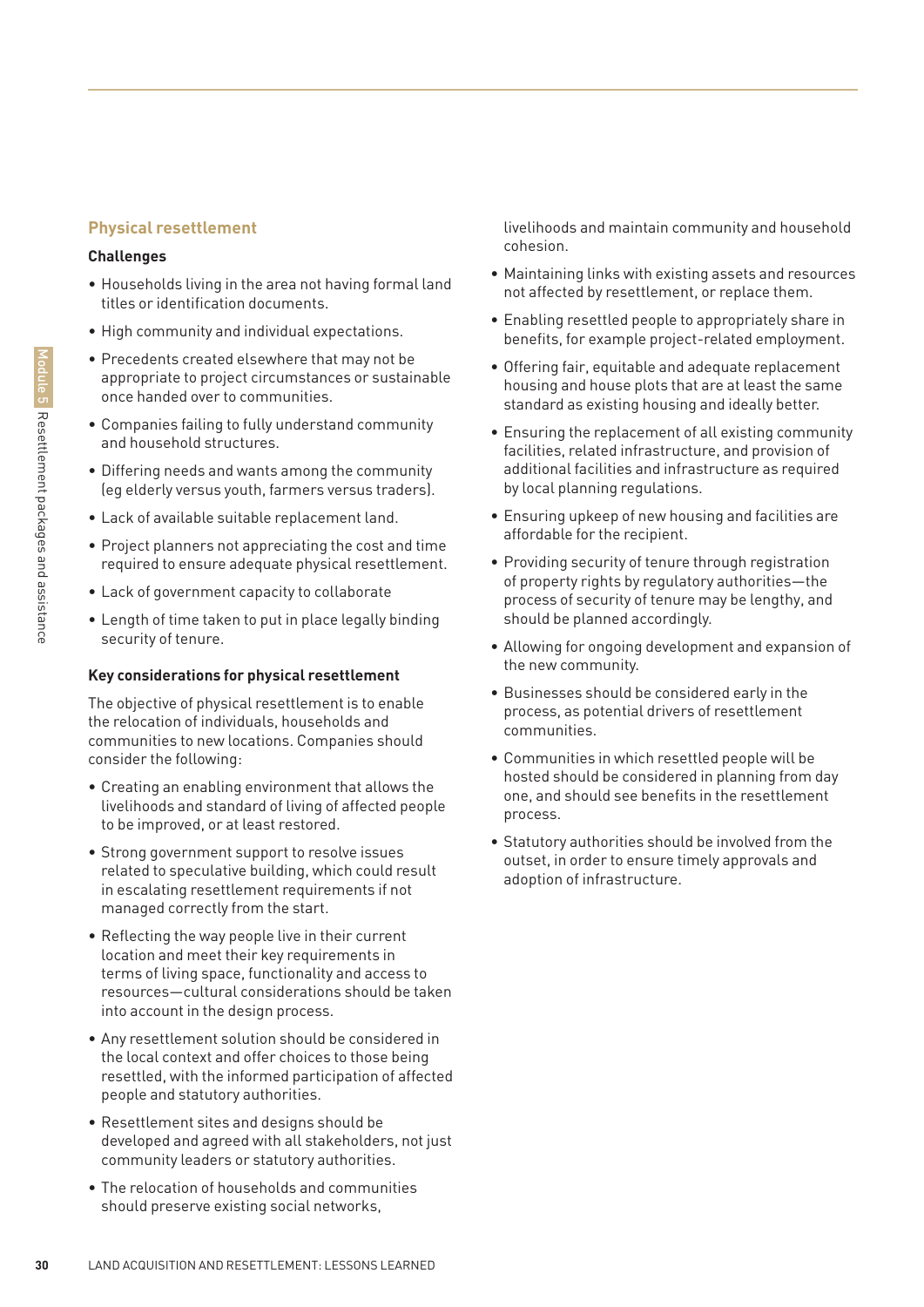#### <span id="page-30-0"></span>**Key actions**

#### **Assessment of the existing situation**

- •A detailed analysis of community- and household-level organisation, housing and asset utilisation, and housing layouts is required and should be undertaken by resettlement planners in order to understand how people live and use their assets, particularly housing, house plots, community facilities and communal areas.
- •A great deal of information on the current living conditions, social organisation and networks of impacted communities and households will come from the stakeholder engagement process during baseline surveys, particularly surveys of existing structures and assets.
- •Analysis of all data and living condition studies to determine what the required characteristics of any replacement resettlement site, associated community facilities, infrastructure and housing will be.

#### **Preliminary identification and evaluation of potential replacement resettlement sites**

•Undertake identification and evaluation according to key criteria that respond to identified community needs, for example surrounding quality agricultural land, proximity to markets, availability of drinking water, distance to the mining activities to profit from employment and procurement opportunities, etc.

#### **Preliminary design, engineering and costing**

- •Resettlement site layouts, infrastructure, plot sizes, replacement housing and community facilities.
- •Culminating in consensus and agreement on resettlement site locations, standards of provision, and ultimately agreement on detailed design, and other related issues such as handover and maintenance. Consultation needs to be undertaken with all statutory authorities throughout the process, as well as affected communities and households.
- This should occur iteratively in parallel with ongoing community and key stakeholder consultations and agreements
- •Approvals of all designs and layouts by the relevant statutory authorities

#### **Development of a handover and maintenance plan**

- d<br>
and personal<br>
mand personal<br>
mand personal<br>
mand personal<br>
mand personal<br>
mand personal<br>
was anothered to be a malermentations).<br>
We are the standard and assistance in the main of a<br>
mand assistance in the standard meth • To ensure all stakeholders are aware of statutory and personal responsibilities with respect to the completed site and that handover to households and authorities takes place in a timely fashion
	- Ensure grant of security of tenure for resettlers through registration of property rights by regulatory authorities.

#### **Development of a construction management plan**

• Including tender documentation to allow for timely and effective implementation (see Module 8 for more recommendations).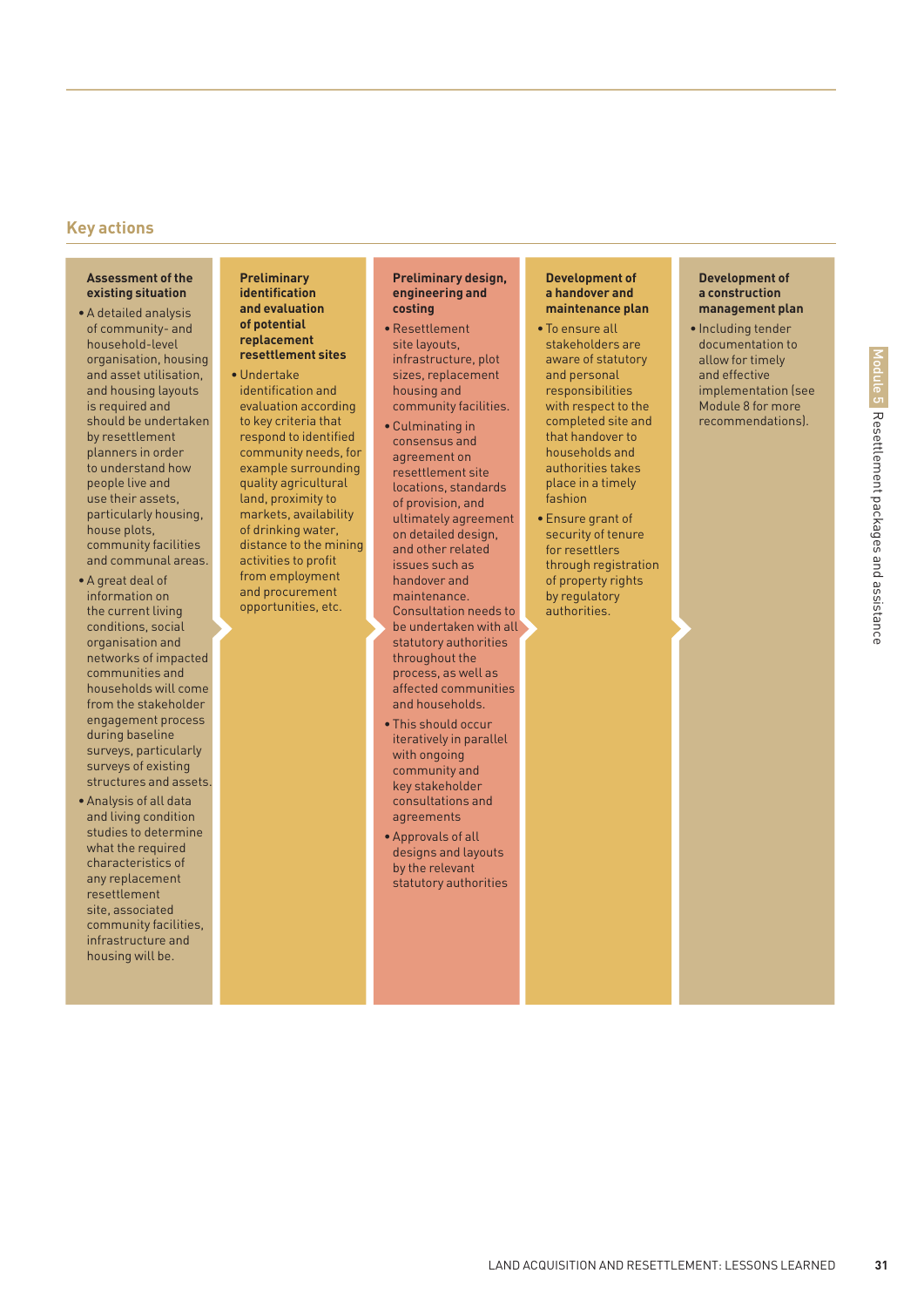### <span id="page-31-0"></span>**Eligibility for resettlement packages**

A key planning step is to understand and develop rules for who will be entitled to the resettlement packages that are developed. The absence of clear eligibility criteria for resettlement packages can result in significant grievances about missed impacts and cause delays and additional costs to the project.

#### **Challenges**

- Overcomplicated eligibility criteria.
- Inconsistent application or poor enforcement of eligibility criteria and cut-off dates for assessing the population eligible for resettlement packages.
- Delays in implementation resulting in influxes of people beyond the cut-off date.
- Failure to adequately plan for speculative inmigration.
- Difficulties reaching agreement on entitlements for tenants.
- Difficulty establishing eligibility criteria for multiple households in one structure.
- Establishing alternative eligibility criteria where structure owners identified in surveys died.
- Dealing directly with landowners only can simplify the process but can also create problems.

- Clear eligibility criteria should be established in consultation with affected communities—set out the eligibility for the various forms of assistance and compensation transparently.
- Set out the host government legal requirements and international standards for compensation payments and resettlement packages. In the absence of national guidelines that meet international standards, set out the methodology that the company will use to compensate for losses.
- Information on eligibility criteria (including cut-off dates) should be clearly disseminated.
- National legislation pertaining to cut-off and eligibility can simplify the process.
- The recognition of traditional rights to communal land is important in determining eligibility.
- In line with international standards, entitlements for affected parties lacking legal title should include:
	- Cash and in-kind compensation which should be combined with appropriate measures limiting cash compensation.
	- Capacity-building assistance which should be provided to help equip displaced people for employment. However do not use guarantees of employment as part of the resettlement compensation package.

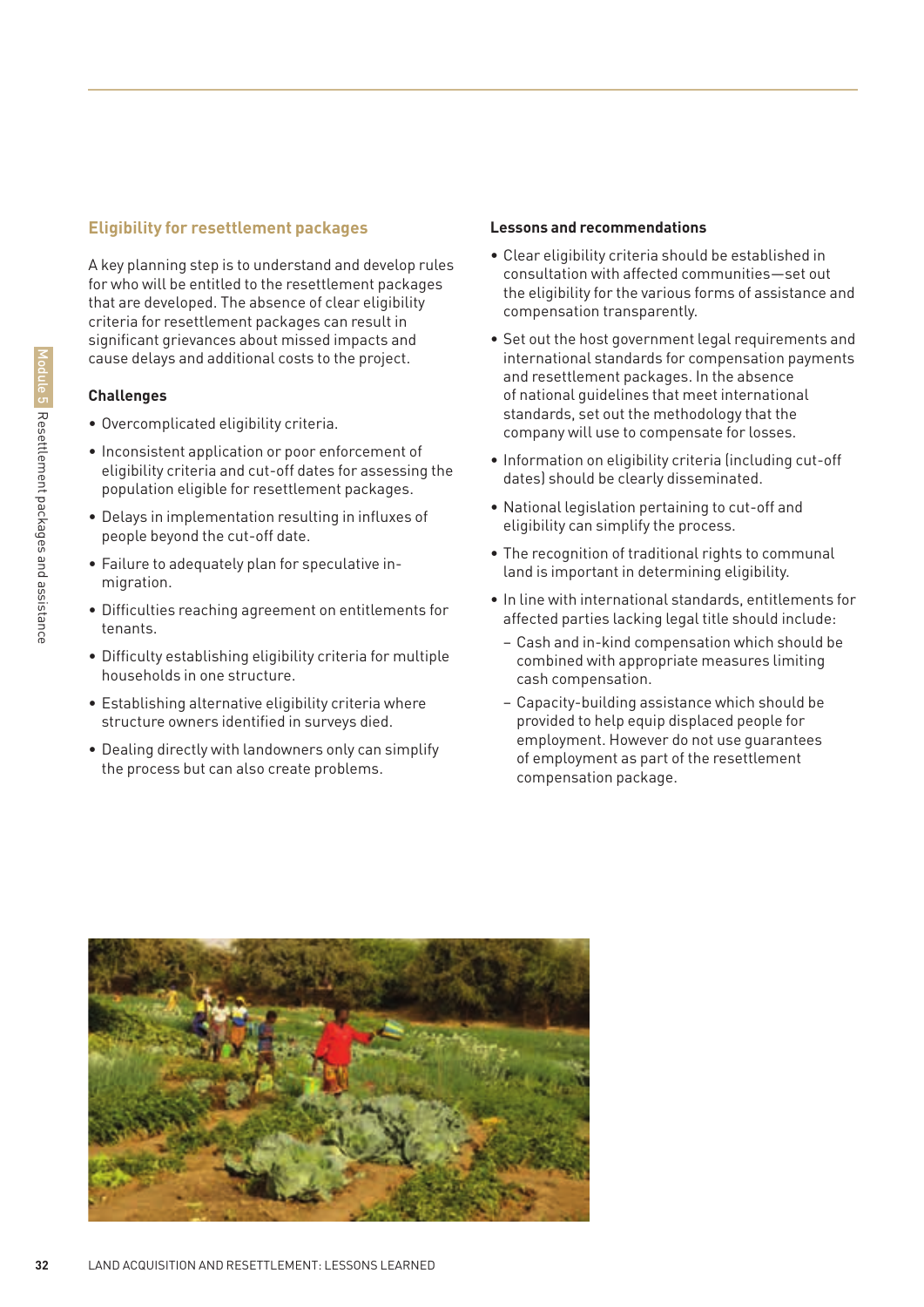## <span id="page-32-0"></span>**Choosing the resettlement site**

The choice of resettlement site is the single most important criterion in supporting the restoration of the livelihood of the impacted household. The project team must ensure that the preferences of the different community stakeholders are clearly understood and balanced with the pressure to cut costs by being close to existing infrastructure.

### **Challenges**

- Underestimating the time and cost of constructing resettlement sites—this has an impact on the project budget and schedule.
- Lack of co-ordination between technical and social teams during site selection leading to choice of inappropriate resettlement sites.
- Lack of detailed technical evaluations of resettlement sites leading to choice of inappropriate sites and high development costs.
- Lack of consideration of social and environmental conditions when selecting sites.
- Failure to recognise the security risks of a new area.
- Moving people to resettlement sites later required for project activities, thereby requiring people to be relocated again.
- Reliance on one-size-fits-all larger resettlement sites to cut costs, where multiple sites would be appropriate, resulting in conflict in the longer term.
- Overemphasis on cutting construction costs leading to selection of sites with inadequate replacement land for agriculture.

#### **Lessons and recommendations**

- Resettlement of individual households to selfselected sites where they already have land or housing can be effective.
- A detailed land-use mapping exercise should be used to identify an initial list of suitable sites, which can then be filtered based on project, community and government criteria, through consultations and negotiations.
- Involve communities in the evaluation and selection of resettlement sites.
- The filtered based on project, community<br>
and new Perfilteria, through consultations and<br>
regotations.<br>
Howeve communities in the evaluation and selection<br>
The settlement sites.<br>
The company should consider a range of crit • The company should consider a range of criteria for site selection that goes beyond mere technical considerations, particularly livelihood restoration and improvement criteria.
- The selected site should include room for future expansion.
- Security of tenure to resettlement sites should be provided.
- Development of smaller residential resettlement sites where households are supported to source replacement agricultural land locally can be an effective alternative to one large resettlement site.
- Households impacted at host resettlement sites should be given appropriate consideration for resettlement benefits.

The choice of resettlement site is the single most important criterion in supporting the restoration of the livelihood of the impacted household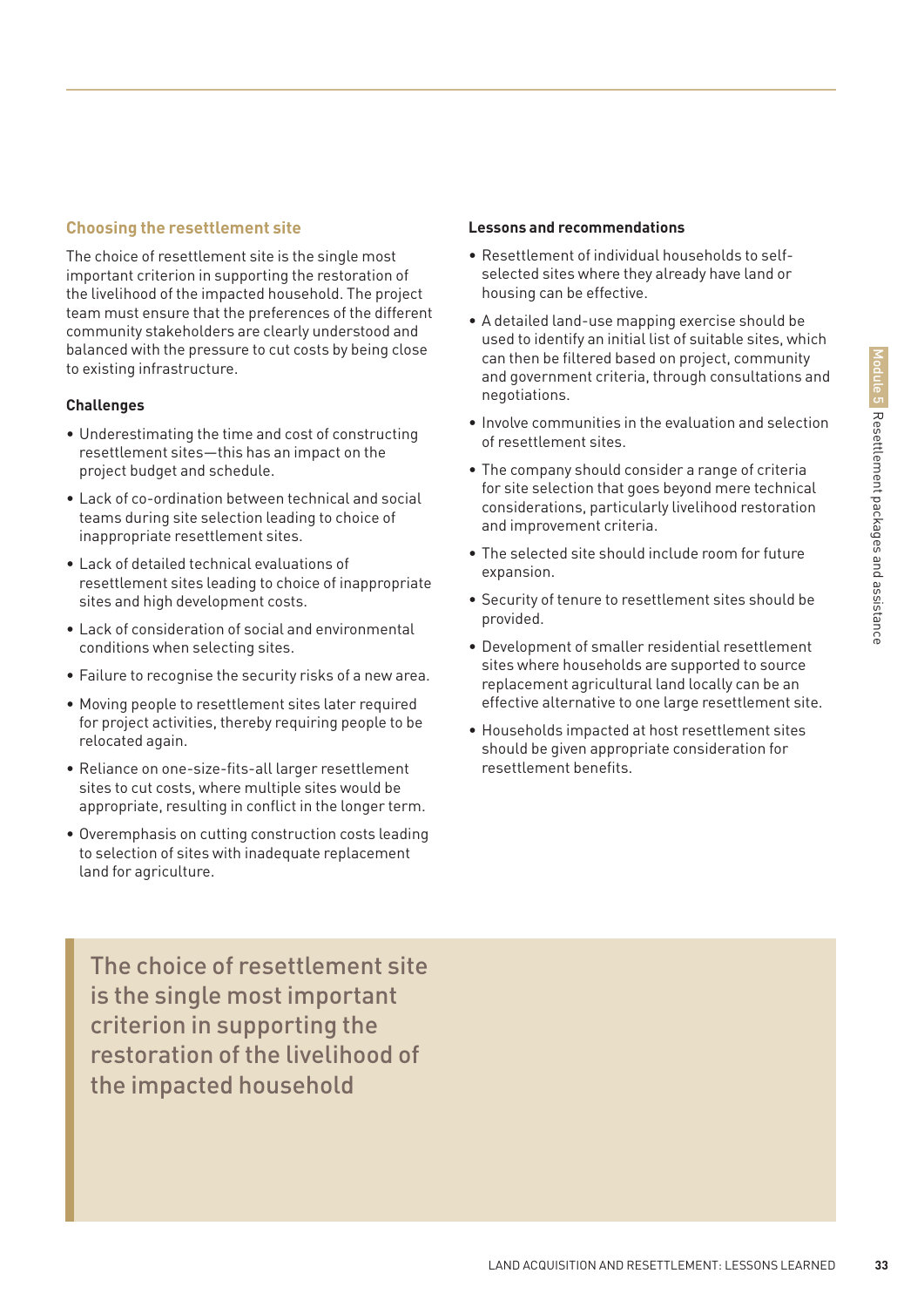## <span id="page-33-0"></span>**Providing housing and facilities**

Many projects focus on cash compensation, but it has been demonstrated that providing appropriate replacement housing is the most effective longterm solution to managing resettlement impacts. The design of resettlement housing needs to be a participatory process involving communities, government and projects to ensure that these settlements are sustainable in terms of maintenance and services.

### **Challenges**

- Lack of emphasis on ensuring funds paid directly to affected households for housing is spent on the purchase or construction of replacement housing.
- Conflict about the balance between the size and quality of replacement housing.
- Provision of communal toilets leading to poor sanitation conditions.
- Small size of resettlement houses leading to ongoing grievances.
- Use of building designs and materials inappropriate for the local context.
- Lack of quality control in construction of replacement housing leading to costly subsequent mitigation measures.
- Provision of facilities that communities are unable to maintain.
- Inadequate attention to plot allocation leading to disputes between community members.

- Provide in-kind replacement housing as much as possible.
- Measures should be put in place to encourage the use of compensation funds to construct replacement housing if project-built replacement housing is not feasible.
- Construction of pilot or sample houses is useful.
- Designs that are standardised should be used to allow ease of construction, but these should still provide a range of choices and avoid loss of area and rooms compared with what people previously had.
- Provision of suitable arrangements to deal with tenants should be put in place so that they are not rendered homeless by the resettlement process and have other options to rent accommodation with the same landlord or through support for other arrangements.
- Conform to national building standards and minimum building requirements to ensure the provision of quality replacement housing.
- The provision of replacement housing for future generations should be considered.
- Involving housing recipients with construction activities can be a useful approach. This should be under close supervision of professional contractors to ensure quality control and avoid delays in construction.
- Plot allocation should be undertaken in accordance with community preferences.

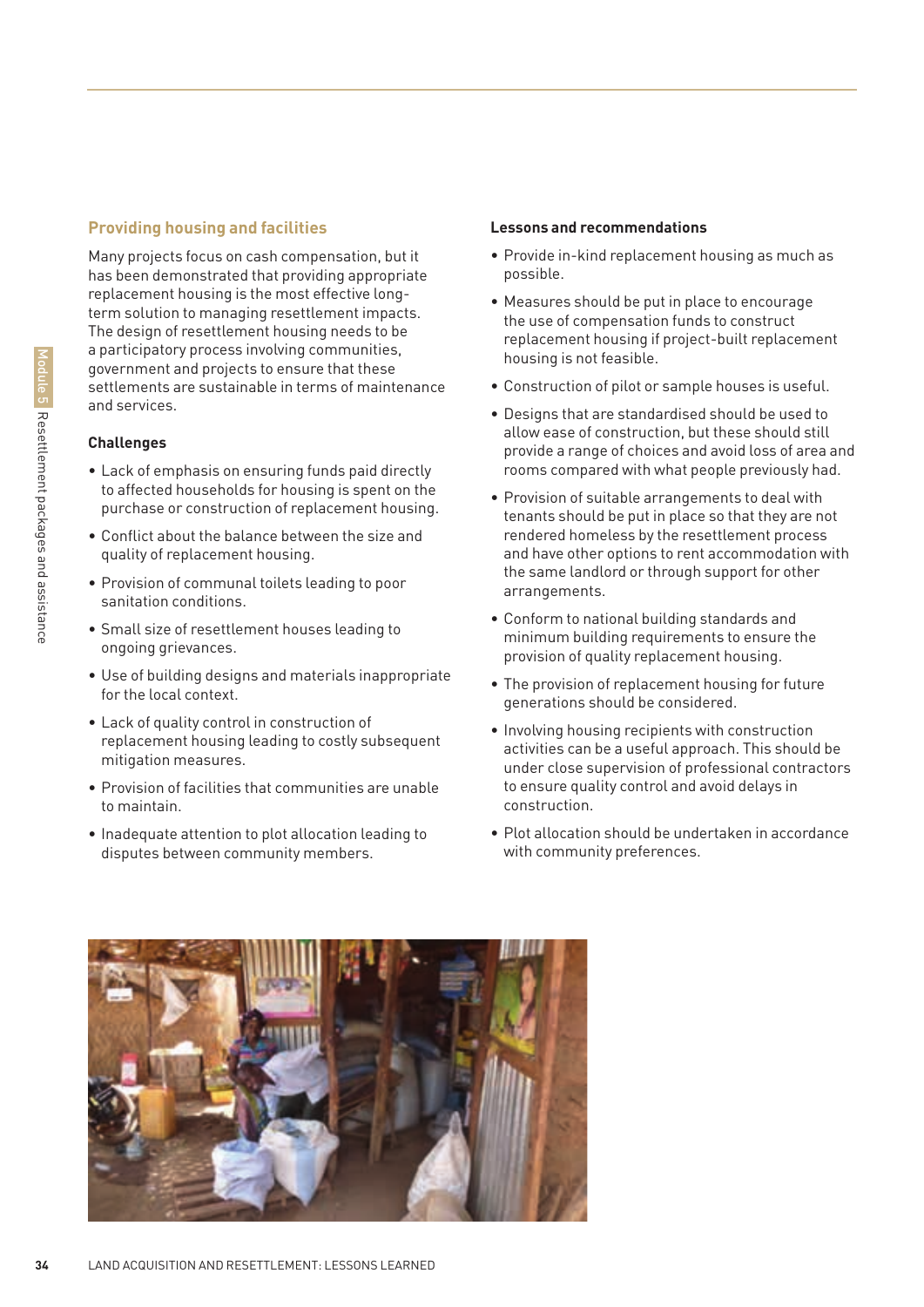## <span id="page-34-0"></span>**Giving cash compensation**

Providing cash compensation to poor households generally leads to unsustainable spending, contributing to longer-term impoverishment. Projects that minimise cash compensation and provide replacement housing and land achieve the greatest success with their projects and achieve a social licence to operate.

### **Challenges**

- Monetisation of resettlement (cash-only compensation) and giving in to demands for cashonly compensation.
- Communities failing to invest cash compensation wisely resulting in short-term spending on consumer goods and leading to longer-term impoverishment.
- Cash payments which result in dependency on the company, an increase in antisocial behaviour and abandonment of traditional livelihoods and safety nets.
- Cash compensation causing inflationary issues in mining communities.

#### **Lessons and recommendations**

• Minimise cash compensation. Support may be needed to build investment skills for poorer households. Companies should therefore construct replacement housing and provide replacement land to impacted households so that they have the maximum safety net to provide shelter and food for themselves.

- A commitment to provide physical replacement only, with no option for cash compensation, ensures displaced people are provided with adequate housing and do not become homeless in the medium term. However, this may not always be possible or appropriate as national law may require cash compensation for crops. The project should still work to minimise negative impacts.
- Criteria for limiting cash compensation are important. Set out the proposed types and levels of compensation to be paid. Outline where and when compensation will be paid.
- Itill work to minimise negative impacts.<br>
Exploration a can compensation are<br>
emportant. Set out the proposed types and levels of<br>
emportant to be paid. Outline where and when<br>
appropressition will be paid.<br>
Supposed to th • Implement measures to support households to manage cash compensation. Households receiving significant sums of cash compensation should be provided with financial management training, investment advice and assistance to open bank accounts. Tailor training for households with a low level of education.
- Staged payments of cash compensation should be used, if possible, to limit the risk of households spending one large payment unwisely.
- Provide appropriate methods for compensating for common property and cultural resources. It is difficult to compensate for the loss of common property and cultural resources in cash. The company should investigate providing alternative sites and supporting wider community projects to compensate for this loss.
- Alternative models of benefit sharing that give impacted communities a long-term stake in the project benefits should be investigated.

Companies should construct replacement housing and provide replacement land to impacted households to ensure that they have the maximum safety net required to provide shelter and food for themselves.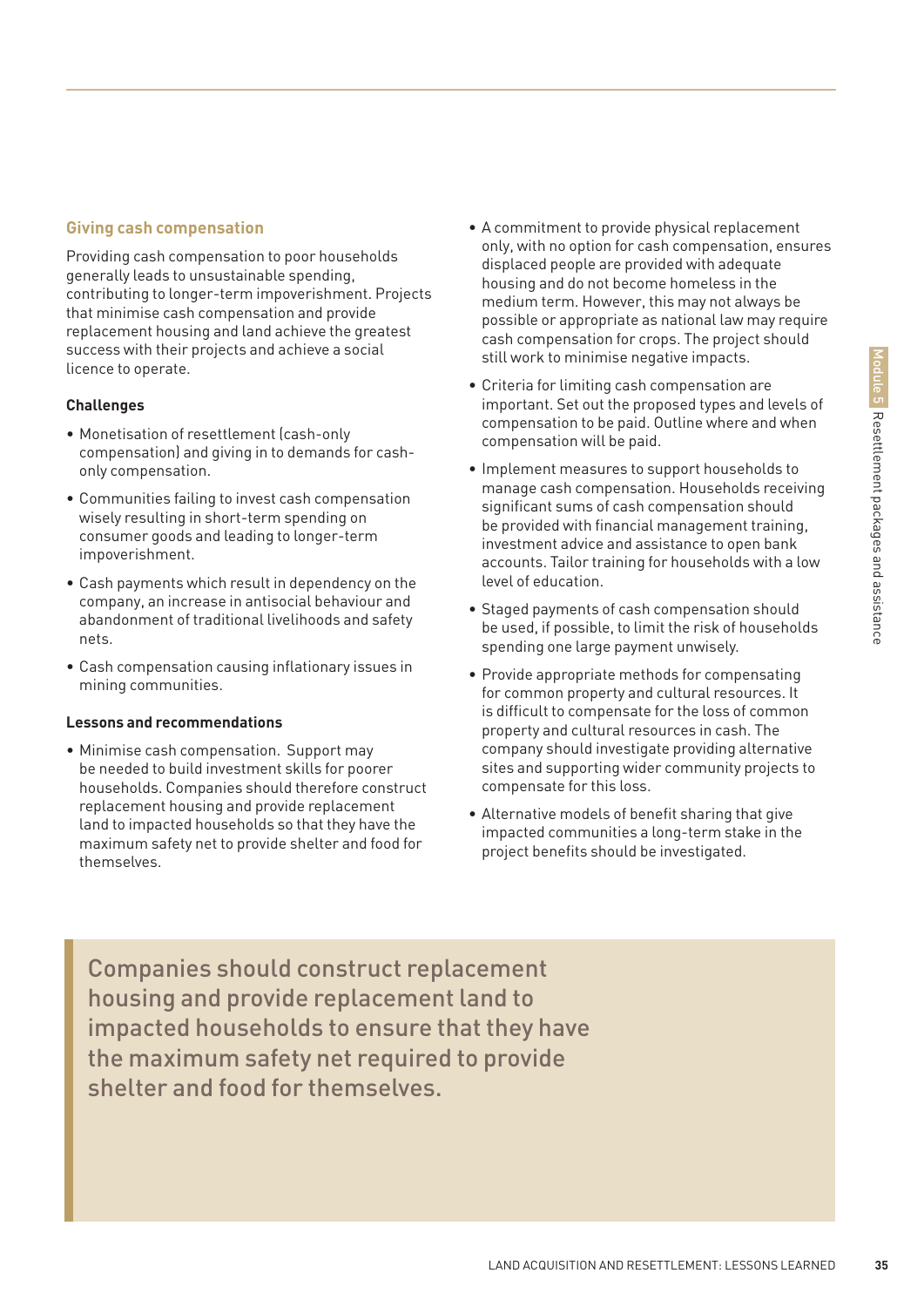### <span id="page-35-0"></span>**Calculating compensation amounts**

There is no one formula for calculating compensation on land access and resettlement projects. Failure to adequately compensate impacted households is one of the greatest causes of grievances and conflict on projects. There is a need to engage experienced valuation professionals early in the planning process to avoid setting expensive precedents and ensuring that all the project stakeholders agree to the compensation process.

#### **Challenges**

- Failure to adopt a participatory approach to determine compensation rates.
- Failure to adequately define the scope of involvement of independent valuers.
- Compensation rates that are notably higher than, or different from, government rates creating a precedent others cannot follow.
- **36** LAND ACQUISITION AND RESETTLEMENT: LESSONS LEARNED<br> **36** LAND ACQUISITION AND RESET AND PROPORTION CONDUCT THE CONDUCT CONDUCT CONDUCT CONDUCT CONDUCT CONDUCT CONDUCT CONDUCT CONDUCT CONDUCT CONDUCT CONDUCT CONDUCT CO • National compensation rates not meeting minimum international standards, particularly consideration for loss of profits—innovative approaches may be required to ensure adequate replacement at full replacement cost.
	- Adopting different compensation rates for people with the same types of assets, resulting in mistrust and requiring subsequent mitigation.
- Overcompensation resulting from attempts to comply with both national and international legislation (where these have different and sometimes conflicting requirements).
- Delays in payment of cash compensation.
- Failure to explain why cash compensation is adjusted in subsequent years when different people are paid at different times.
- Setting early precedents during the exploration phase that are unaffordable later in the project.

- Reflect on precedents from other projects—however rates should be determined based on the local context and current full replacement values.
- A transparent, participatory approach to determining compensation should be undertaken.
- An experienced independent valuer deemed acceptable to companies and communities should be used.
- The compensation policy should be consistent.
- The methods used for valuation should be clearly documented and disseminated.
- Compensation rates should be updated if the process is undertaken over a long period.

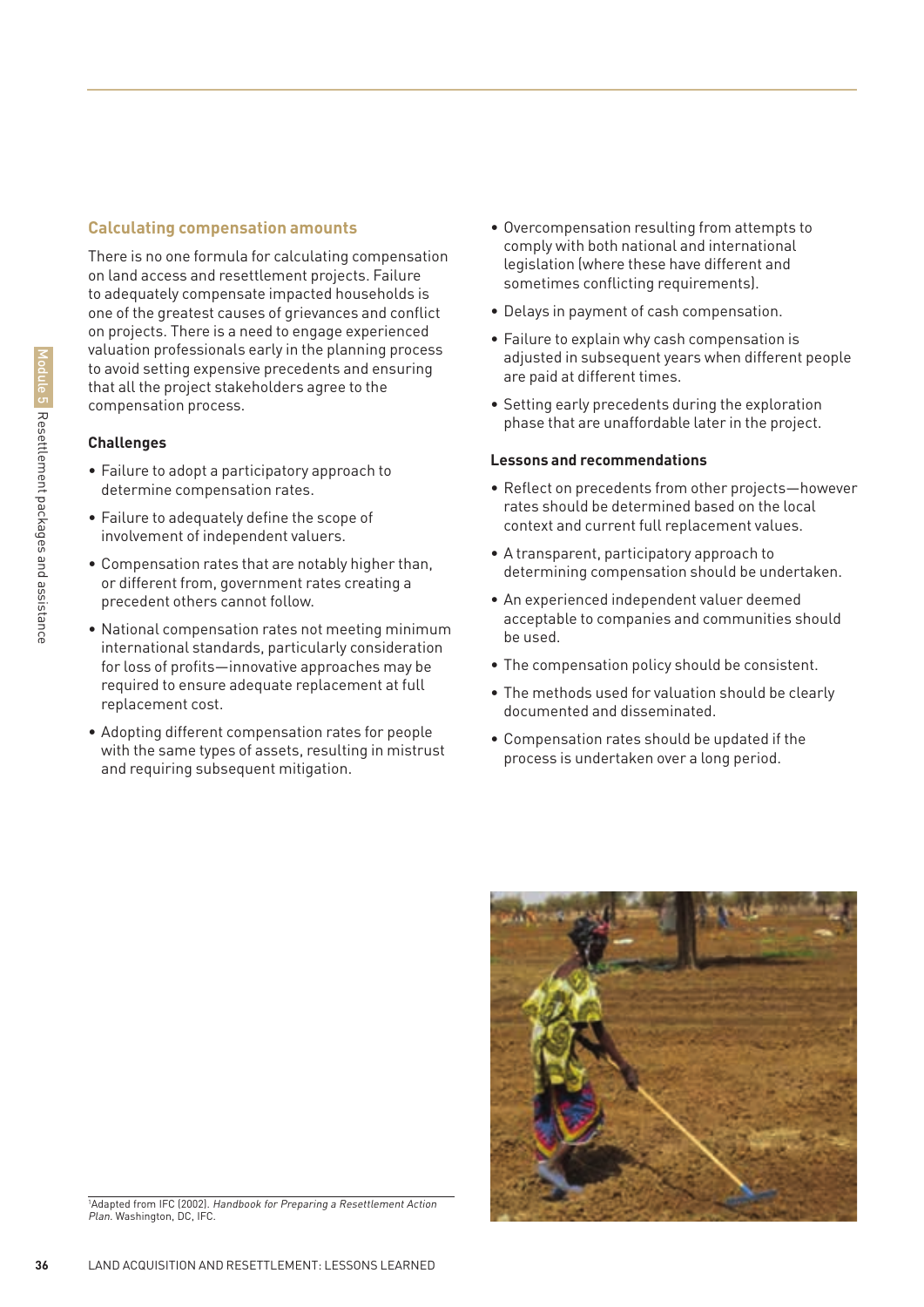#### Replacement cost **1**

The rate of compensation for lost assets must be calculated at full replacement cost, that is, the market value of the assets plus transaction costs. With regard to land and structures, the IFC defines replacement costs as follows:

- Agricultural land the market value of land of equal productive use or potential located in the vicinity of the affected land, plus the cost of preparation to levels similar to or better than those of the affected land, plus the cost of any registration and transfer taxes;
- Land in urban areas the market value of land of equal size and use, with similar or improved public infrastructure facilities and services preferably located in the vicinity of the affected land, plus the cost of any registration and transfer taxes;
- Household and public structures the cost of purchasing or building a new structure, with an area and quality similar to or better than those of the affected structure, or of repairing a partially affected structure, including labor and contractors' fees and any registration and transfer taxes.
- In determining the replacement cost, depreciation of the asset and the value of salvage materials are not taken into account, nor is the value of benefits to be derived from the project deducted from the valuation of an affected asset.

The rate of compensation for lost assets must be calculated at full replacement cost, that is, the market value of the assets plus transaction costs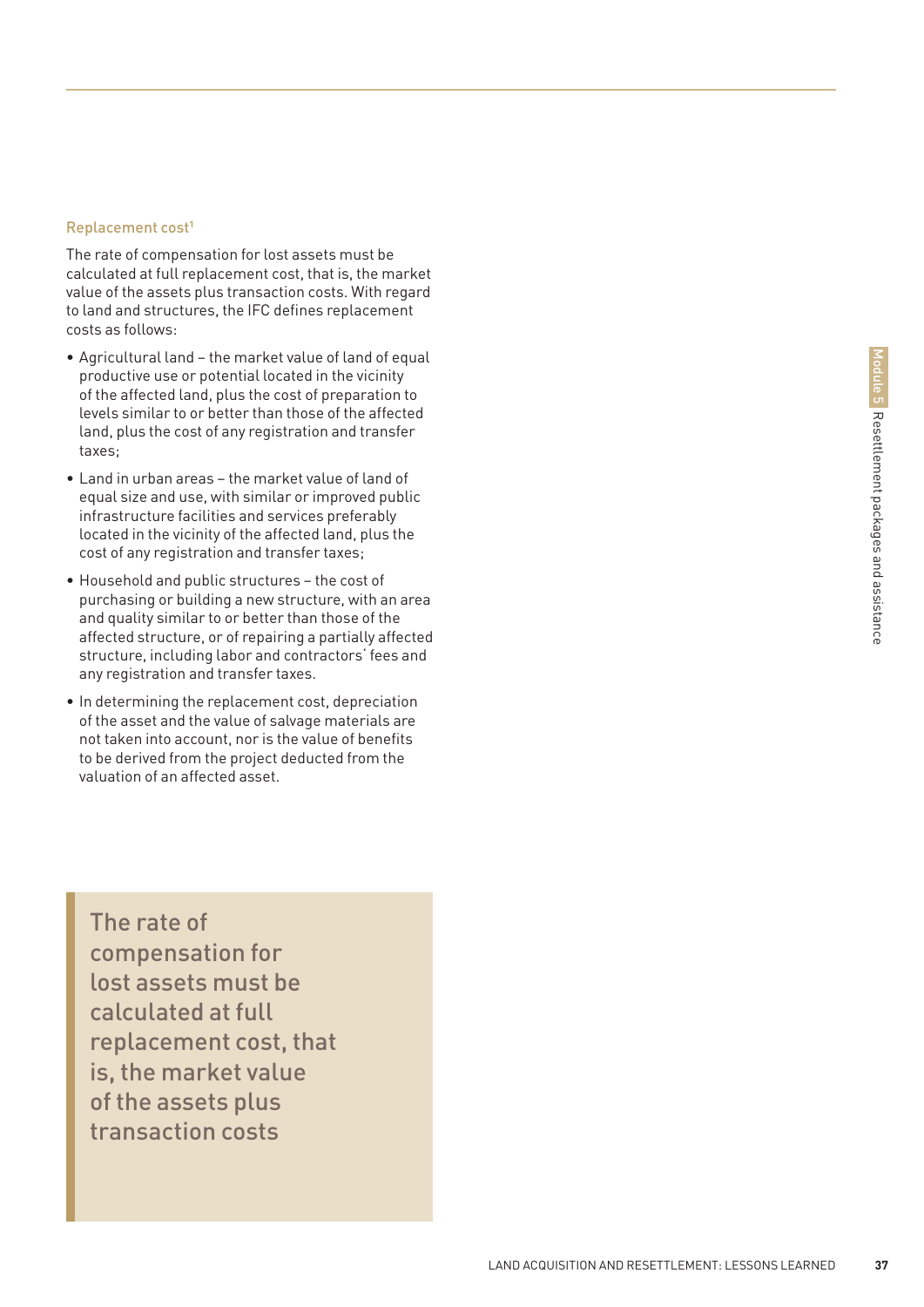## <span id="page-37-0"></span>Module 6

## Restoring sustainable livelihoods

### **In this module**

| Introduction                                           |
|--------------------------------------------------------|
| <b>Planning to restore livelihoods</b><br>sustainably  |
| <b>Preparing for mining employment</b>                 |
| Integrating livelihoods and social<br>management plans |
| <b>Engaging communities in planning</b>                |
| <b>Finding replacement land for</b><br>livelihoods     |
| <b>Avoiding cash compensation</b>                      |

### **Introduction**

Best practice requires companies to improve, or at least restore, the livelihoods and standards of living of displaced persons. A livelihood is defined as a means of securing the necessities of life. Many projects in the past used to consider the resettlement process complete when the impacted households were given replacement houses or paid cash compensation. However, in the majority of cases where cash compensation is given, resettled households struggle to attain their former standard of living.

Currently, there is increasing recognition that livelihood restoration requires a focus beyond just income, and that other social factors such as education, health and social cohesion serve to sustain living standards over time. Despite this recognition and the development of social performance standards, livelihood restoration is often not being properly planned and fails to restore or improve livelihoods sustainably.

Where this occurs, it can lead to significant community dissatisfaction and threaten the project's social licence to operate. The role of women in contributing to the livelihood of the household is also not always given sufficient consideration, which may result in women losing access to land and common property resources, lowering income and status.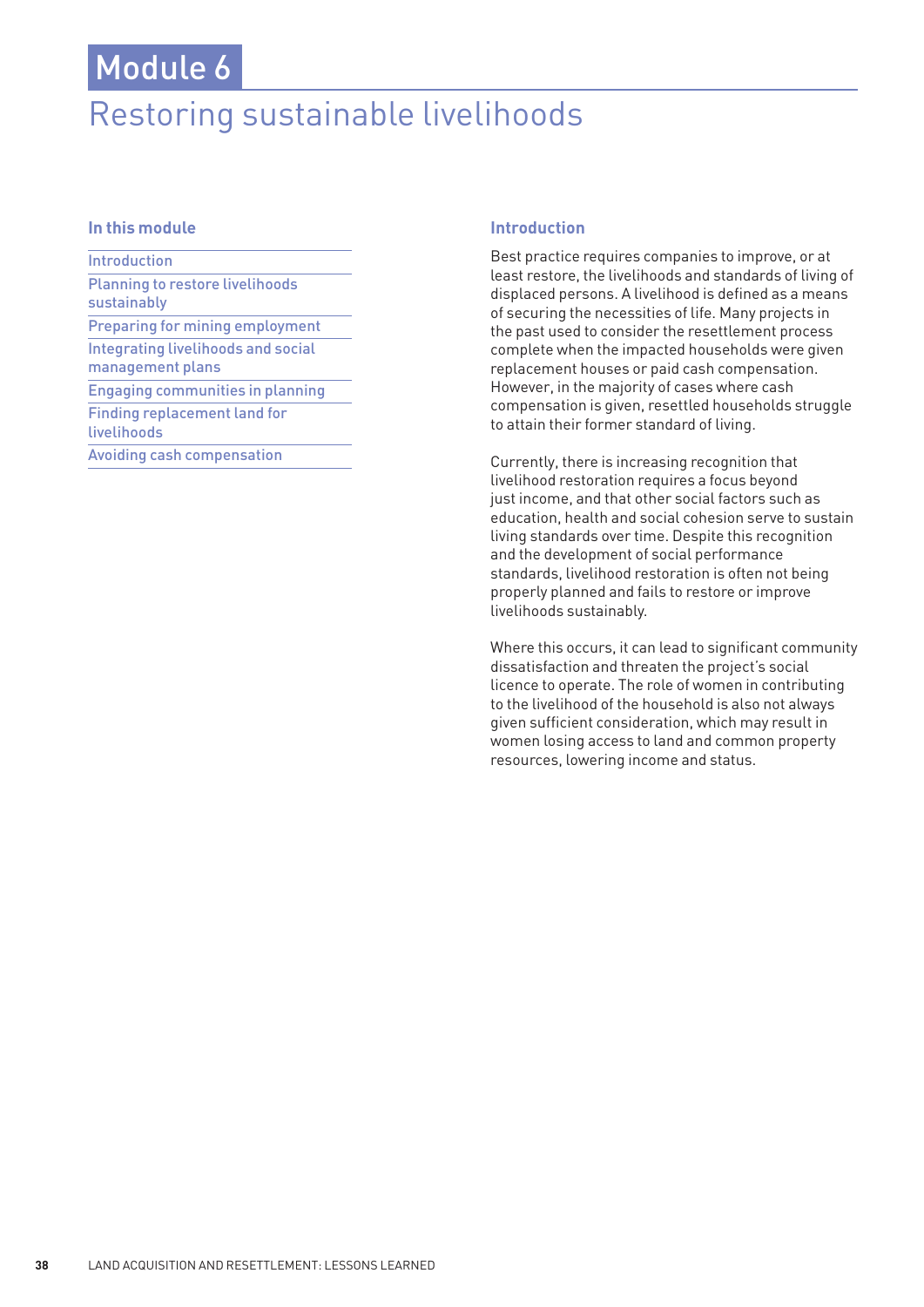### **Challenges**

- Projects generally change the whole economic context of an area, resulting in the influx of economic migrants and inflation of prices. So even if the same resources are available, the households' standard of living can still drop significantly.
- Projects are often managed by engineers focused on construction with a limited understanding of the complexity of local livelihoods. They have a tendency to focus on short-term solutions, including cash compensation, and a lack of appreciation that livelihood restoration and implementation of alternative livelihoods is a long-term process. This often means that livelihood restoration is seen as a luxury the project cannot afford.
- On an increasing number of projects, previously resettled communities who have suffered from impoverishment are making demands for restitution, resulting in increased conflict and the risk of disruption to the project.
- Projects often focus solely on resettlement households and ignore the needs of the host communities into which resettled households are moved, which leads to tension between the two groups.
- The growth in artisanal mining makes it difficult for companies to restore livelihoods when these groups are displaced, particularly where the practice has existed over a long period and no alternative areas

for them to continue mining can be identified. The displacement of artisanal miners can lead to serious livelihood impacts and conflict with the community if the company does not try to mitigate this loss.

- Livelihood restoration is a big challenge on many projects, but with proper planning and the inclusion of people with specific livelihood restoration/ development expertise, a positive outcome where livelihoods are restored and improved can be achieved.
- Companies that have taken livelihood restoration seriously reduce pressure from the communities for jobs with the company and associated conflict with communities.
- Companies should invest more resources to understand the impacts of land access and resettlement on livelihood. They should and put in place the required expertise and budgets to take this issue seriously.
- Companies need to have a realistic understanding of what can be achieved so that stakeholder expectations can be managed.
- "Working Together: How Large-scale Mining Can Engage with Artisanal and Small-scale Miners" (International Council on Mining and Metals 2010) has a specific tool on developing resettlement action plans (RAPs) for artisanal and small-scale mining.



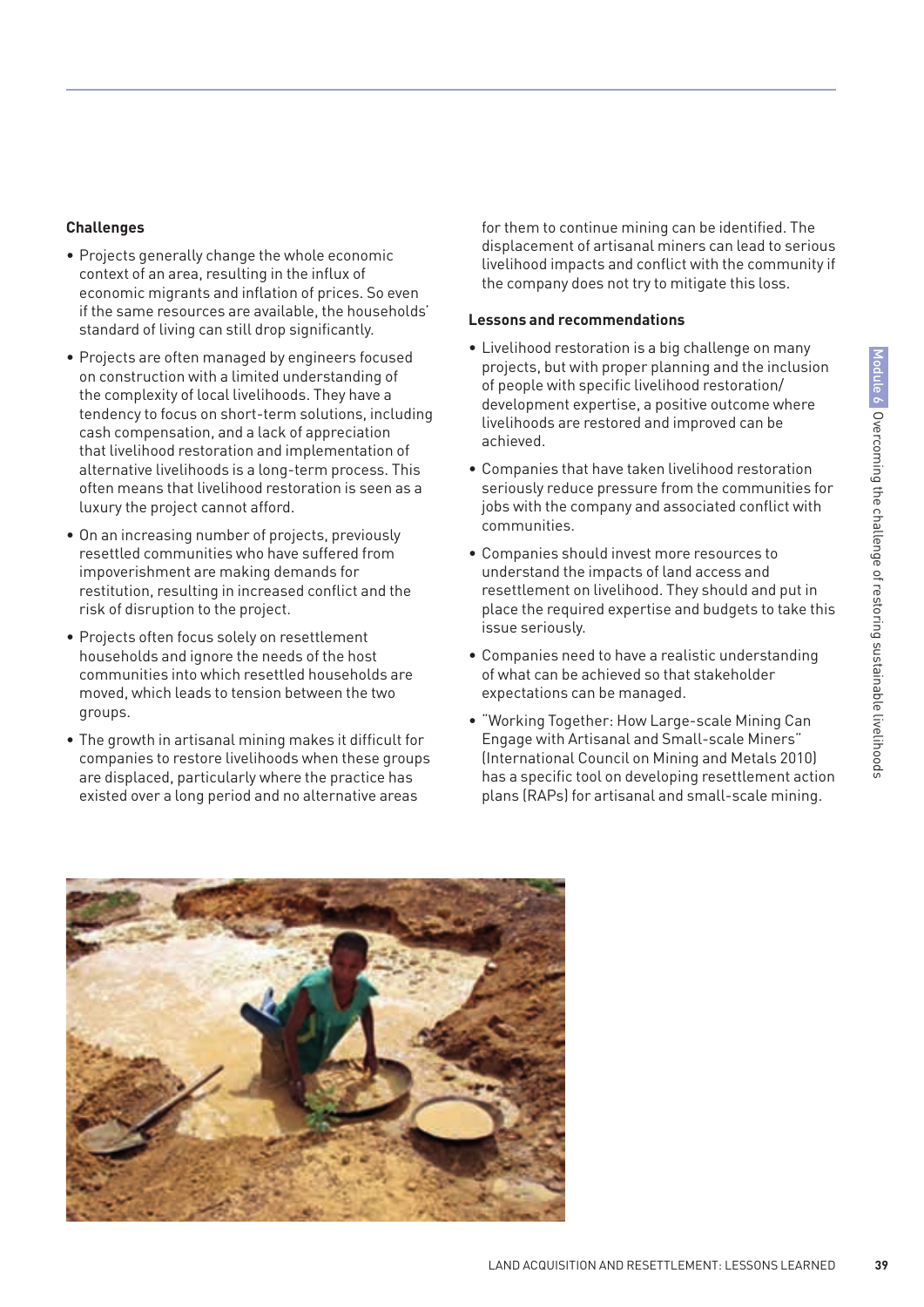#### <span id="page-39-0"></span>**Planning to restore livelihoods sustainably**

#### **Challenges**

- Livelihood restoration not being planned in a holistic manner can lead to missed opportunities to provide households with a combination of replacement assets, training for employment and a location close to employment and business opportunities.
- Companies failing to properly engage with women and youth can result in their priorities being ignored in the development of livelihood restoration plans. Women often lose access to land and natural resources essential for their livelihoods.
- A failure to properly integrate displaced livelihoods into host communities can result in jealousy, isolation and an ongoing dependency on the company.
- There is often conflict post-resettlement over resources where assumptions were made on shared use of natural resources such as forests and water resources without negotiating a firm agreement. Companies can be unable to monitor livelihoods because of a lack of effective pre-resettlement socioeconomic baseline data.

#### **Lessons and recommendations**

- Companies should focus on a number of areas simultaneously in order to achieve livelihood restoration early in the planning stage. These include training and employment, selection of appropriate resettlement sites to allow access to replacement land and livelihood opportunities, and community development initiatives focusing on integrating resettlement households into the wider community.
- Focus on land-based, wage-based and enterprisebased livelihood solutions, agricultural and nonagricultural livelihoods. It should be noted that even in rural areas over 50% of income can often come from non-agricultural activities. These solutions should focus on the basic restoration of land, natural resources and business premises, and direct aid to re-establish production and sales.
- Invest more resources to understand the impacts of land access and resettlement on livelihoods, and put in place the required expertise and budgets to take this issue seriously.
- Benchmark livelihood restoration programmes on projects with similar impacts in similar contexts

to understand what will and will not work. This will enable reviewers to discern between initiatives that are intended to please communities, but which are unsustainable and not economically feasible, and initiatives that would contribute to lasting livelihoods and succeed without ongoing investment.

- Pilot livelihood restoration initiatives before scaling up activities to ensure that these are proven successful and can be sustainable without project support.
- Include both social development and resettlement experts in the livelihood restoration planning team. They need to work closely with the company's mine planning, human resource and procurement departments.
- Develop appropriate, disaggregated baseline data and monitoring indicators during the baseline data planning process, which requires collaboration between the social impact assessment and RAP planners. The monitoring indicators should be specific, measurable, attainable, relevant and timebound (SMART), and a monitoring plan should be put in place to ensure that the project understands what success is in livelihood restoration and when this can be achieved.
- Include support for vulnerable households in the livelihood restoration process. However, to ensure that the programme does not result in dependency on the project, it is important to have good quality disaggregated baseline data on the pre-project socioeconomic situation of these households and to track their post-resettlement livelihoods.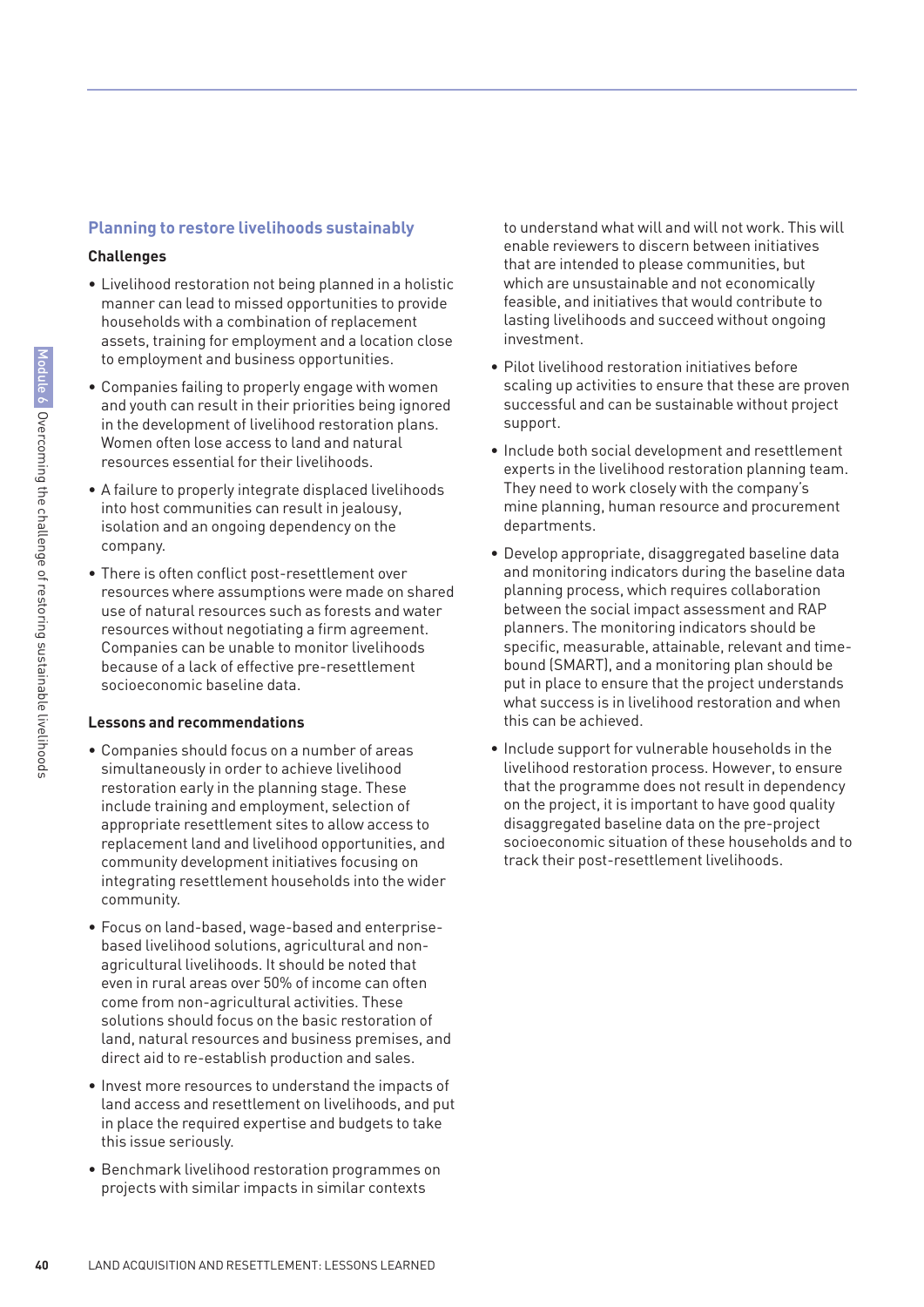## <span id="page-40-0"></span>**Preparing for mining employment**

Perhaps one of the greatest missed opportunities on projects is the failure to train local people in readiness for mine employment early in the project development phase. It is difficult to restore land-based livelihoods on large projects due to the pressure on the remaining agricultural land. The provision of even a limited number of jobs with the project for nearby communities can significantly contribute to the income of the village and buffer against the loss of livelihoods.

## **Lessons and recommendations**

- Start skills training of local people during the early stages of the project to prepare them for construction and operation employment opportunities.
- Projects should not fear maximising short-term construction employment opportunities for projectaffected households as this provides a welcome injection of cash into the community at a critical time following resettlement. What is important is that the project times the main livelihood restoration activities so that they provide a safety net to project-affected households who lose their jobs post-construction, which is often a period when community conflict is high as young men adjust to life without a regular salary. Ongoing engagement is also required to communicate opportunities, limit expectations and potentially avoid conflict.

## **Integrating livelihoods and social management plans**

#### **Lessons and recommendations**

The key to good livelihood restoration planning is to make a clear connection between all the key social management plans on a project and ensure that these are prepared to a practical level early in the project development cycle. Examples of these plans include:

- The RAP (or livelihood restoration plan where there is only economic displacement) is a transitional plan to restore the livelihood base of displaced households.
- Other plans, for example local employment and procurement plans, support local communities to benefit from the employment and business opportunities offered directly and indirectly by the project.
- The community development plan (CDP) is a lifeof-project plan to support the development of the project area, including the integration of the RAP households into host communities and ensuring that they share the wider project benefits. The CDP should cover all neighbouring communities and not just those displaced by the project.
- The CDP should build the capacity of groups to add value to products through processing and marketing, to ensure they can benefit from new market opportunities created through the project.
- Improvements in physical infrastructure such as roads and markets may be essential for communities to benefit from these processing and market opportunities

Start skills training of local people during the early stages of the project to prepare them for construction and operation employment opportunities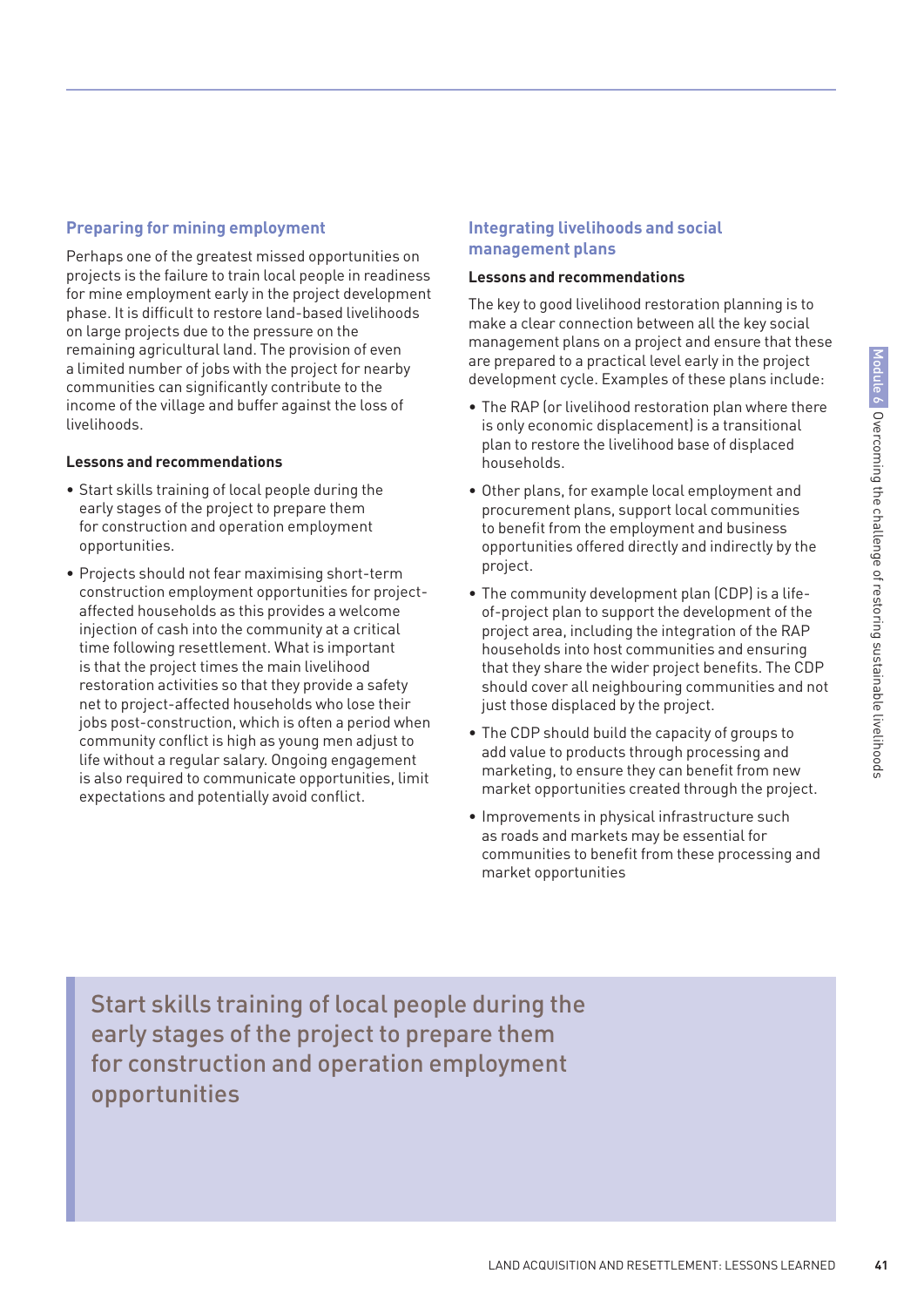## <span id="page-41-0"></span>**Engaging communities in planning**

As outlined in Module 4, it is important that all the project stakeholders participate in the identification of impacts and mitigation measures. Livelihood restoration where packages are not designed with local people have proven to fail after a short period of time.

#### **Lessons and recommendations**

- The development of livelihood restoration plans should include engagement with men, women and youth on their development priorities so that they have ownership of the process.
- Planning livelihood restoration requires a partnership between the project, communities, government and civil society who all contribute to the well-being of each household.
- The livelihood restoration plan should integrate resettlement communities and reach agreement on access to resources and any improved services prior to resettlement.
- The resettlement site selection process should balance different interests. For example some may prefer to be near urban centres and close to the project for employment, market and services while others may wish to be located where more traditional livelihoods can be practised. It is important to seek the views of the less powerful groups.
- Ultimately, it is a question of providing options and ensuring a free and informed negotiations process that is not dominated by any one interest group.

## **Finding replacement land for livelihoods**

While physical resettlement is concerned with the provision of land for replacement housing, the key to livelihood restoration is to provide replacement land and a range of livelihood support options to impacted households. Failure to provide replacement land or the provision of poor quality replacement land can lead to the impoverishment of the impacted communities.

#### **Challenges**

- On many projects resettlement site location is not properly planned, leaving resettlers without access to replacement land for farming or unable to access the economic opportunities offered by the company.
- Many mining projects require considerable areas for land acquisition, which puts pressure on the remaining land resources. It is often impossible to find enough replacement land to replace agricultural livelihoods.
- Many companies fail to consider the loss of access to common property such as pasture, forests and water bodies at resettlement sites resulting in disproportionate impacts on the livelihoods of poorer and marginalised groups, including Indigenous Peoples.
- There is often conflict post-resettlement over resources where assumptions were made on shared use of natural resources, such as forests and water resources, without negotiating a firm agreement.
- Acquiring replacement land can be very expensive in many countries as pressure on land increases and prices escalate.

- Strive to integrate resettlement communities, and reach agreement on access to resources and any improved services prior to resettlement.
- Companies should invest resources to find replacement land. This can involve incentivising the impacted households to find replacement land themselves.
- Companies should consider locating resettlement sites where the resettlers have continued access to common resources, particularly in the case of herders, hunter-gatherers and fishermen. Livelihood restoration requires the project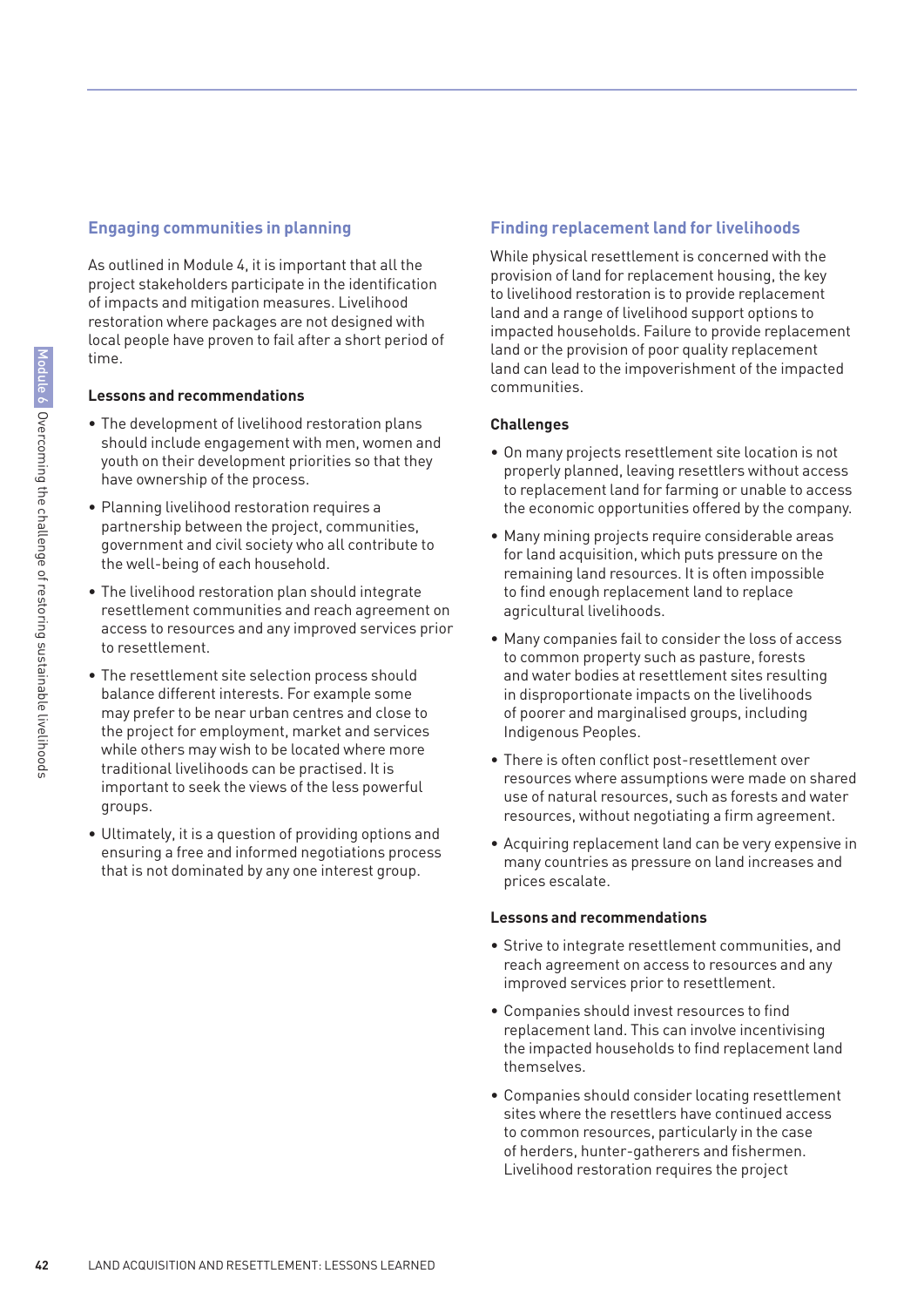<span id="page-42-0"></span>to consider the collective resources that the community depends on to maintain household wellbeing.

- The location of resettlement sites is key to livelihood restoration. The company should balance access to agricultural replacement land, natural resource areas and also to the economic opportunities offered by the project.
- The provision of improved services at the resettlement site can significantly improve household well-being, particularly health and education services, which enhance the communities' ability to access jobs at the company.
- Reintegration of resettled households back into the local communities works best when host communities share in the additional support offered by the company. This support can be:
	- preferential access for local people to training and employment with the project
	- support to increase production, and/or processing and sales of local goods.
- If it is clear that the project cannot source replacement land or alternative livelihoods with a realistic chance of success, then the project approach will need to be reassessed to minimise the land take, or consider whether the project should go ahead.

#### **Avoiding cash compensation**

#### **Lessons and recommendations**

- As noted in previous modules, many companies rely on cash compensation to mitigate for the loss of land and natural resources. However, experience shows that cash compensation is often poorly invested leaving impacted households without resources to maintain their livelihoods. Companies should minimise reliance on cash compensation and provide replacement land where possible. Where cash compensation is paid, the company should provide support to the impacted households to open bank accounts and independent advice on how to manage the compensation for the long-term benefit of the household.
- Projects should ensure that households are being compensated for lost assets at full replacement value in line with international standards.
- Companies should provide transitional assistance, such as cash allowances and rations, depending on the project context, to households so they can adapt to their new circumstances. This will be particularly important where a household will miss a cropping season.

#### **Making the most of mine-related employment while supporting sustainable local business**

The Newmont Ahafo South Project RAP has identified livelihood initiatives (to help persons and households impacted by resettlement re-establish their livelihoods or create new ones) and community development initiatives targeting the wider district as a priority. The company is committed to employing local people to ensure maximum local economic benefits from the project. To this end, it has introduced a proactive local

recruitment policy, with a complementary skills training programme.

In addition, a number of bus owners have been contracted to implement an extensive bus service between more distant communities and the mine site, thereby allowing workers to live "at home" while working on the site. This service has the added benefit of reducing in-migration to the district significantly, and of providing business to local

enterprises.

Newmont is also delivering money management and micro-enterprise development training courses for households impacted by resettlement. The course is designed to help impacted households apply compensation payments appropriately in support of sustainable livelihoods. Over 1,200 persons have participated in this course to date.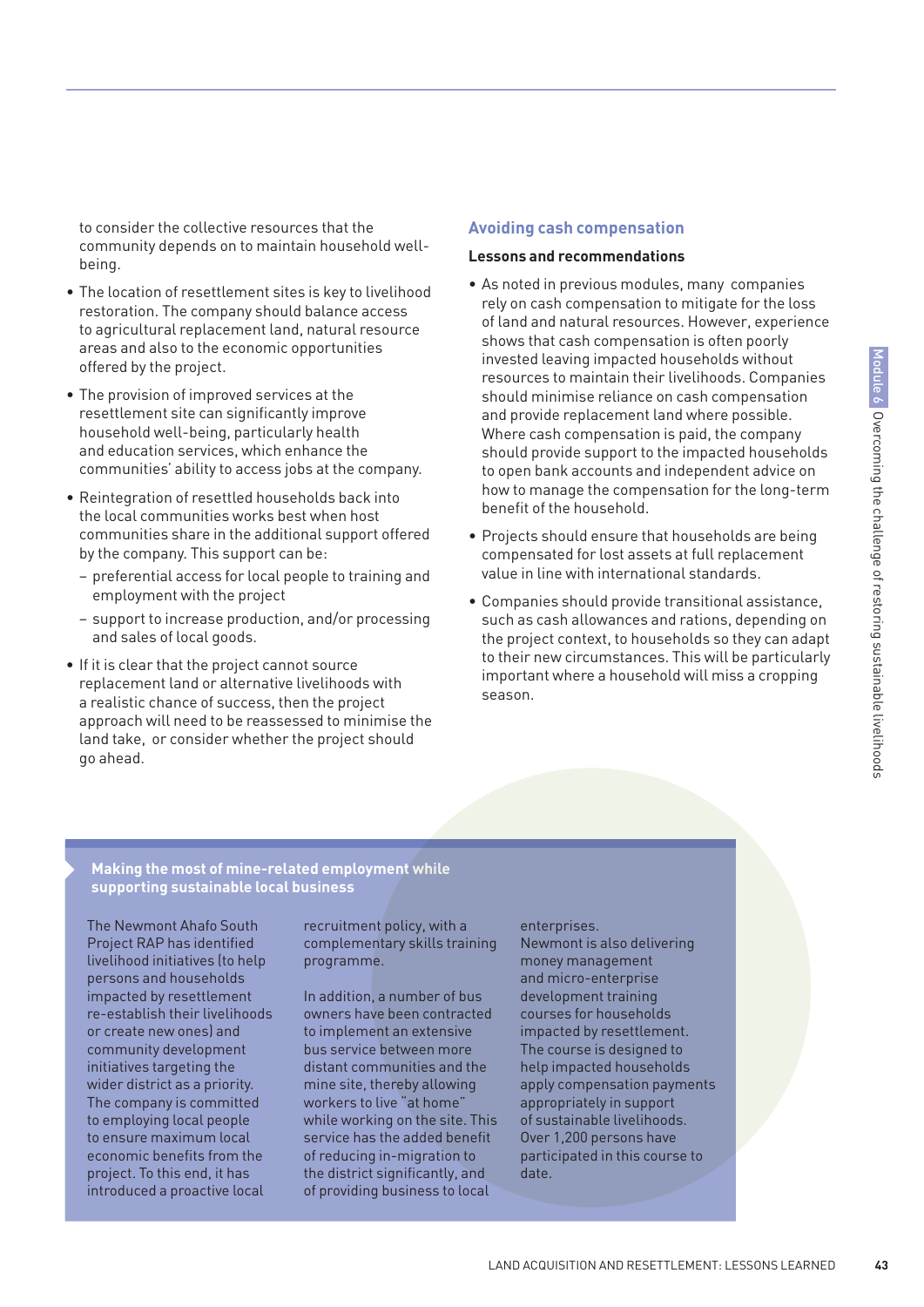## <span id="page-43-0"></span>Module 7

## Identifying and supporting vulnerable groups

## **In this module**

| Introduction                                            |
|---------------------------------------------------------|
| Identifying vulnerability resulting<br>from the project |
| <b>Special measures to support</b><br>vulnerable people |
| <b>Transitional hardship support plans</b>              |
| Avoiding dependency and developing<br>exit strategies   |
| <b>Indigenous Peoples</b>                               |

## **Introduction**

The main objective of a land access and resettlement process is to ensure that the impacted households' standard of living is enhanced, or at least maintained. It is, however, widely recognised that some households are more vulnerable to risks of poverty.

Households that are particularly vulnerable include landless squatters and tenants and those with limited labour resources, such as households headed by women, the elderly and those in poor health. The International Finance Corporation (IFC) defines special or "at-risk" groups as "people who, by virtue of gender, ethnicity, age, physical or mental disability, economic disadvantage or social status may be more diversely affected by displacement than others and who may be limited in their ability to claim or take advantage of resettlement assistance and related development benefits" (IFC 2012a).

The IFC requires projects to identify vulnerable groups during the environmental and social impact assessment (ESIA)—Performance Standard 1 (IFC 2012b)—or through the social baseline studies component of resettlement planning. However, most ESIA baseline studies are not thorough enough to identify vulnerable households, and therefore vulnerability to impoverishment should be identified in the resettlement action plan (RAP) baseline studies. This requires special measures to engage with vulnerable groups (eg through focus groups) and ensuring that employees are aware of the distinct needs of these groups (such as the elderly, disabled, etc).

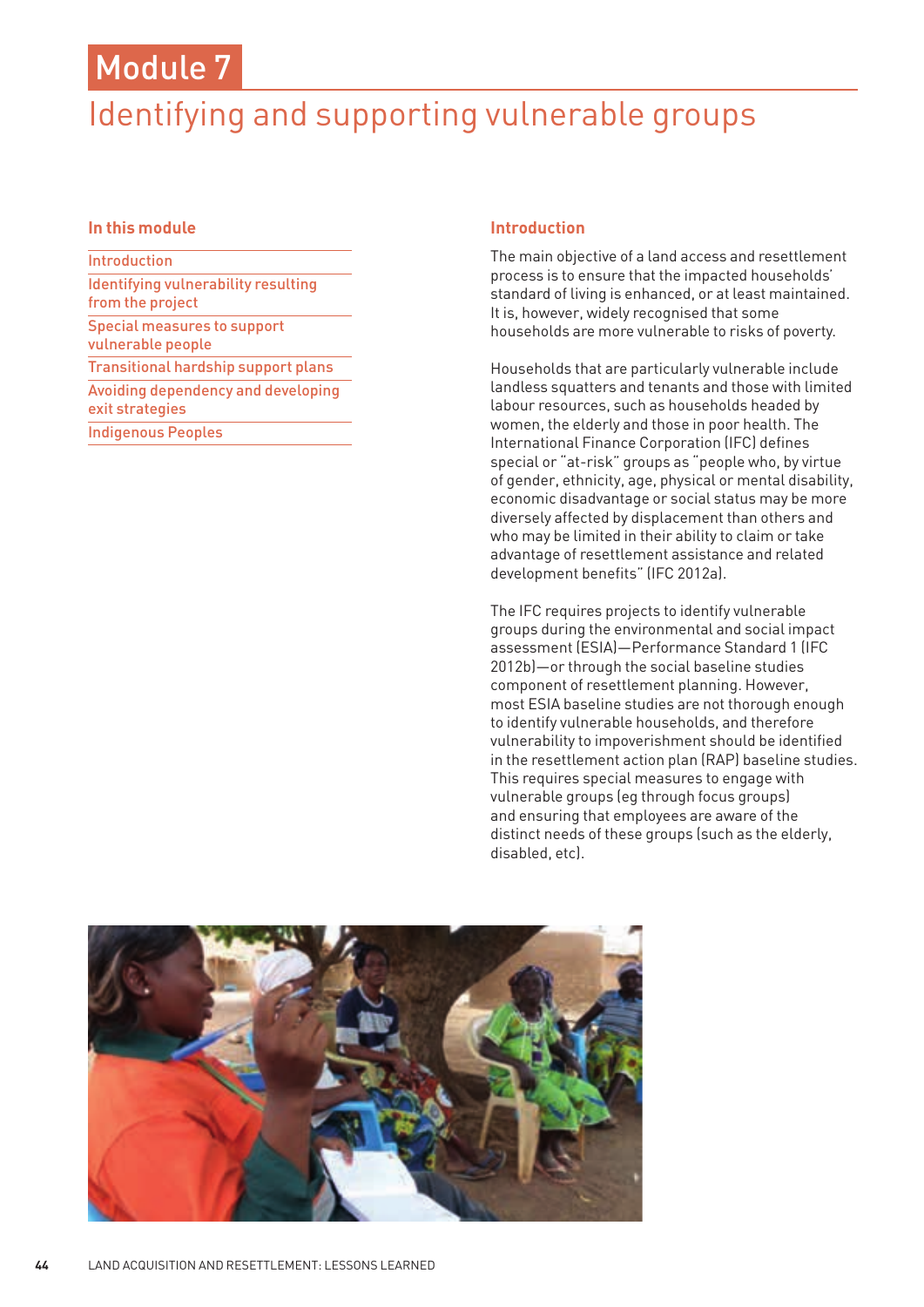<span id="page-44-0"></span>There are a number of sound business reasons for providing additional support to households vulnerable to project-induced impoverishment:

- IFC standards require that support is provided to households who are at risk of impoverishment by the project—compliance with standards is often critical for project funding.
- If the company does not offer support to vulnerable households and they become destitute because of the project, third parties can use this against the project, causing reputational damage.
- Supporting vulnerable households is generally supported by the community, and if the programme is developed properly, this can add to the reputation of the company and its social licence to operate.
- Examples of transitional support include:
	- emergency health care for pregnant women, the elderly and disabled people as required
	- support for children to attend school
	- counselling to the households so that they can understand the short-term support the project can offer, but also to make them aware of government services and longer-term options
	- support given to vulnerable households to ensure they maintain their social networks with family and friends—this will include ensuring they are resettled close to family and friends and have access to social services.

IFC standards require that support is provided to households who are at risk of impoverishment by the project – compliance with standards is often critical for project funding

## **Identifying vulnerability resulting from the project**

It is important to support vulnerable households to deal with project-induced impacts for a transitional period until their pre-project livelihoods are restored. It is the role of the government and communities to deal with general pre-existing vulnerability issues, though the project can provide support through community investment initiatives.

Pre-existing vulnerability exists regardless of the project development as a result of impoverishment factors in the project area. These households are vulnerable by virtue of the challenges they face to sustain their household, and the project will bring additional pressure.

Examples of vulnerable people are:

- the destitute/homeless, street children, child labourers, child survivors of families living with AIDS, single mothers, persons with severe disabilities or disabling disease
- households with handicapped, chronically ill and socially stigmatised persons
- caretakers/sharecroppers/farm labourers with no lands/fields or buildings of their own
- in some cases, Indigenous Peoples. Project-induced vulnerability is caused by projectrelated physical and economic displacement. These households are coping on their own, but the changes brought about by the project may cause impoverishment, which may be temporary or permanent.

#### **Challenges**

- Many companies fail to identify or support vulnerable households. This can result in some households becoming destitute as a result of the land access and resettlement process.
- If with general pre-existing vulnerability issues,<br>
exploiting product an provide support through<br>
annumity investment initiatives.<br>  $\frac{3}{2}$ -existing vulnerability exists regardless of the<br>
piect development as a result • In areas where poverty is endemic, a large proportion of impacted households are already vulnerable to impoverishment, and it can be difficult to differentiate between pre-project poverty-induced vulnerability and project-induced vulnerability, resulting in the project being held responsible for general poverty impacts.
- The opportunity to gain additional benefits by becoming classified as "vulnerable" can result in households misrepresenting their socioeconomic status, and this can create tension in the community.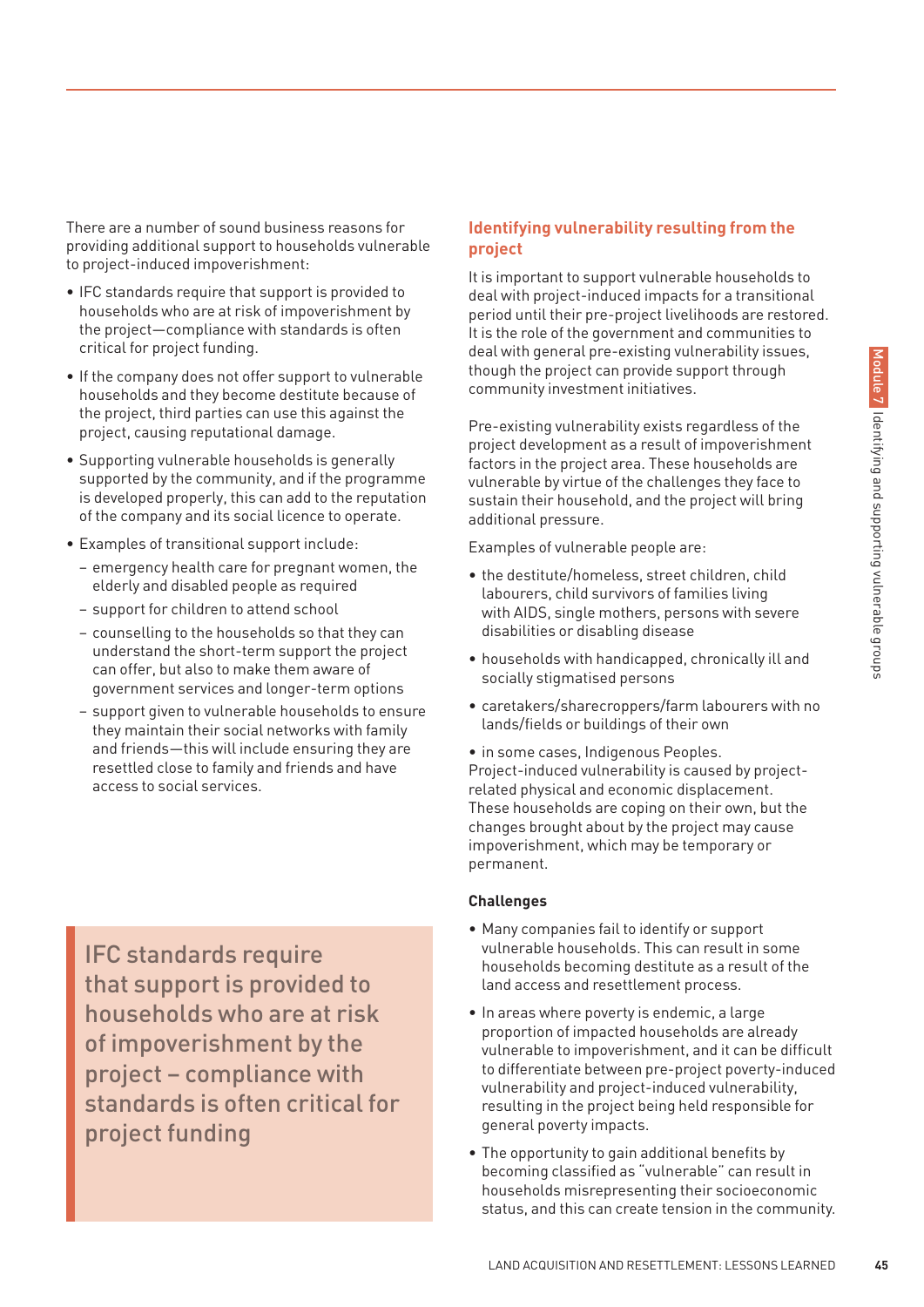<span id="page-45-0"></span>• Households who are destitute and living in severe poverty in the project area may find themselves in a similar situation post-RAP implementation as they had limited assets, which were fairly replaced, and a limited livelihood to restore. The poverty situation of these households is not caused by the project and not technically the project's responsibility.

#### **Lessons and recommendations**

- Ensure that the role of the project is clear regarding vulnerable households.
- A participatory approach should be used to define what vulnerability means in the context of the project communities. The project should engage with government and the communities to understand how vulnerability is defined locally, so that the community understands that those households in danger of impoverishment will be supported by the programme.
- On projects with significant impacts a committee should be formed with membership from government agencies and community and company representatives to support the project to develop criteria to identify vulnerable households and to review grievances.
- The company should work with government services to ensure they take responsibility for destitute households whose situation is not caused by project impacts.
- The project can choose to help households who were already vulnerable before the project development through other community development initiatives.

#### **Special measures to support vulnerable people**

- The needs of women are often ignored on resettlement projects with livelihood restoration, with cash compensation, employment and farming opportunities targeted mainly at men, leaving women vulnerable to impoverishment.
- A comprehensive baseline survey or study should be undertaken with specific criteria to identify vulnerable households who are at risk of impoverishment because of the project. The indicators developed should be aligned with statistics collected by local development agencies.
- A transitional hardship committee, comprising company, community and government representatives, should be formed on complex projects. The committee should define what severe poverty is in the local context and develop criteria and indicators to monitor vulnerability. The committee can play a role in vetting applications for transitional support and for assessing grievances and signing off on exit processing from the programme.
- A dedicated budget should be allocated to support vulnerable households.
- There should be specific measures, where appropriate, to support informal land users and owners lacking formal proof of ownership of assets, and to address the impacts on vulnerable women.
- Vulnerable groups may need support from specialists in order to understand the land access and resettlement process, and to negotiate royalties and development agreements where appropriate.
- On land access and resettlement projects it is preferable to offer all households (vulnerable and non-vulnerable) a consistent package to avoid conflict.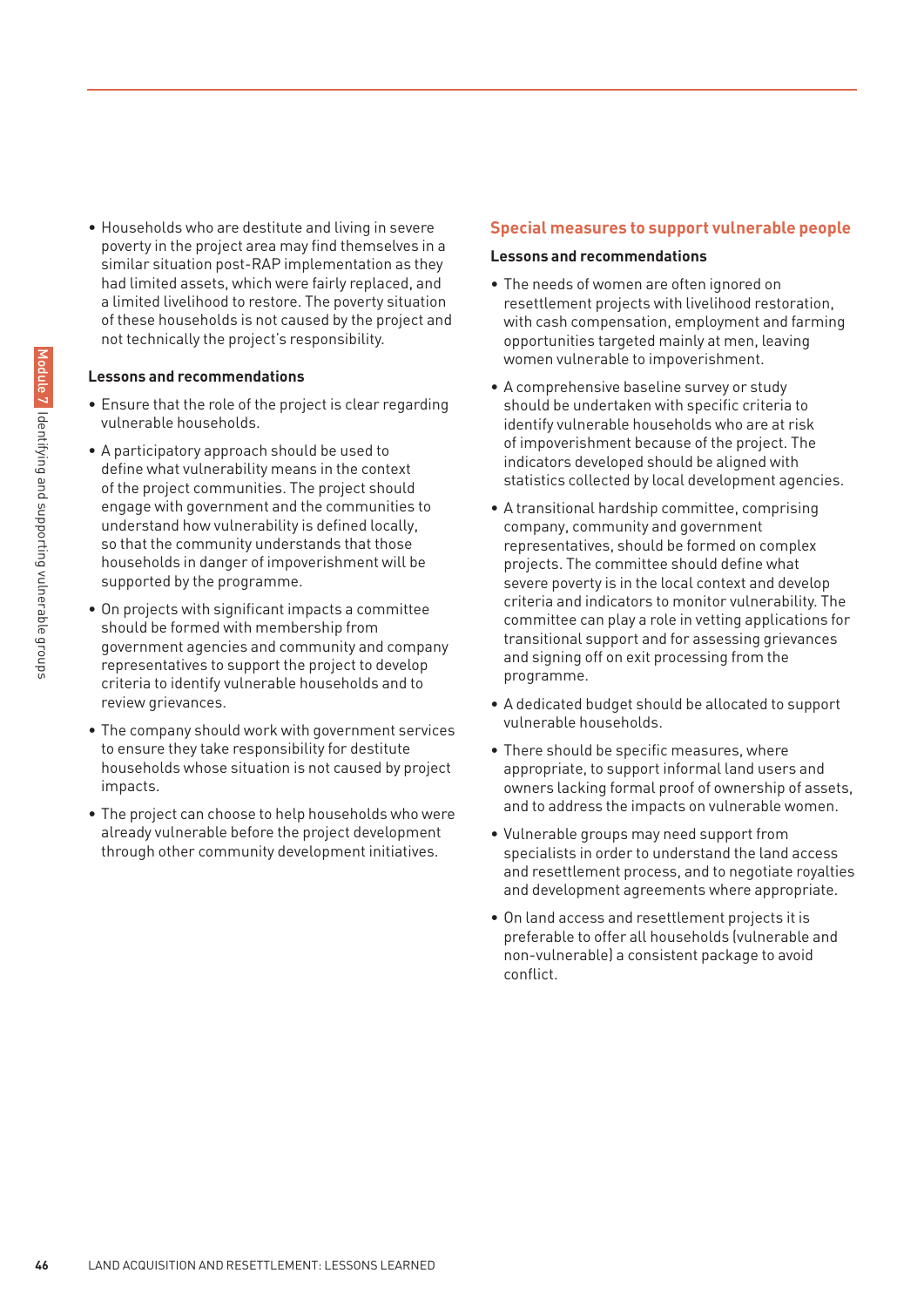## <span id="page-46-0"></span>**Transitional hardship support plans**

#### **Lessons and recommendations**

- A transitional hardship support plan should be developed for each vulnerable household, outlining the company's commitments and household responsibilities, with indicators for success and an exit date agreed with the household and community representative.
- The main focus of the transitional hardship support should be to ensure that the vulnerable households access the mainstream RAP livelihood support programmes and the social management plan support for the wider communities.
- The focus should be on ensuring the household can produce sufficient food and income to provide for food security and basic household needs.

## **Avoiding dependency and developing exit strategies**

#### **Lessons and recommendations**

Many companies fail to develop exit strategies for vulnerable support making it difficult to wean poor families off the programme and creating longer-term dependence:

- The transitional hardship support plan should emphasise that the support is for a limited period until the household is restored to a pre-project situation.
- The project should establish a team led by an experienced development specialist to identify and support vulnerable households. On complex projects a committee should be established with government and community representatives in order to develop poverty indicators relevant to the local context, and to agree on support measures and exit strategies.
- The transitional hardship support plan should have a clear programme ensuring that vulnerable households are fast-tracked into the mainstream RAP and community development support programmes.

The needs of women are often ignored on resettlement projects with livelihood restoration, with cash compensation, employment and farming opportunities targeted mainly at men, leaving women vulnerable to impoverishment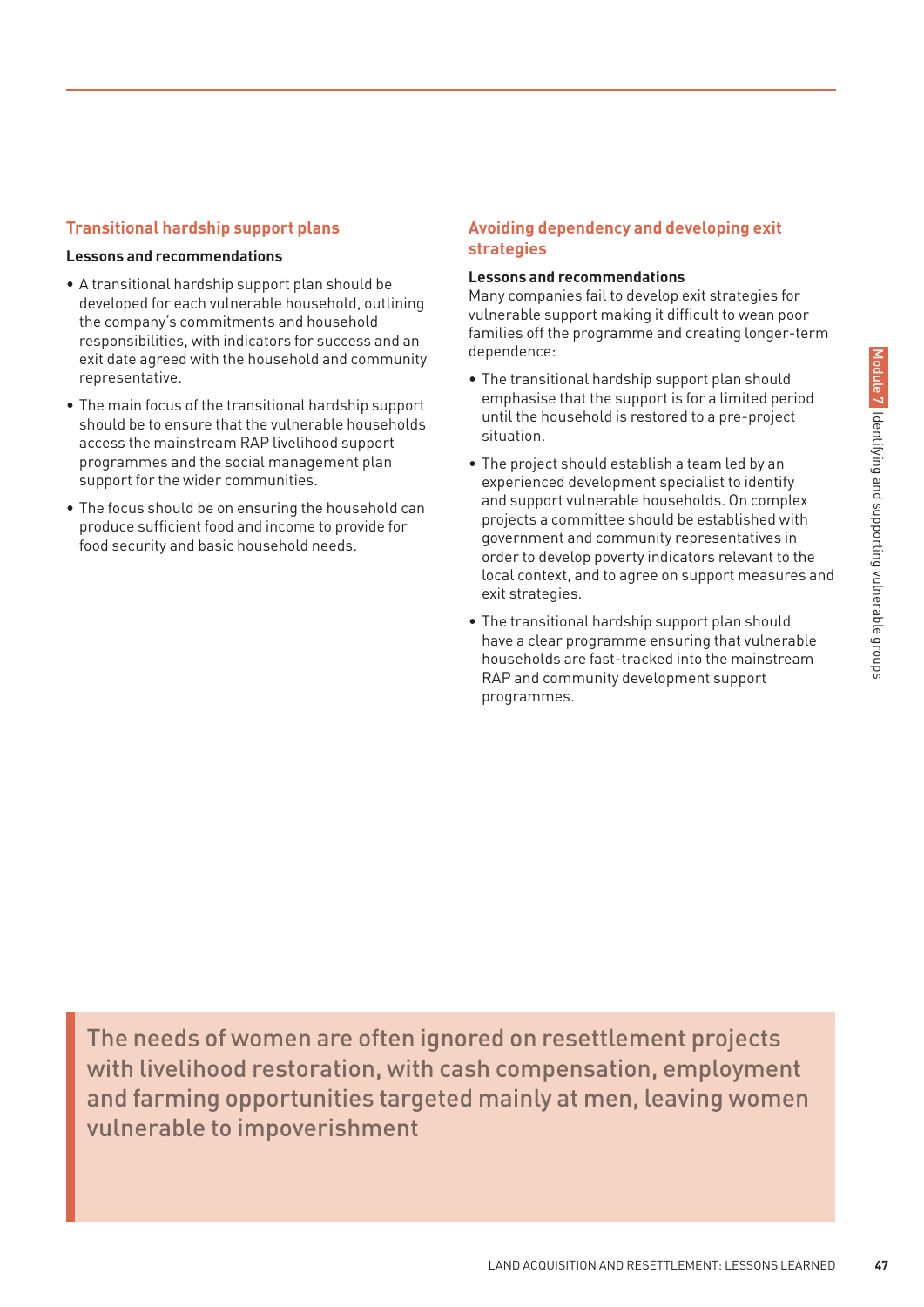## <span id="page-47-0"></span>**Indigenous Peoples**

Resettlement, whether physical or economic, can be a major and critical impact of mining projects, and is considered especially contentious with regards to Indigenous Peoples. Due to the distinct attachment and relationship to lands, territories and resources that many indigenous groups have, and a widespread history of dispossession and forced removals, resettling Indigenous Peoples is considered to lead to particularly adverse impacts on their cultural survival.

International Labour Organisation (ILO) Convention 169 states that Indigenous Peoples should only be relocated from their lands in exceptional circumstances and only with their free and informed consent. However, Article 16 does recognise that free and informed consent may not be possible in all circumstances and that "Where their consent cannot be obtained, such relocation shall take place only following appropriate procedures established by national laws and regulations, including public inquiries where appropriate, which provide the opportunity for effective representation of the peoples concerned" (ILO 1989). To date, 22 countries have ratified the convention, 14 of these in Latin America.

Article 10 of the United Nations Declaration on the Rights of Indigenous Peoples (UNDRIP) states that "Indigenous peoples shall not be forcibly removed from their lands or territories. No relocation shall take place without the free, prior and informed consent of the indigenous peoples concerned and after agreement on just and fair compensation and, where possible, with the option of return" (United Nations 2008).

The IFC's standard for companies to apply where projects affect Indigenous Peoples (Performance Standard 7) recommends that companies should make every effort to avoid any physical relocation of Indigenous Peoples from their customary lands (IFC 2012c).

In May 2013 the International Council on Mining and Metals (ICMM) updated its Position Statement on Indigenous Peoples and Mining, which outlines six commitments that ICMM members must adhere to (ICMM 2013). In 2015 ICMM released a supporting Good Practice Guide that includes more detailed recommendations (ICMM 2015).

#### **Challenges**

- Failure to adequately consider specific considerations of indigenous groups.
- Failure to recognise and address negative legacies and perceptions about companies operating in indigenous areas.
- Failure to effectively manage free, prior informed consent issues.
- Lack of national-level legislation to interpret international frameworks (eg ILO Convention 169, UNDRIP) in specific countries.

- As noted in other modules, follow Steps 1-5 in Tool 2.1 (Impact avoidance and mitigation) of ICMM's "Good Practice Guide: Indigenous Peoples and Mining" (ICMM 2015), including:
	- appointing staff who have adequate knowledge and experience in the resettlement and displacement field. Companies should engage and seek advice from resettlement experts, indigenous advisers and indigenous community leaders throughout this process
	- compensating people (through appropriately governed monetary payments or replacing livelihoods) who lose assets, or face restrictions on access to assets or a means of livelihood, at full replacement cost.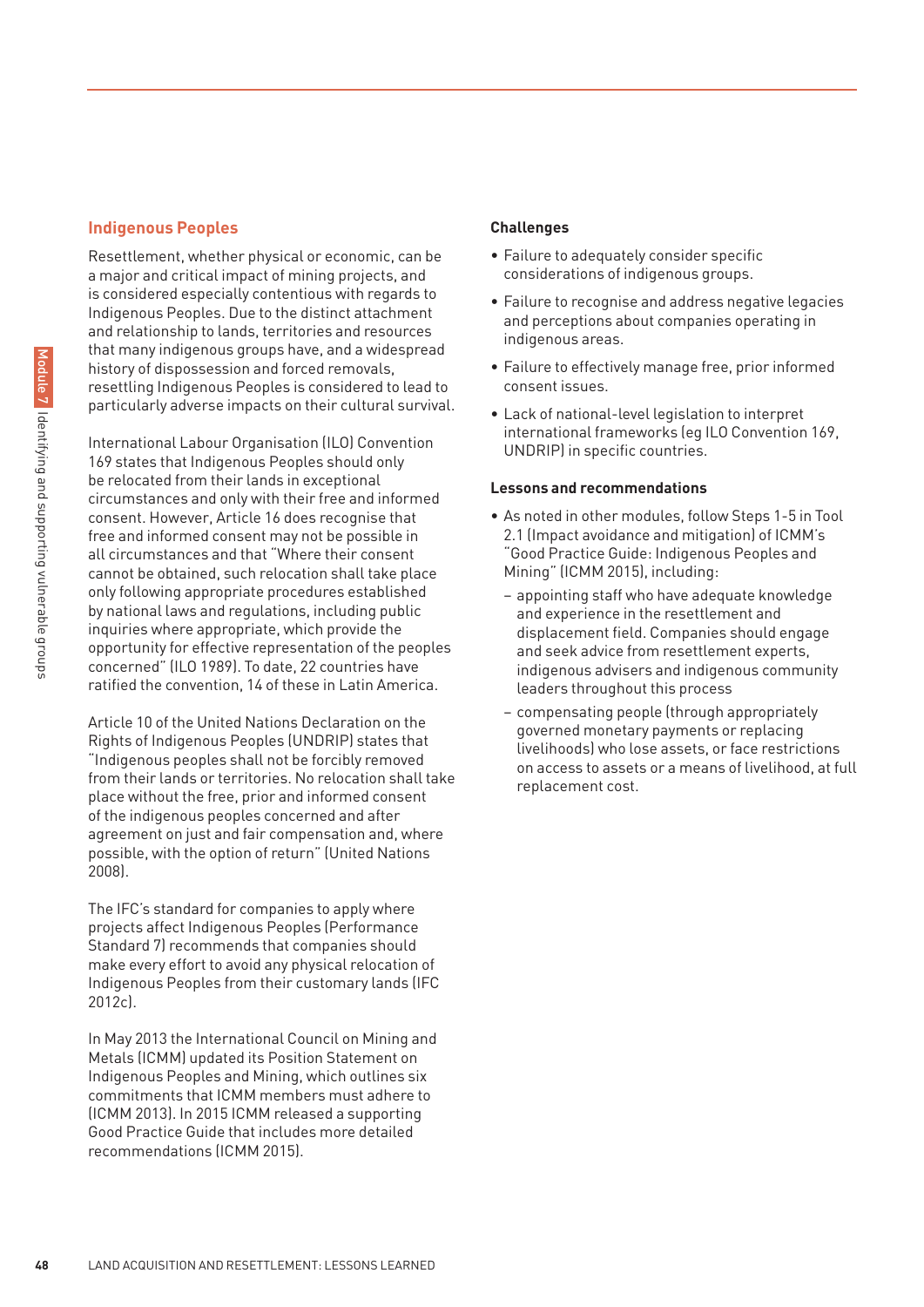## <span id="page-48-0"></span>Module 8

## Construction and physical moves

### **In this module**

| <b>Introduction</b>                                 |
|-----------------------------------------------------|
| <b>Key actions</b>                                  |
| Local stakeholder engagement and<br>oversight       |
| <b>Planning for a smooth and safe</b><br>transition |
| Using local contractors                             |

#### **Introduction**

The land access and resettlement process does not end with the signing of agreements. Construction and the 'moves' process pose key challenges and offer opportunities. This module focuses primarily on the planning and social impacts of construction and moving, though it is closely linked to the topics of compensation payments, livelihood restoration and improvement, and special groups which are dealt with in modules 6, 7 and 8.

This section provides guidance to enable a smooth, safe and timely transition to new resettlement sites. Key principles apply regardless of the impetus for physical resettlement or where a project is located: offering choice, ensuring participation and oversight, maximising local content, and compliance with laws and standards are all important.

The moves process offers important opportunities for achieving positive impacts among communities. The resettlement construction process often provides the first opportunity for significant utilisation of local labour and services. Opportunities to utilise local labour, contractors and procurement, including capacity-building efforts as required, should be maximised.

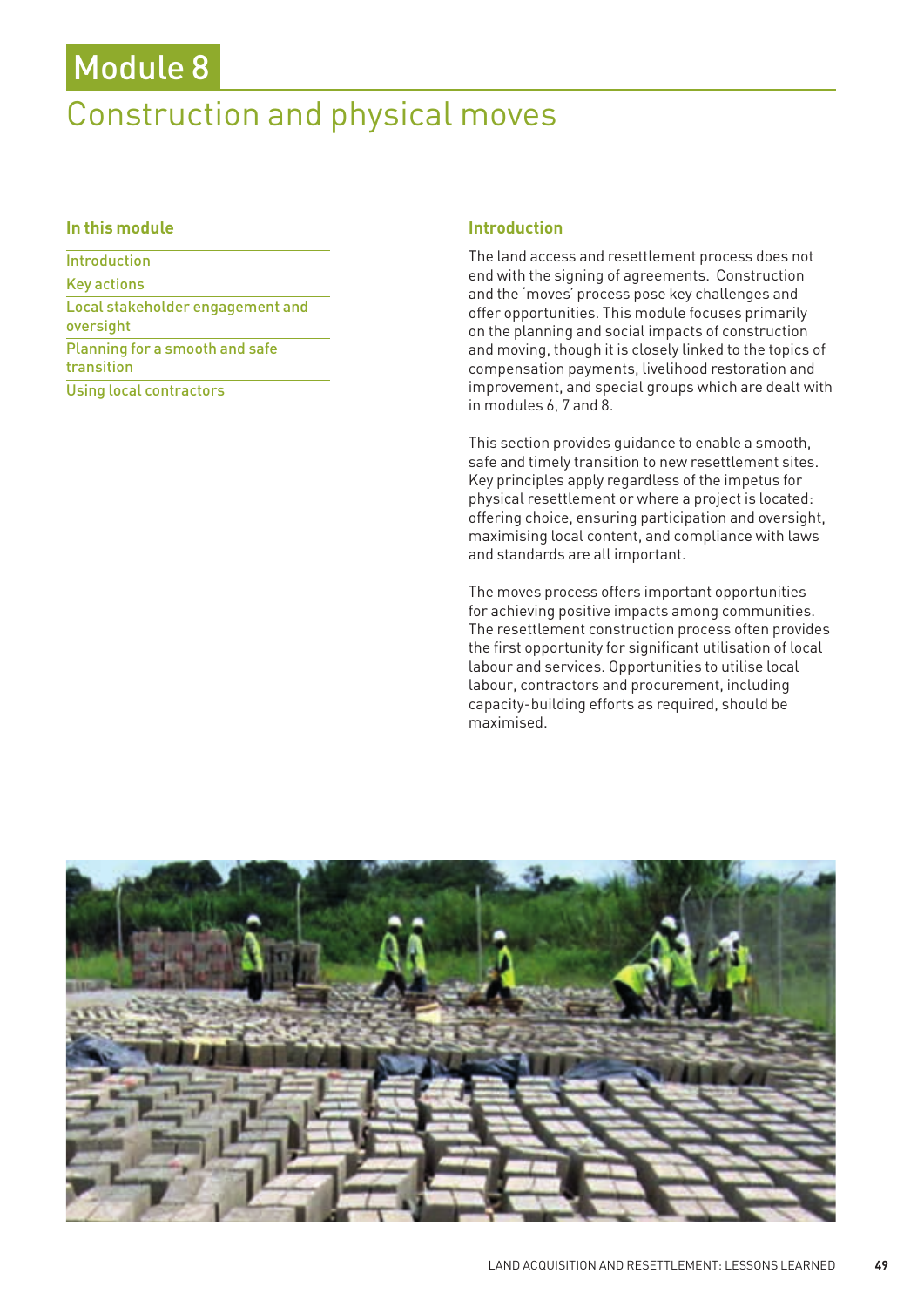#### <span id="page-49-0"></span>**Key actions**

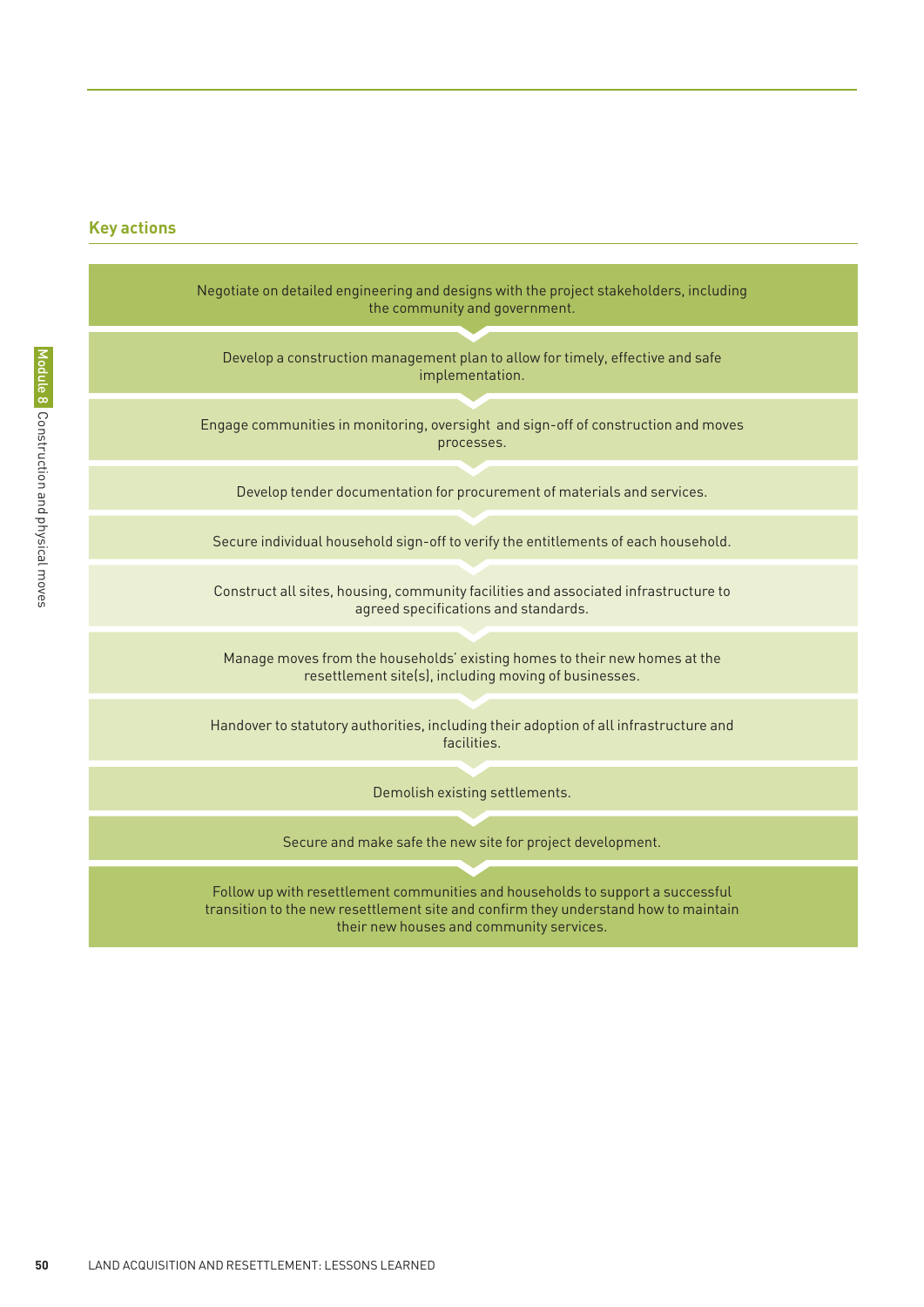## <span id="page-50-0"></span>**Local stakeholder engagement and oversight**

Oversight of the construction process by all stakeholders and resettling households is a key aspect of building long term trust between the company and stakeholders.

## **Challenges**

- Lack of oversight by resettlers and community representatives leads to disagreements and delayed moves.
- Government's capacity to collaborate can be limited.
- Resettlement increases the risk of vulnerability and impoverishment when households make illinformed decisions on resettlement choices.

## **Lessons and recommendations**

- Ensure households sign-off on available choices. Make sure entitlements are well managed and allow for proper oversight by peer groups and relevant external stakeholders.
- Engagement with communities and households cannot end with the move to the new site assurance and follow-up is essential to build community capacity to manage services at the new site, to support community decision-making and resolve conflict.
- Provide capacity-building support to government to support them developing their own plans and processes to sustainably plan and manage communities together with the other key stakeholders.

## **Planning for a smooth and safe transition**

## **Challenges**

- Unreasonable pressure on the resettlement implementation schedule from project management teams.
- Delays in handover of key infrastructure to statutory authorities, with ongoing costs for the company.

- Delays in handover of key infrastructure to statuce)<br>
utthorities, with ongoing costs for the company.<br> **SSONS and recommendations**<br>
Loconstruction and handover management<br>
are construction and handover management agency w • A construction and handover management plan should be developed that sets out how all infrastructure has been designed to the appropriate standard and how the management agency will approve the design, supervise construction and take over management responsibility after construction.
- Handover to statutory authorities and households should be considered from the outset and detailed in agreements.
- Safety considerations are key because a large number of local labourers are on-site during development, and sometimes residents get moved onto site in phases during construction.
- Moves of resettlers to the new site should consider assistance required and cultural considerations, for example not moving during periods of cultural celebration.
- Demolition of existing settlements should consider project land access requirements, phasing of project construction, community cohesion, and health and safety considerations.
- Allowing affected households to salvage materials from their own buildings is a common practice, but should be considered and managed carefully to avoid use of these materials for speculative activities.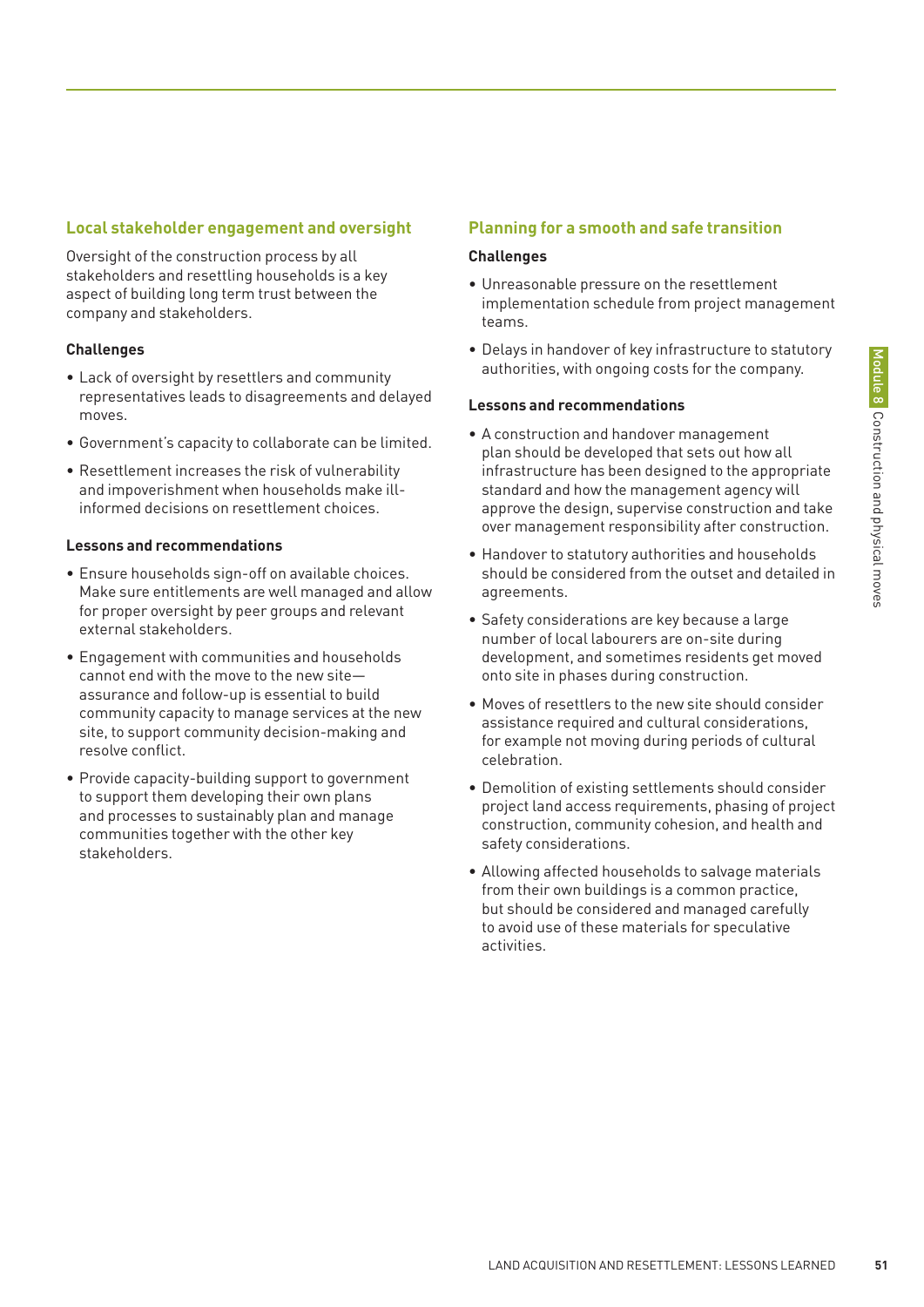### <span id="page-51-0"></span>**Using local contractors**

- Use of local building materials can create additional job opportunities, but quality must remain important.
- There are psychological benefits to using local teams for dismantling of original houses.

#### **Challenges**

- Use of politically connected local contractors can lead to charges of favouritism and conflict with anticorruption codes.
- There may be inexperienced execution teams.
- Some projects experience difficulties with local recruitment processes.
- Businesses created to supply the project are not always sustainable, which means the long-term economic impact opportunity is not realised.

#### **Lessons and recommendations**

- Contractors should be encouraged to use local labour by including requirements for this in tender and contract documentation.
- Provision of capacity-building training is a prerequisite for using local contractors and labour.
- Giving contractors small jobs initially can help companies test their capacity. Local contractors could initially be given construction jobs, for example to resettle people from buffer areas which will be required late in the project development, to ensure they can develop their capacity for quality and timely construction to the appropriate standards.
- Close monitoring and supervision of work is necessary to ensure quality control.
- The company should remain in charge of procurement of key materials to ensure regular supply and quality control.

Impacted people's homes before (above) and after resettlement (below)

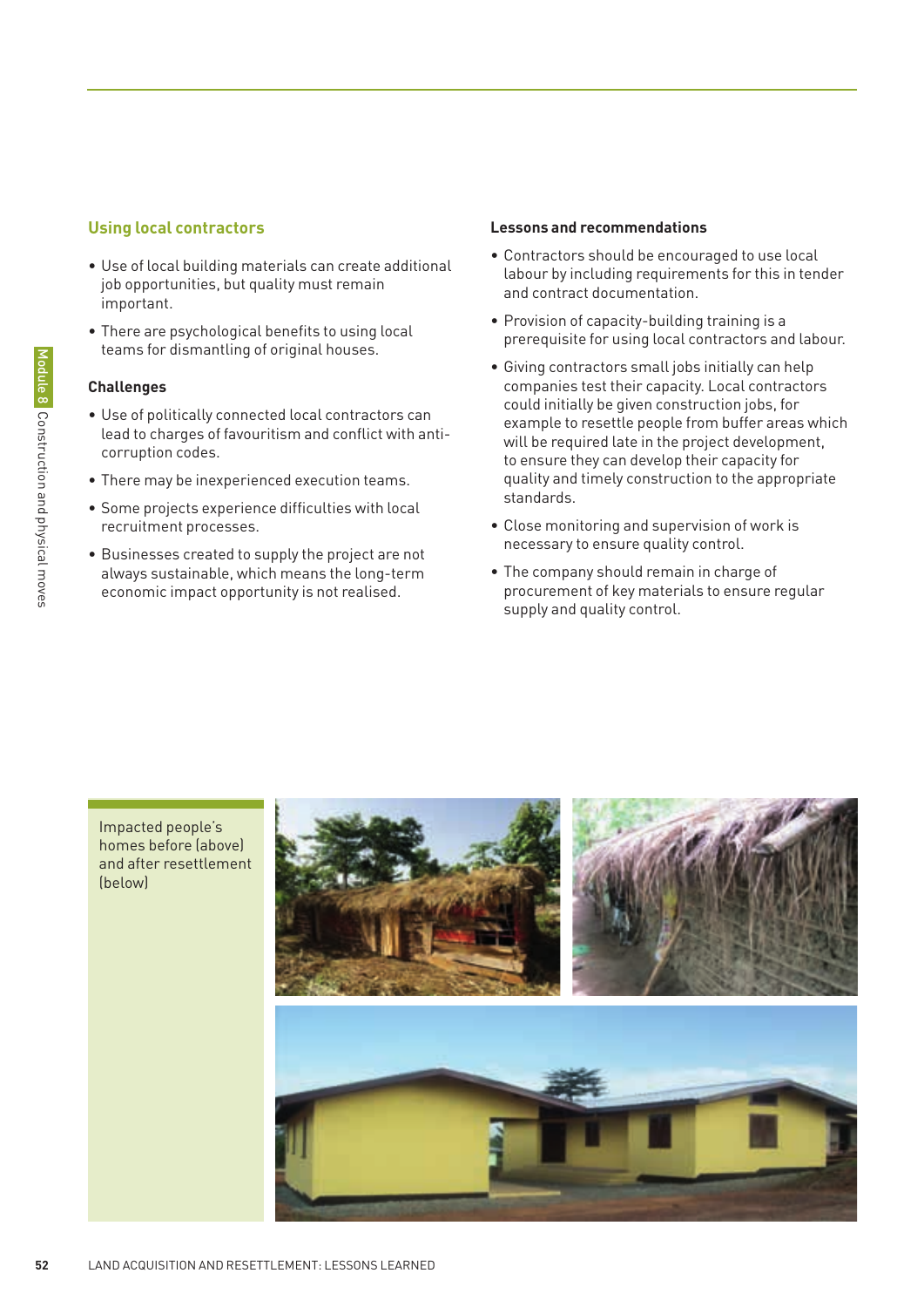## <span id="page-52-0"></span>Module 9

## Benefit sharing and community development

#### **In this module**

| <b>Introduction</b>                                            |
|----------------------------------------------------------------|
| <b>Benefit sharing and community</b><br>development activities |
| <b>Sustainable community development</b>                       |
| <b>Community expectations</b>                                  |

#### **Introduction**

In addition to addressing the negative impacts caused by resettlement activities, companies should support affected communities to benefit from opportunities arising from the mining project. Although the concepts of compensation and sharing benefits often overlap in practice, they are conceptually different. Compensation is focused primarily on redressing loss or damage that can be attributed to the impacts of a project (eg loss of access to land and assets). Benefit sharing on the other hand aims to promote broader economic participation in projects, for example through royalty streams linked to production, provision of employment, business opportunities, and community development projects that strengthen community cohesion and provide sustainable community-led services.

The International Finance Corporation's strategic community investment booklet defines strategic community investment as "voluntary contributions or actions by companies to help communities in their areas of operation address their development priorities, and take advantage of opportunities created by private investment in ways that are sustainable and support business objectives" (International Finance Corporation 2010). Strategic community investment should focus on community development activities and not just compensation payments.

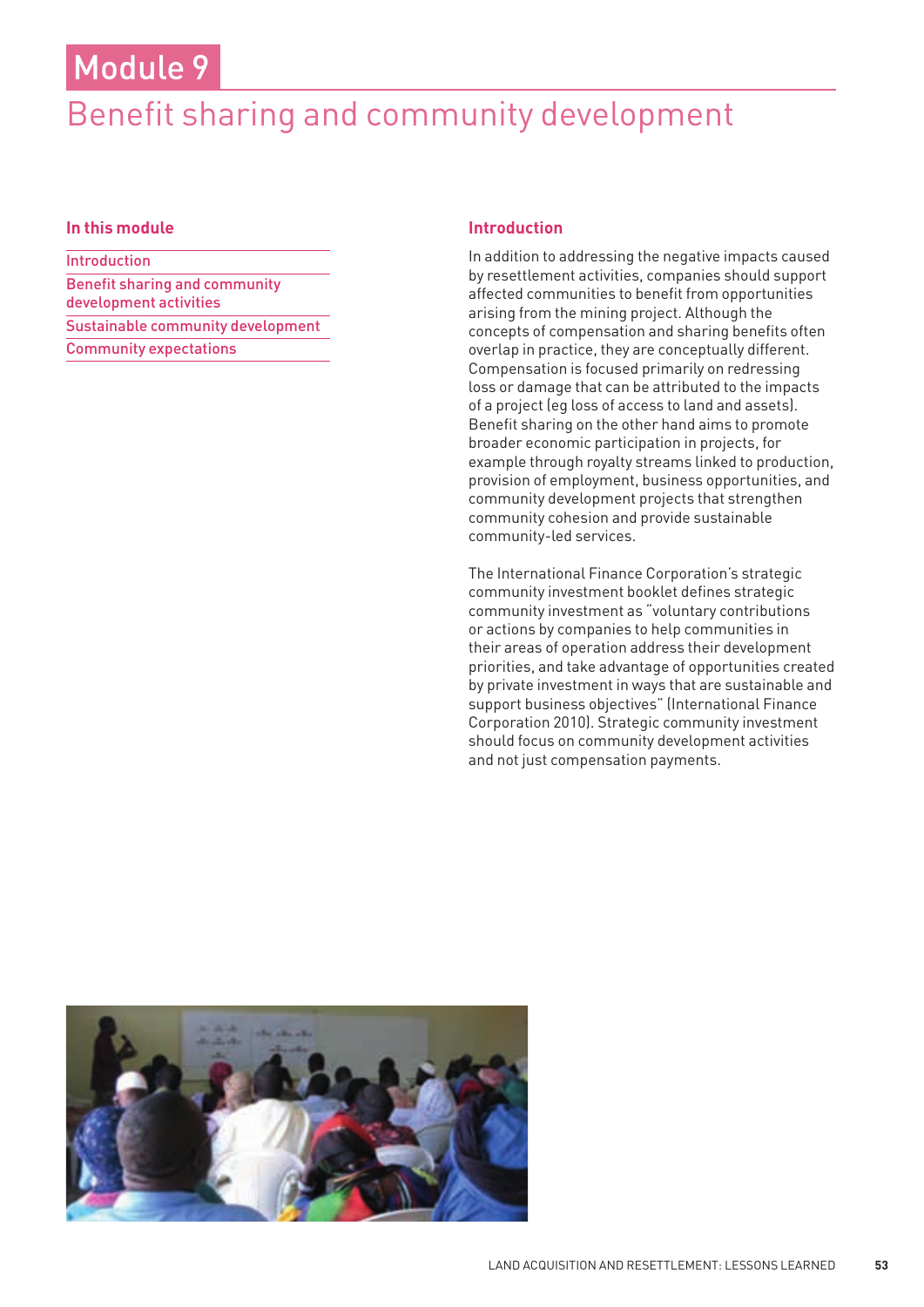<span id="page-53-0"></span>Figure 9.1 Examples of benefit sharing



## **Benefit sharing and community development activities**

There are a number of potential ways in which projects can share benefits and support community development activities with impacted communities, as indicated in Figure 9.1. However, what is appropriate for a particular project will depend on the specific context and circumstances.

## **Sustainable community development**

- Avoidance of long-term community dependency on the project is critical for the sake of communities and projects.
- Strike a balance between providing developmental support and ensuring that the intended benefits are sustainable. Do not support programmes that cannot continue once company support ends.
- Consider activities that can increase the sustainability of community development programmes, including:
	- establishing community-led management committees
	- capacity building and training
	- advice and training on how to raise funds for activities as an alternative to company funding.
- Community development will not be sustainable without a local sense of ownership. Empowering communities to develop and manage projects is therefore as important as the project activity itself.
- Do not pretend that mines are sustainable however, they can contribute to broader sustainable development.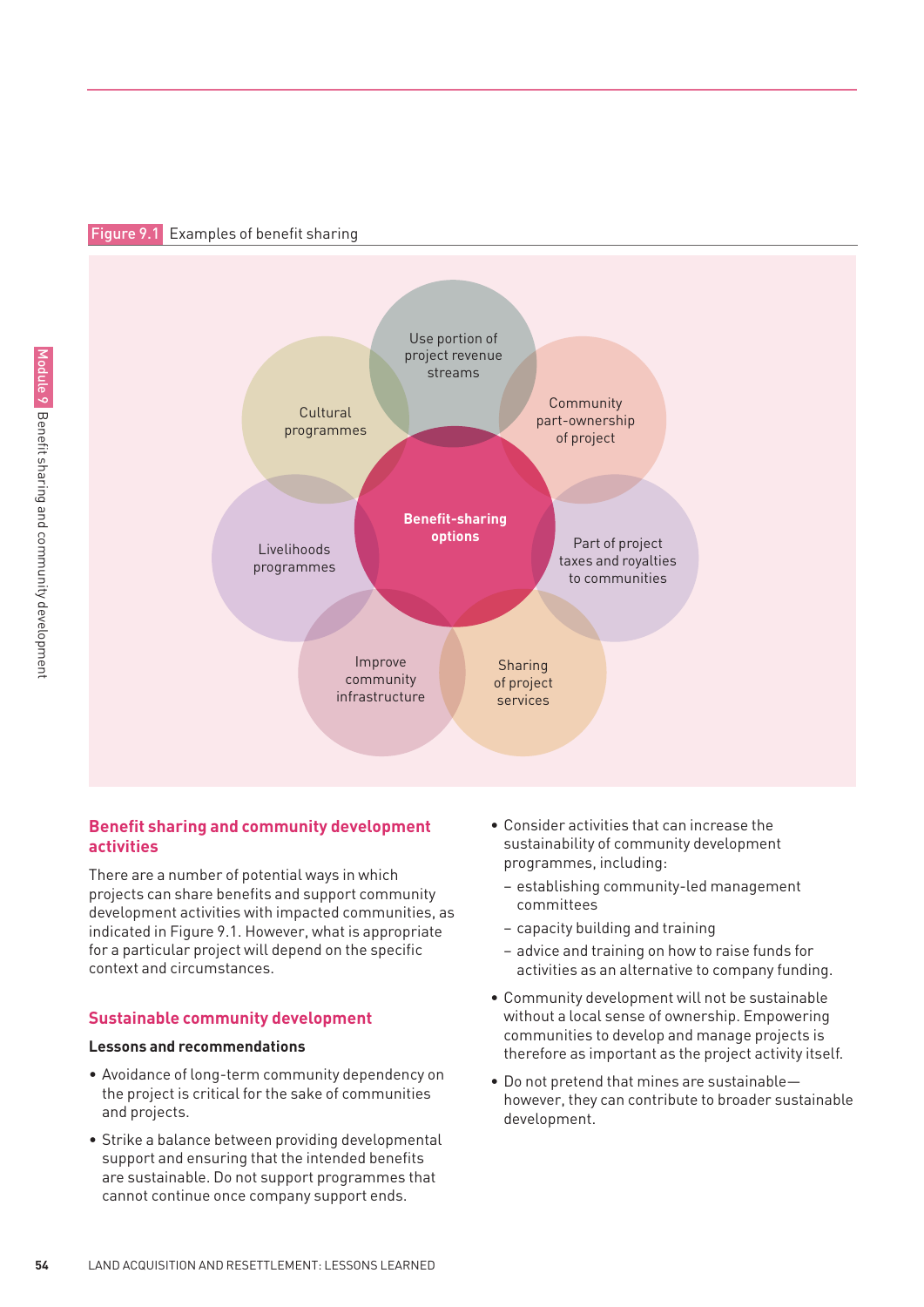## **Planning for sustainable community development**

## **Challenges**

- There is still often a lack of realism about the complexity of social issues and the effort, time and resources required to address these properly. It is easy to spend money, but not so easy to make a real and sustainable difference.
- Some companies still have the notion that community development can be properly undertaken by merely making ad hoc donations and undertaking unco-ordinated short-term initiatives.
- Companies typically have to deal with more than one neighbouring community, and it is challenging to find the right spending balance between the different communities. This can be exacerbated where there is a high level of mistrust in and between communities.

## **Lessons and recommendations**

- Putting in place a long-term life-of-project community development plan (based on baseline data collected in collaboration with the community) is critical to ensure that a company does not just adopt a piecemeal approach based on donations.
- Consider and plan social development initiatives in conjunction with resettlement planning. This will help to facilitate linkages between initiatives and livelihood restoration requirements specifically directed at project-affected persons.
- Community development plans should build onto the existing local government development plans rather than duplicating efforts. This is important because it will have a more sustainable impact, allows for projects to be continued after the life of the mine, is more efficient and builds on existing expertise.
- Ensure the company has a handover to governments or exit strategy at the planning stage, including the sustainability activities described above.
- Local context is critical—make sure that initiatives and programmes are locally appropriate and not simply imported from elsewhere.
- When engaging with affected communities about potential development initiatives, it is important to ensure inclusive consultation mechanisms.
- Careful consideration should be given to the most

#### **Newmont Ahafo Development Foundation**

Following extensive consultation with its host communities, Newmont established the Newmont Ahafo Development Foundation (Nadef) to support local sustainable community development projects in the ten communities near the Ahafo mine. Newmont contributes \$1 per ounce of gold sold and 1% of the net profit from the mine to Nadef.

To date, Nadef has accrued more than \$17 million. Through community-driven development decisions, as of September 2014 the fund has constructed and handed over about 63 infrastructure projects, while more than 4,900 educational scholarships have been awarded to students pursuing senior high-school and tertiary education.

#### **Collaborating with government and communities for sustainable education projects**

LAND ACCULIST THE SETTLEMENT: THE SETTLEMENT: LAND ACQUISITION AND RESETTLEMENT: LAND ACQUISITION AND RESETTLEMENT: LAND ACQUISITION AND RESETTLEMENT: LAND ACQUISITION AND RESETTLEMENT: LESSONS LEARNED<br>
AND ACQUISITION AND One project in the Philippines focused specifically on educational assistance for communities impacted by resettlement. When the project finished, some project materials were allocated to building an elementary and high school, as there was no such school in the area before (people had to travel by boat to other islands to attend school). The project provided four buildings, and collaborated with the Department of Education who are responsible for operating the school (including teachers' salaries etc). A co-operative was also formed with a boat to carry children from another island to attend the school.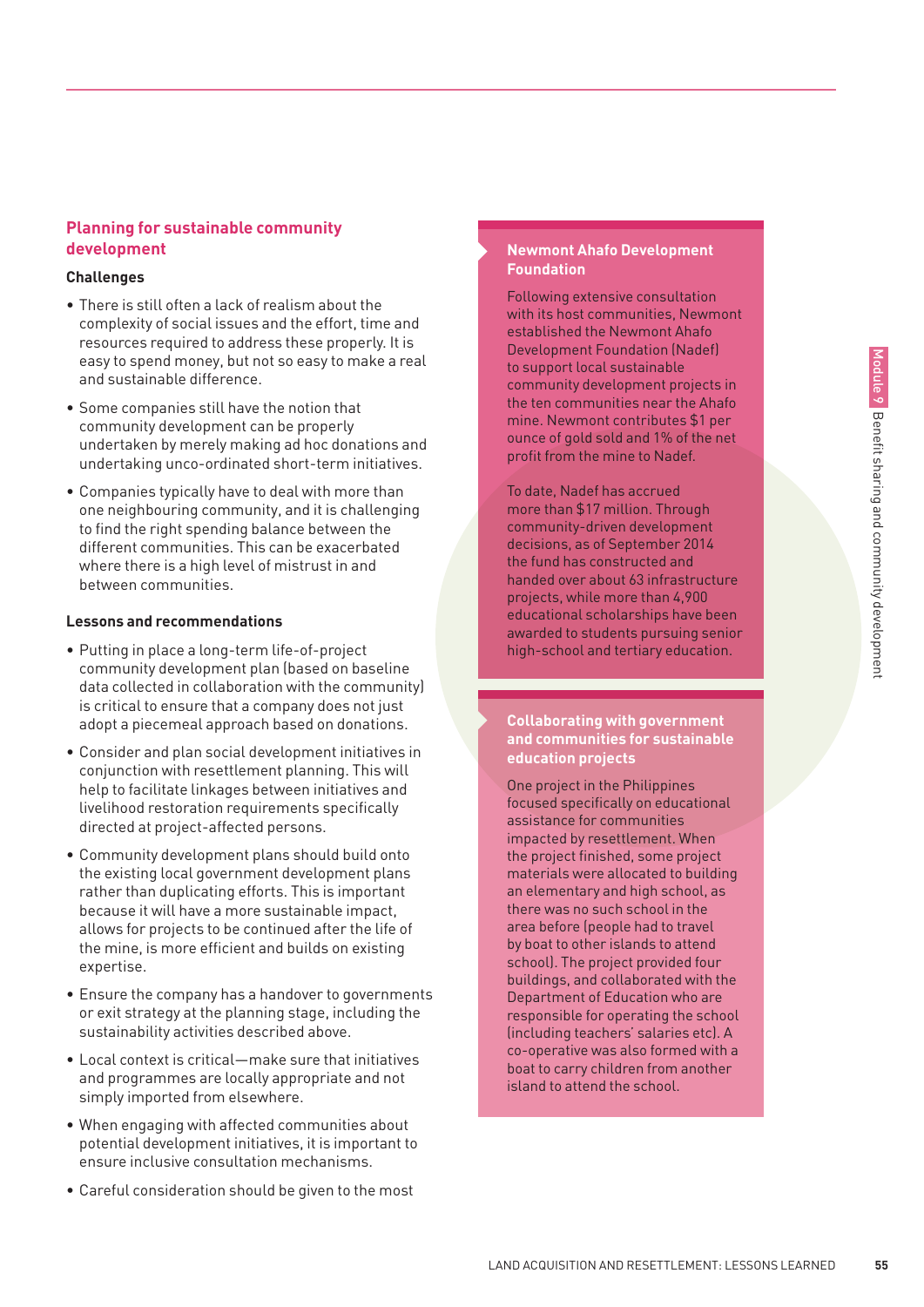<span id="page-55-0"></span>appropriate methods to implement community development programmes. These could include:

- company foundations or trusts
- in-house implementation
- third-party implementation
- multi-stakeholder partnerships.

### **Community expectations**

#### **Challenges**

- **56 Community expectations**<br> **Community apvernment and**<br> **56 Civen increasing community, government and**<br>
societal expectations, it is often difficult to get<br>
and societal expectations, it is often difficult to get<br>
an • Given increasing community, government and societal expectations, it is often difficult to get people to realise that the "cake" is limited in relation to extractive sector projects after one takes account of the costs of development and operation as well as taxes and other levies.
	- In some instances, executives, while acknowledging in principle that benefit sharing is necessary, are jaded when they see little apparent return on the money they spend and feel that the more they give, the more communities, government and other stakeholders demand.

#### **Lessons and recommendations**

- Address perceptions as well as facts. Actions speak louder than words, so the project needs to make a real impact before companies will receive credit for it.
- Understand what it will cost before you promise it, and do not over-promise. It is better to underpromise and then over-deliver.
- Think about what precedents you are setting when you decide to go ahead with a community development initiative.
- Be fair, consistent and transparent. Sustainable



development is not possible without a local sense of ownership and empowerment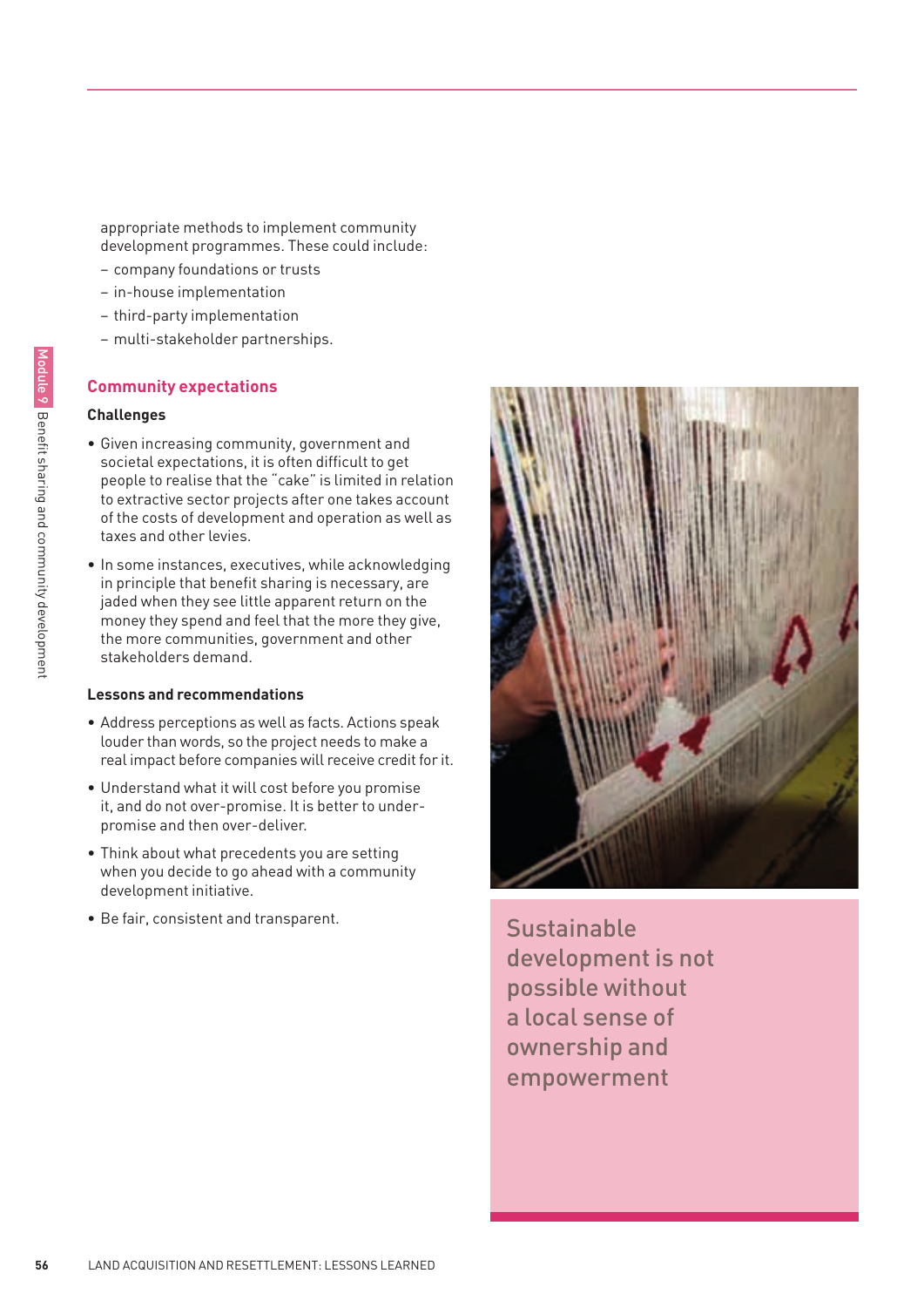## <span id="page-56-0"></span>Module 10

## Monitoring, evaluation and reporting

#### **In this module**

| Introduction                         |
|--------------------------------------|
| Performance measurement or           |
| outputs                              |
| <b>Impact monitoring and outcome</b> |

## **Introduction**

Monitoring and evaluation (M&E) of a project are critical in terms of answering the questions:

- What constitutes success?
- When have we finished?

Unfortunately, many projects only get around to thinking seriously about M&E after companies have conducted baseline studies and are well advanced in the process of project planning and stakeholder engagement, or are even about to commence implementation. It is critical that M&E is considered and integrated into project planning from the outset so that meaningful indicators can be developed early and measured in order to answer these critical questions.

The International Finance Corporation (IFC) requires project sponsors to "monitor and report on the effectiveness of RAP [resettlement action plan] implementation". The objective should be to "provide the sponsor with feedback on RAP implementation and to identify problems and successes as early as possible to allow timely adjustment of implementation arrangements" (IFC 2002). The purpose of monitoring is to provide project managers, as well as directly affected persons, households, communities and project financiers, with timely, concise, indicative information on whether compensation, resettlement, other impact mitigation or community development measures are on track to achieve sustainable livelihood restoration and improvement in the welfare of the affected people, or whether plans need to be adjusted.

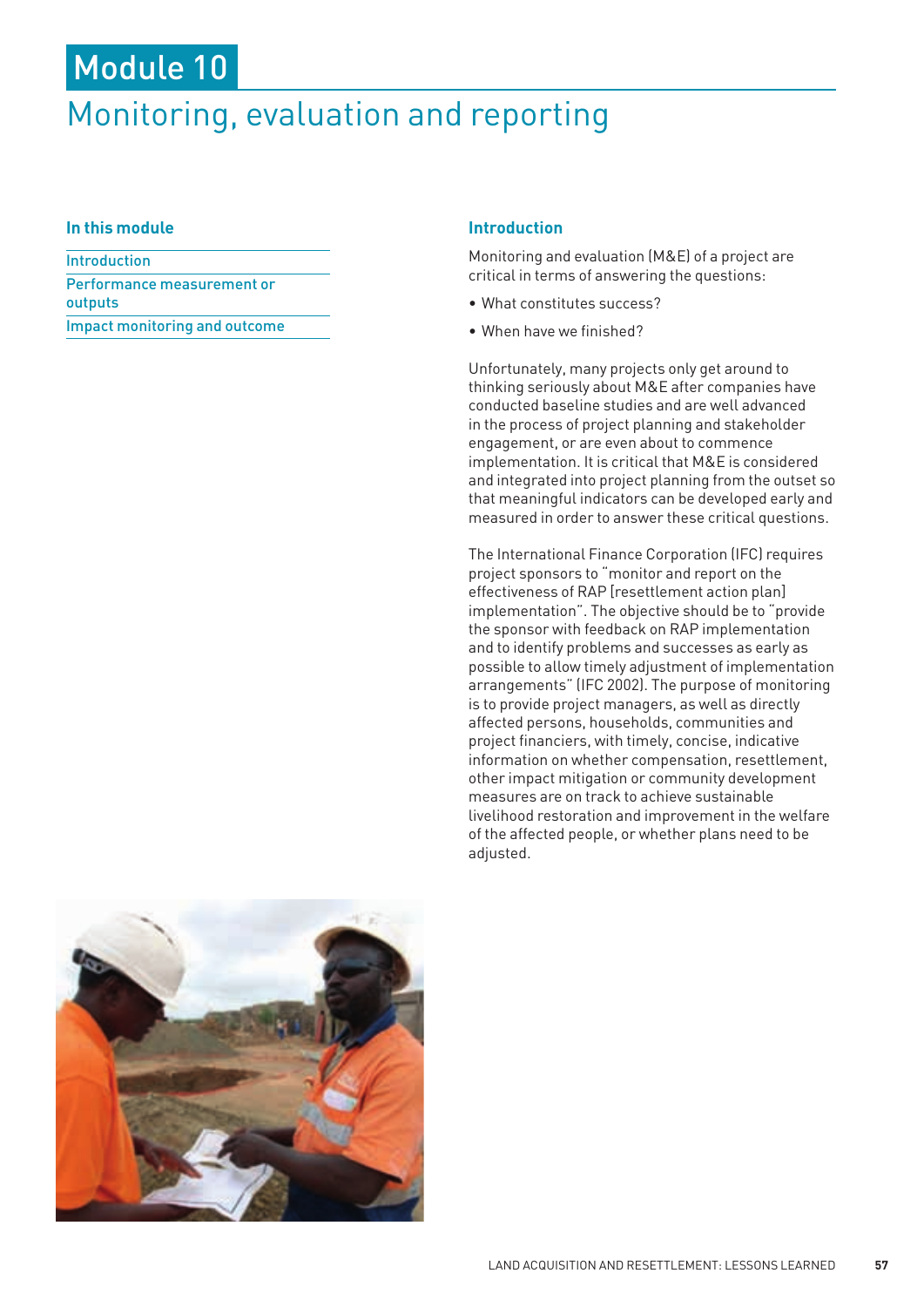#### <span id="page-57-0"></span>**Challenges**

- Lack of a structured plan for monitoring of resettlement process and outcomes.
- Failure to have clear monitoring indicators to assess performance against baseline conditions and the RAP.
- Lack of adequate baseline data against which to monitor resettlement progress and impact on livelihoods.
- Lack of effective internal monitoring and recordkeeping systems.
- Lack of an adequate, independent monitoring mechanism.
- Lack of community involvement in M&E.
- Inadequate reporting to stakeholders.
- Lack of structure resulting in community monitoring being used as a forum for people to make additional demands.
- Cessation of external M&E after moves to resettlement sites have been completed.
- A focus on performance measuring, through outputs (eg number of people trained in alternative livelihoods) rather than impact monitoring through outcomes (eg revenue earned by households trained or improvements in the quality of life).
- Lack of resources dedicated to M&E specific staff should be dedicated to it.

#### **Lessons and recommendations**

#### Planning to monitor and evaluate

- The company should allocate adequate resources to M&E. The resettlement team should develop a formal structured M&E plan specific to resettlement.
- Appropriate databases, reporting and collation systems should be put in place to capture and analyse monitoring data.
- Final external evaluation at the end of projects, including a completion audit, should be planned for.
- Indicators should be established at the outset of projects and integrated into baseline datagathering efforts.

#### What to monitor and evaluate

- Monitor and evaluate achievement against objectives; compliance with methods set out in the RAP and associated management plans such as the livelihood restoration plan, cultural heritage management plan, etc; and difficulties arising from implementation.
- It is easy to measure what has been done (outputs or performance measurement), but it is more important to measure what effect that activity had on communities, that is, whether the activity was successful (outcomes or impact monitoring).
- A manageable and meaningful set of indicators should be chosen rather than trying to track everything. This can be extremely difficult, and takes expertise and time.
- Data should be disaggregated to capture outputs, outcomes and impacts for specific groups of interest, for example by gender, vulnerability, age, location, etc.
- It is critical to monitor post-resettlement impacts on livelihoods and well-being.

Final external evaluation at the end of projects, including a completion audit, should be planned for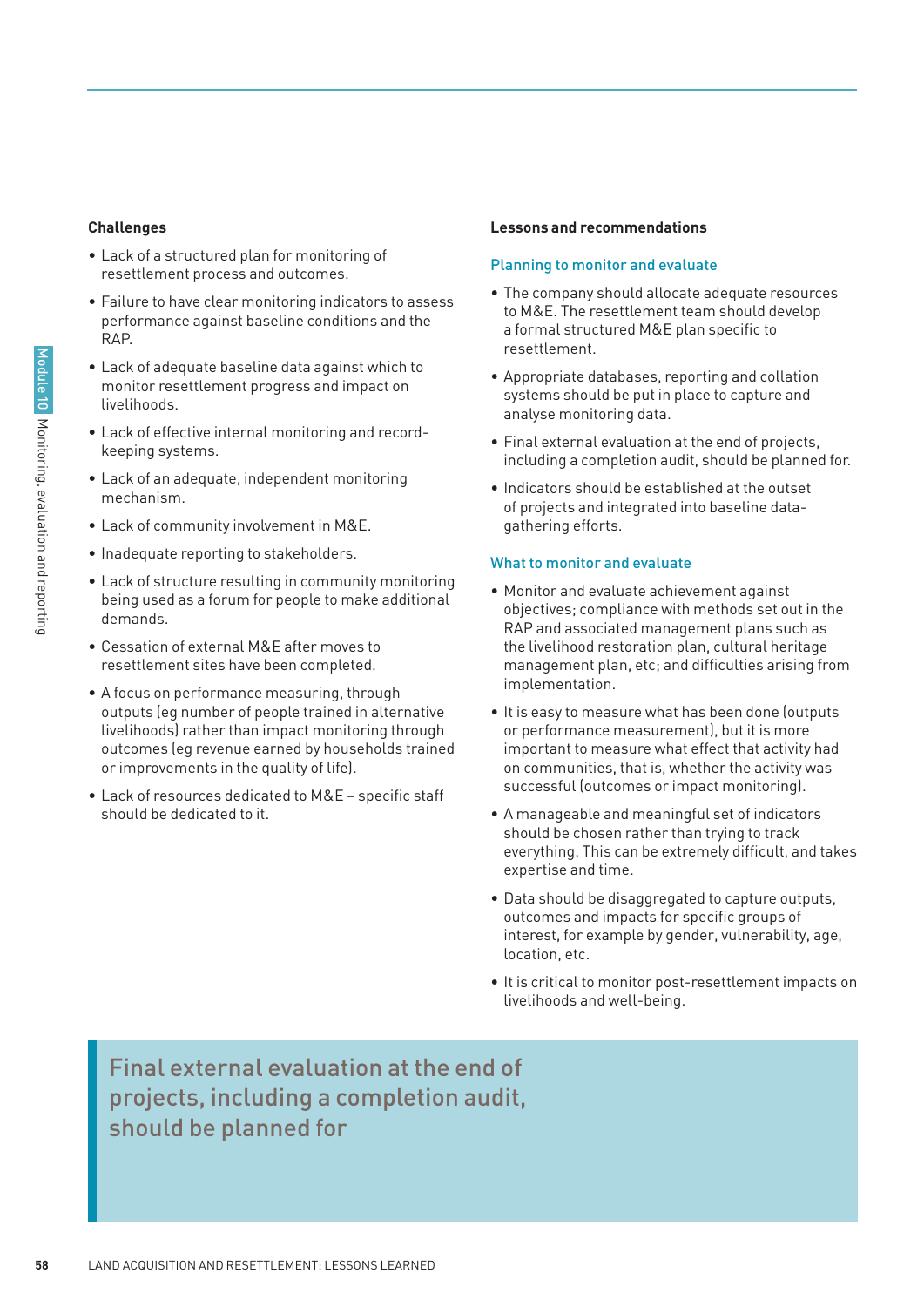## <span id="page-58-0"></span>Example outputs for performance measurement

- Whether actions and commitments for compensation, resettlement, land access and community development in the RAP and other management plans are implemented fully and on time.
- Whether entitled persons receive their compensation and replacement housing on time.
- Whether vulnerable persons such as femaleheaded households, sharecroppers and tenants are tracked and assisted as necessary.
- Whether complaints and grievances are followed up with appropriate corrective action.
- Whether community perceptions about the resettlement activities are positive.

## Example outcomes for impact monitoring

- Whether compensation and livelihood investments lead to sustainable livelihood restoration.
- Whether community development activities lead to improvement in the welfare of project-affected persons, households and communities.
- Whether there are broader project impacts on surrounding communities.

## When to monitor and evaluate

- •M&E should take place from the outset of resettlement activities and occur through the planning and engagement phases, as opposed to only occurring during implementation—it should continue post-resettlement and monitor the success of livelihoods and vulnerable people's programmes.
- Measuring whether or not livelihoods programmes have been successful requires a commitment to monitoring longer than two or three years—it may be up to ten years before livelihoods are fully restored in some cases, particularly where tree crops are impacted.
- Evaluate emergent, mid-term and long-term impacts of the resettlement activities on the welfare of impacted households, communities and local government.

### **Choosing indicators to measure the impacts of resettlement**

Ghanaian Australian Goldfields has developed specific indicators against which impacts will be assessed, including:

- the average landholding per affected household (compared to the original landholding sizes)
- Including<br>
a the average landholding area<br>
the original landholding sizes<br>
the proportion of households who<br>
have successfully re-established<br>
cash or some sure what<br>
of the land tenure status of affected<br>
the tenure statu • the proportion of households who have successfully re-established cash crops on new land
	- the land tenure status of affected households post-resettlement
	- the extent and impact of agricultural extension advice provided to affected households
	- the income and welfare status of vulnerable persons identified
	- the use of compensation monies generated as a result of resettlement
	- the regularity of resettlement committee meetings held.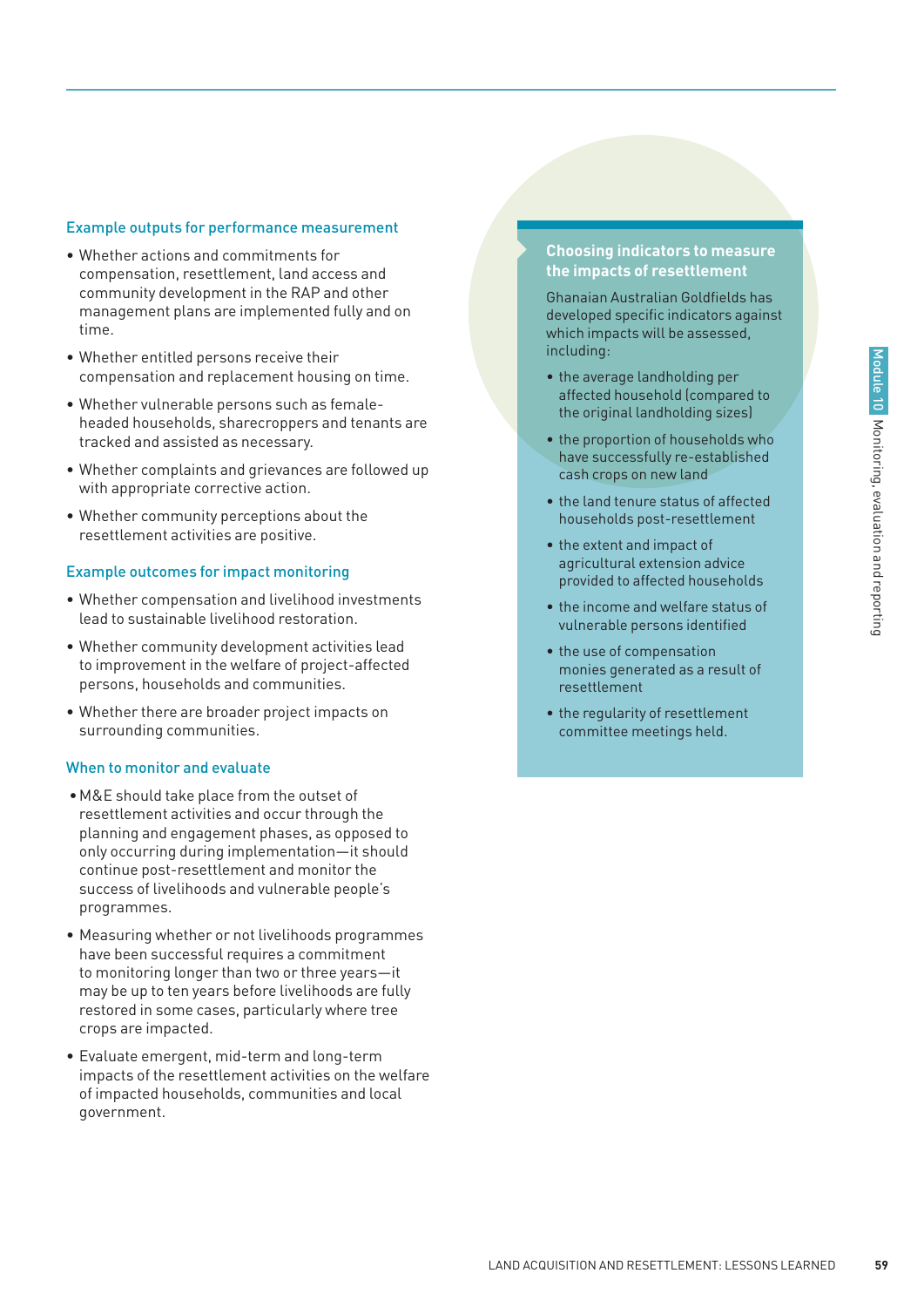#### Useful monitoring and evaluation methods

- Use of external monitors or panels of experts can help companies to plan and implement land access and resettlement properly and avoid key pitfalls.
- There should be sufficient involvement of the project-affected persons in participatory M&E of short-term, mid-term and long-term activities and effects.
- Sufficient and capable staff should be involved in M&E, including internal monitoring staff and community monitors.
- Communities should be involved in baseline surveys and external evaluations.
- The establishment of monitoring committees is a useful tool.
- Informal monitoring during daily interactions between resettlement teams and affected households can refine the monitoring approach by identifying predicted and new impacts and ensuring that the monitoring indicators and mitigation measures are appropriate.

#### How monitoring information should be used

- The M&E process should be used to internally reflect on previous resettlement phases and make necessary changes in subsequent phases.
- The evaluation serves to inform how future projects should or should not be planned.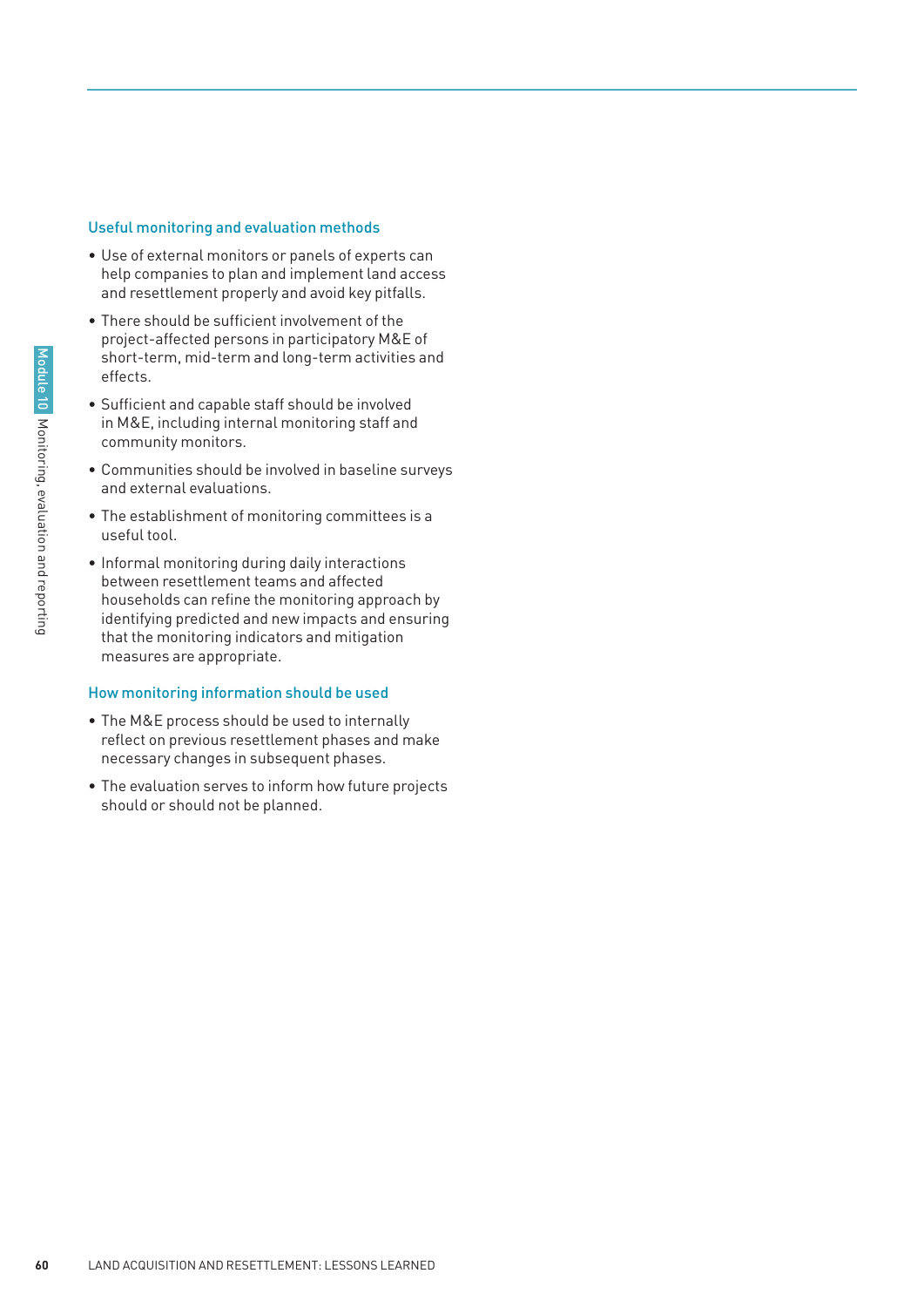## <span id="page-60-0"></span>Further information

| Glossary                                       |
|------------------------------------------------|
| Agreement                                      |
| Benefit-sharing                                |
| Community investment and community development |
| Compensation                                   |
| Completion audit / external evaluation         |
| Cut-off date                                   |
| Displaced people                               |
| Economic displacement                          |
| Entitlement                                    |
| Host community                                 |
| Indicator (monitoring)                         |
| Impact monitoring                              |
| Involuntary resettlement                       |
| Land acquisition                               |
| Livelihood restoration/re-establishment        |
| Local content                                  |
| Performance monitoring                         |
| Physical displacement                          |
| Project-affected person                        |
| Project affected household                     |
| <b>Resettlement Action Plan (RAP)</b>          |
| Resettlement packages and assistance           |
| <b>Resettlement Policy Framework</b>           |
| Stakeholders                                   |
| Sustainability                                 |
| Vulnerable groups                              |
|                                                |

## **References**

| Land Acquisition and resettlement e-library |
|---------------------------------------------|
| Land Acquisition and resettlement           |
| <b>Environmental and social Impact</b>      |
| Stakeholder engagement                      |
| Community development                       |
| Indigenous people                           |
| Human rights                                |
| Artisanal mining                            |

## **Acknowledgements**

| Companies in the original resettlement benchmark |  |
|--------------------------------------------------|--|
| Consulting team                                  |  |
| ICMM team.                                       |  |
| Photo credits                                    |  |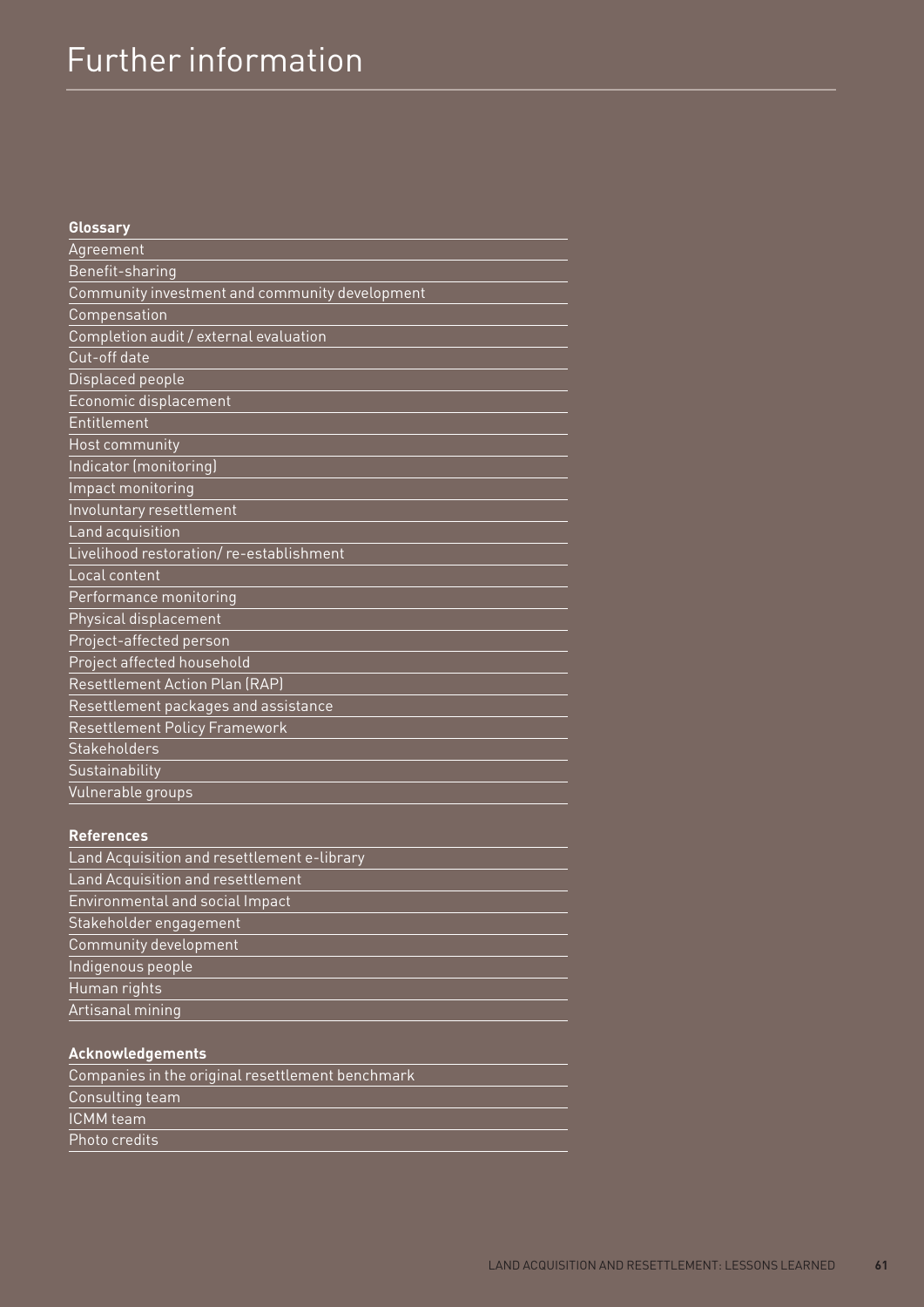#### <span id="page-61-0"></span>**Agreement**

A formal document between the company and those who are being displaced (individuals or whole communities). An agreement sets out what displaced people can expect in terms of replacement land, housing and livelihoods and should provide details on the respective roles and responsibilities of all parties. It forms part of the company's stakeholder engagement and is the conclusion of both consultation and negotiation processes.

#### **Benefit-sharing**

Where the communities who are impacted by the mine development also benefit from the mine's presence. This may be through receiving part of the revenues directly, employment and business opportunities created or increased access to services and infrastructure. Whilst compensation activities attempt to mitigate negative impacts, benefit sharing seeks to go beyond this to achieve an overall positive impact.

#### **Community investment and community development**

Initiatives that aim to improve social, cultural or livelihoods outcomes for communities. These can include initiatives related to education, health, business support services, infrastructure or community association support. To ensure their sustainability, these projects should be handed over to local communities or governments as early as possible.

#### **Compensation**

Cash payments or in-kind contributions for assets acquired or affected by a project.

Completion audit / external evaluation An evaluation by an independent third party to assess whether the outcome of the Resettlement Action Plan complies with applicable policies on resettlement.

#### **Cut-off date**

The date after which people will not be considered eligible for compensation. After this they are not included in the list of project-affected persons as defined by the socio-economic survey.

#### **Displaced people**

All the people affected by a project through land acquisition, relocation, or loss of incomes. It includes any person, household, firms, or public or private institutions who, as a result of a project, would have

1 Adapted from IFC (2002). Handbook for Preparing a Resettlement Action Plan. Washington, DC, IFC.

their (i) standard of living adversely affected; (ii) right, title or interest in all or any part of a house, land (including residential, commercial, agricultural, plantations, forest and grazing land) or any other moveable or fixed assets acquired or possessed, in full or in part, permanently or temporarily adversely affected; (iii) business, occupation, place of work, residence, habitat or access to forest or community resources adversely affected, with or without displacement or (iv) loss of access to fishing grounds.

#### **Economic displacement**

Where the construction or operation of a project or its associated facilities contributes to loss of income streams or means of livelihood resulting from land acquisition or obstructed access to resources (land, water, or forest).

#### **Entitlement**

The range of measures comprising cash or kind compensation, relocation cost, income rehabilitation assistance, transport assistance, income substitution and various other allowances.

#### **Host community**

The community into which people who are physically displaced by a project are resettled.

#### **Indicator (monitoring)**

An indicator is a measurement tool for performance monitoring, impact monitoring and evaluation of projects. Indicators measure the change we expect to see if the activity is successful, using data as evidence of that activity or change.

#### **Impact monitoring**

Complements 'performance monitoring' (see definition below). It seeks to assess the effect of Resettlement Action Plan (RAP) activities on individuals and whole communities and whether that effect is sustained beyond the project intervention period. Impact monitoring also enables the project to assess whether RAP activities are successful in meeting the community's needs.

#### **Involuntary resettlement**

Refers both to physical displacement and to economic displacement as a result of project- related land acquisition. Resettlement is considered involuntary when affected individuals or communities do not have the right to refuse land acquisition that results in displacement. This occurs in cases of (i) lawful expropriation or restrictions on land use based on eminent domain and (ii) negotiated settlements in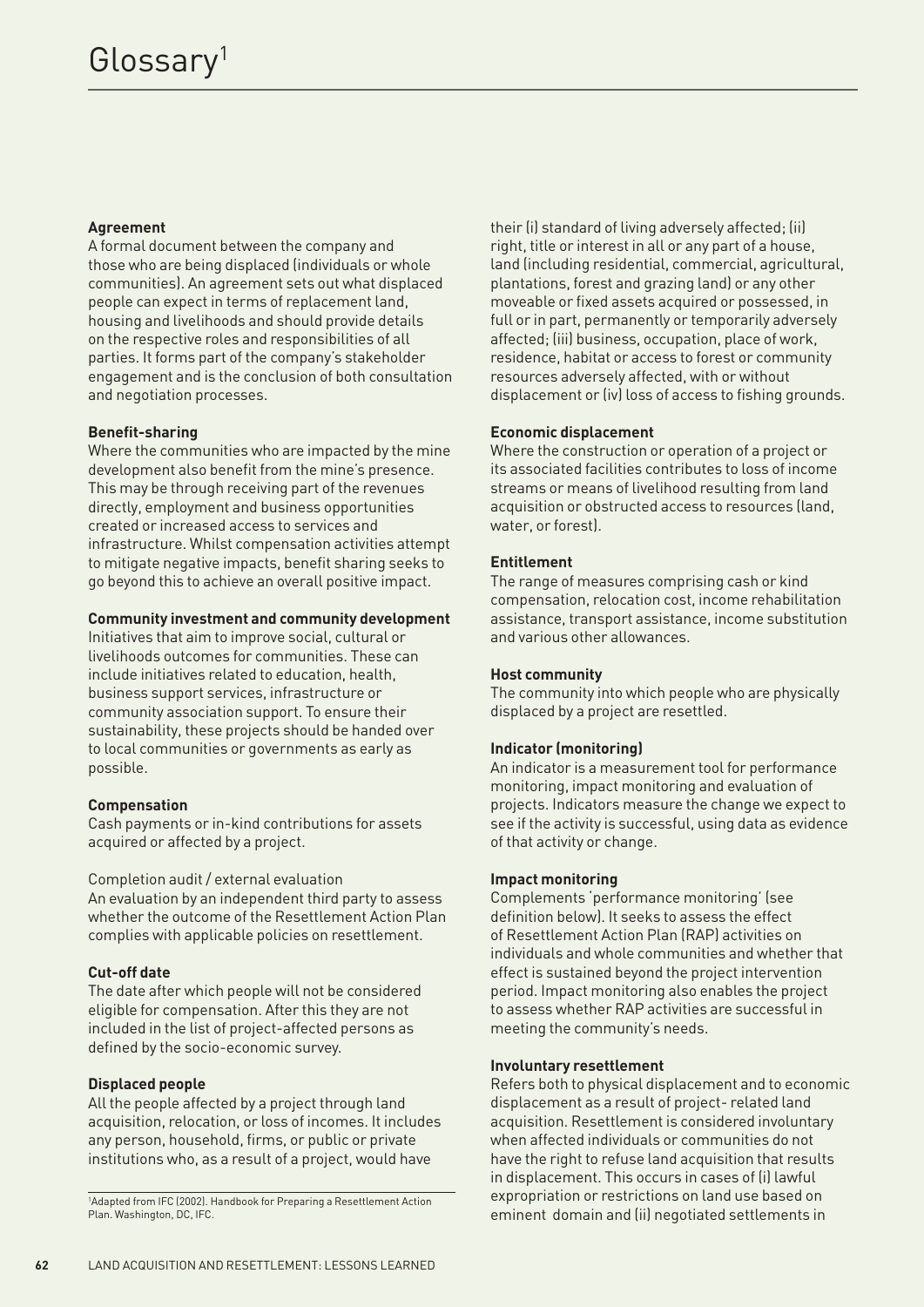<span id="page-62-0"></span>which the buyer can resort to expropriation or impose legal restrictions on land use if negotiations with the seller fail. In the event of adverse economic, social, or environmental impacts from project activities other than land acquisition (eg loss of access to assets or resources or restrictions on land use). According to IFC's Performance Standard 1 such impacts should be avoided, minimised, mitigated or compensated for.

#### **Land acquisition**

The process by which a project acquires land from affected individuals or households in exchange for compensation at replacement value.

#### **Livelihood restoration/ re-establishment**

The measures required to ensure that project-affected persons have the resources to at least restore, if not improve, their livelihoods. Livelihoods can include employment and business opportunities, commercial and subsistence agriculture as well as land-based subsistence activities which depend on resources (eg for fuel, water, hunting and foraging). For these factors to be restored, attention must be paid to potential barriers such as health, education and social cohesion. Consideration should be given to using community development initiatives to overcome these barriers.

#### **Local content**

Services or goods which the project procures locally, rather than through national or international suppliers.

#### **Performance monitoring**

Assesses whether activities are being carried out in accordance with the RAP. It must be accompanied by impact monitoring (see definition above) to ensure its effectiveness.

#### **Physical displacement**

Loss of shelter and assets resulting from the acquisition of land associated with a project that requires the affected person(s) to move to another location.

#### **Project-affected person**

Has the same meaning as a 'displaced person' in IFC's Performance Standard 5 (IFC, 2012). It is any person experiencing loss of asset, access to income whether of a temporary or permanent nature due to the land acquisition process regardless of whether they are physically displaced or relocated or not.

#### **Project affected household**

The family or collection of project-affected persons that will experience effects from land acquisition

regardless of whether they are physically displaced, relocated or neither of the two.

#### **Resettlement Action Plan (RAP)**

The document in which a project sponsor or other responsible entity specifies the procedures that it will follow and the actions that it will take to mitigate adverse effects, compensate losses, and provide development benefits to persons and communities affected by an investment project.

#### **Resettlement packages and assistance**

Support provided to people who are physically displaced by a project. Assistance may include transportation, food, shelter, and social services that are provided to affected people during their relocation. Assistance may also include cash allowances that compensate affected people for the inconvenience associated with resettlement and cover the expenses of a transition to a new locale, such as moving expenses and lost workdays.

#### **Resettlement Policy Framework**

Required for projects with sub-projects or multiple components that cannot be identified before project approval. They may also be appropriate where there are valid reasons for delaying the implementation of the resettlement, provided that the implementing party provides an appropriate and concrete commitment for its future implementation

#### **Stakeholders**

Those individuals, groups, organisations and institutions who are interested in, and potentially affected by a project, or have the ability to influence a project.

#### **Sustainability**

Interventions which aim to achieve social or economic outcomes which last after the project or investment in the service ends. This means that the supporting service or activity is self-sufficient and has the financial and human resources to continue after the project finance ends, and/or the knowledge and skills have been passed on to the beneficiaries to ensure the quality of life improvements last after the activity stops.

#### **Vulnerable groups**

People who by virtue of gender, ethnicity, age, physical or mental disability, economic disadvantage, or social status may be more adversely affected by resettlement than others. They may be limited in their ability to claim or take advantage of resettlement assistance and related development benefits.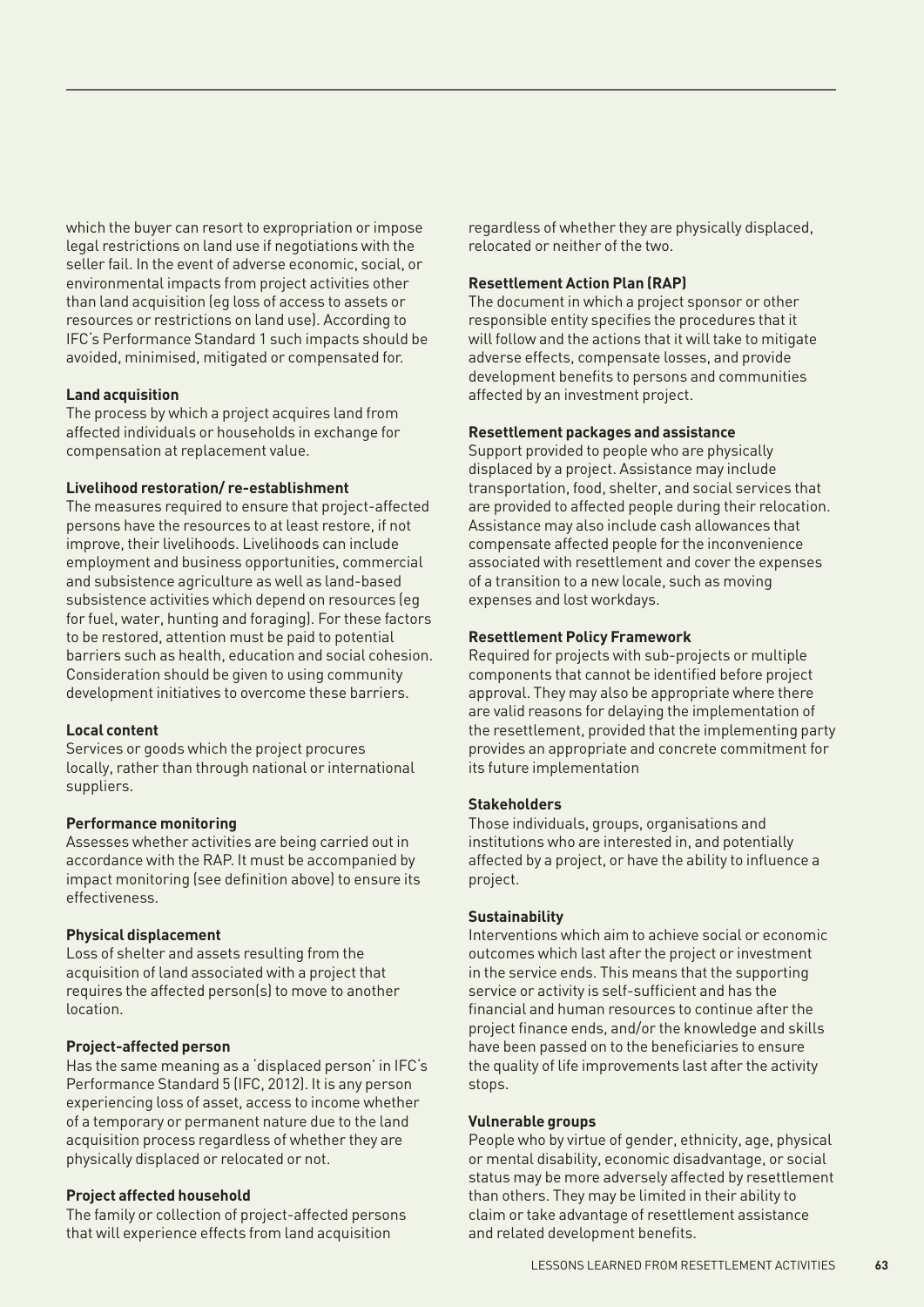#### <span id="page-63-0"></span>**Land acquisition and resettlement E-library**

Centre for Social Responsibility in Mining (2015)

Mining Resettlement, Queensland, Centre for Social Responsibility in Mining, University of Queensland

http://www.miningresettlement.org/

#### **Land acquisition and resettlement**

African Development Bank Group (2013).

Operational Safeguard 2—Involuntary Resettlement: Land Acquisition, Population Displacement and Compensation. In African Development Bank Group's Integrated Safeguards System: Policy Statement and Operational Safequards. Safequards and Sustainability series, Volume 1, Issue 1. Tunis, African Development Bank Group.

www.afdb.org/fileadmin/uploads/afdb/Documents/Policy-Documents/December\_2013\_-\_AfDB'S\_Integrated\_ Safeguards System - Policy Statement and Operational Safeguards.pdf

Asian Development Bank (2009).

Safeguard Requirements 2: Involuntary Resettlement. In Safeguard Policy Statement. Asian Development Bank policy paper, Manila.

http://www.adb.org/sites/default/files/institutional-document/32259/handbook-resettlement.pdf

IFC (2002). Handbook for Preparing a Resettlement Action Plan. Washington, DC, IFC. www.ifc.org/wps/wcm/connect/22ad720048855b25880cda6a6515bb18/ResettlementHandbook. PDF?MOD=AJPERES&CACHEID=22ad720048855b25880cda6a6515bb18

 $IFC [2012]$ 

Performance Standard 5: Land Acquisition and Involuntary Resettlement. Washington, DC, International Finance Corporation.

www.ifc.org/wps/wcm/connect/3d82c70049a79073b82cfaa8c6a8312a/PS5\_English\_2012.pdf?MOD=AJPERES

IFC (2012a).

Guidance Note 5: Land Acquisition and Involuntary Resettlement. Washington, DC, IFC. www.ifc.org/wps/wcm/connect/4b976700498008d3a417f6336b93d75f/Updated\_GN5-2012.pdf?MOD=AJPERES

Inter-American Development Bank (1998)¬¬. Operational Policy OP-710. In Involuntary Resettlement: Operational Policy and Background Paper. Washington, DC, Inter-American Development Bank. http://idbdocs.iadb.org/wsdocs/getdocument.aspx?docnum=2032100

Japan Bank for International Cooperation (2002).

Involuntary Resettlement. In Japan Bank for International Cooperation Guidelines for Confirmation of Environmental and Social Considerations. Tokyo, Japan Bank for International Cooperation. www.jica.go.jp/english/publications/jbic\_archive/environmental\_guidelines/pdf/guide.pdf

Reddy, Gerry, Smyth, Eddie and Steyn, Michael (2015). Land Access and Resettlement: A Guide to Best Practice. Sheffield, Greenleaf Publishing.

World Bank (2001a).

BP 4.12—Involuntary Resettlement. Revised April 2013. Washington, DC, World Bank. http://web.worldbank.org/WBSITE/EXTERNAL/PROJECTS/EXTPOLICIES/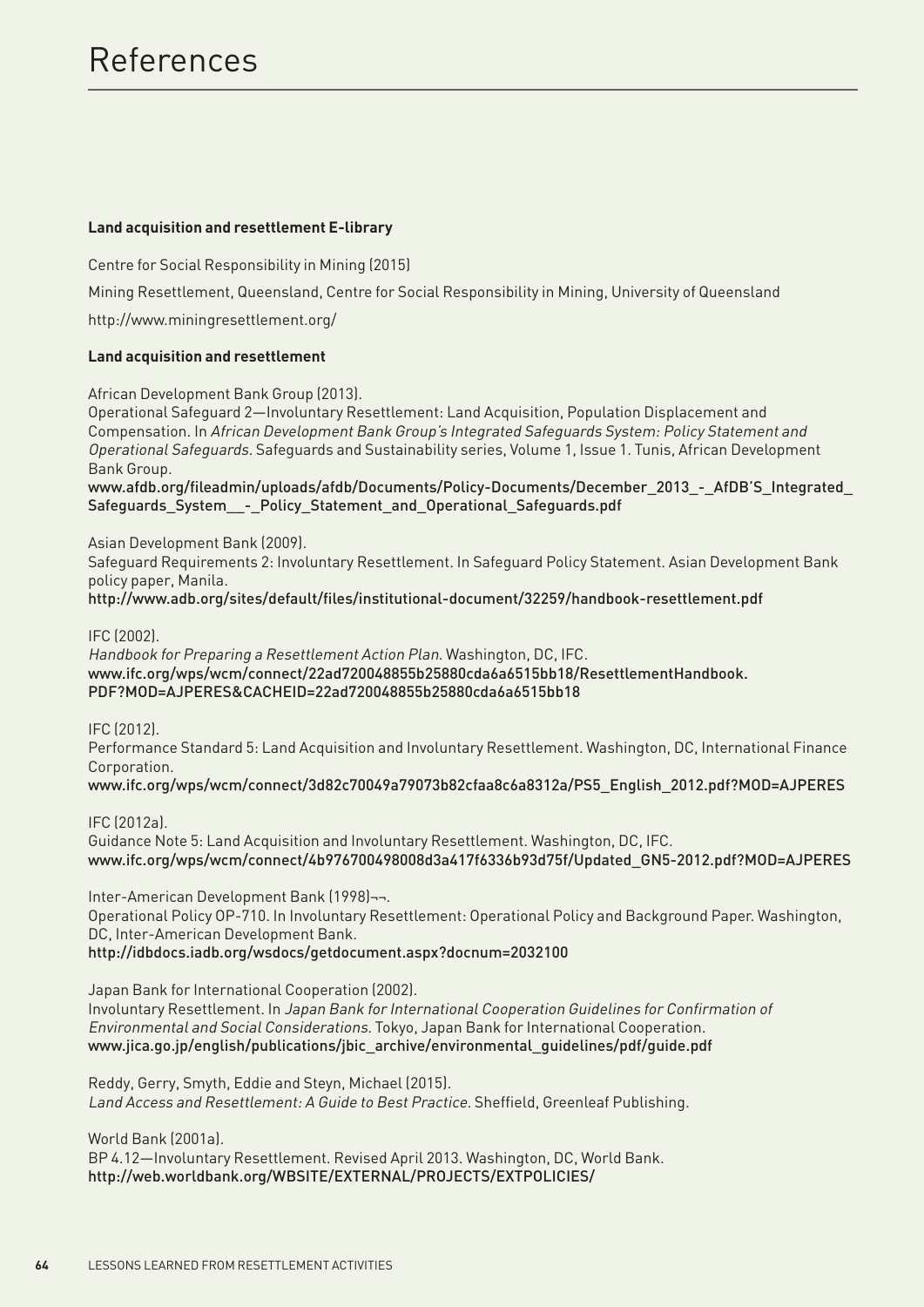#### <span id="page-64-0"></span>**Environmental and social Impact**

EBRD (2014). Environmental and Social Policy. London, EBRD. http://www.ebrd.com/news/publications/policies/environmental-and-social-policy-esp.html

Equator Principles (2013). The Equator Principles. Equator Principles Association. http://www.equator-principles.com/resources/equator\_principles\_III.pdf

IFC (2012b).

International Finance Corporation's Guidance Notes: Performance Standards on Environmental and Social Sustainability. Washington, DC, IFC.

www.ifc.org/wps/wcm/connect/e280ef804a0256609709ffd1a5d13d27/GN\_English\_2012\_Full-Document. pdf?MOD=AJPERES

IFC (2012a).

IFC Sustainability Framework: Policy and Performance Standards on Environmental and Social Sustainability, Access to Information Policy. Washington, DC, IFC.

http://www.ifc.org/wps/wcm/connect/b9dacb004a73e7a8a273fff998895a12/IFC\_Sustainability\_+Framework. pdf?MOD=AJPERES

#### **Stakeholder engagement**

IFC (2007).

Engagement: A Good Practice Handbook for Companies Doing Business in Emerging Markets. Washington, DC, IFC.

http://www.ifc.org/wps/wcm/connect/938f1a0048855805beacfe6a6515bb18/IFC\_StakeholderEngagement. pdf?MOD=AJPERES

IFC (2009).

Good Practice Note. Addressing Grievances from Project-Affected Communities: Guidance for Projects and Companies on Designing Grievance Mechanisms. Washington, DC, IFC. http://www.ifc.org/wps/wcm/connect/cbe7b18048855348ae6cfe6a6515bb18/ IFC%2BGrievance%2BMechanisms.pdf?MOD=AJPERES&CACHEID=cbe7b18048855348ae6cfe6a6515bb18

#### **Community development**

IFC (2010).

Strategic Community Investment: A Good Practice Handbook for Companies Doing Business in Emerging Markets. Washington, DC, IFC. http://www.ifc.org/wps/wcm/connect/f1c0538048865842b50ef76a6515bb18/12014complete-web. pdf?MOD=AJPERES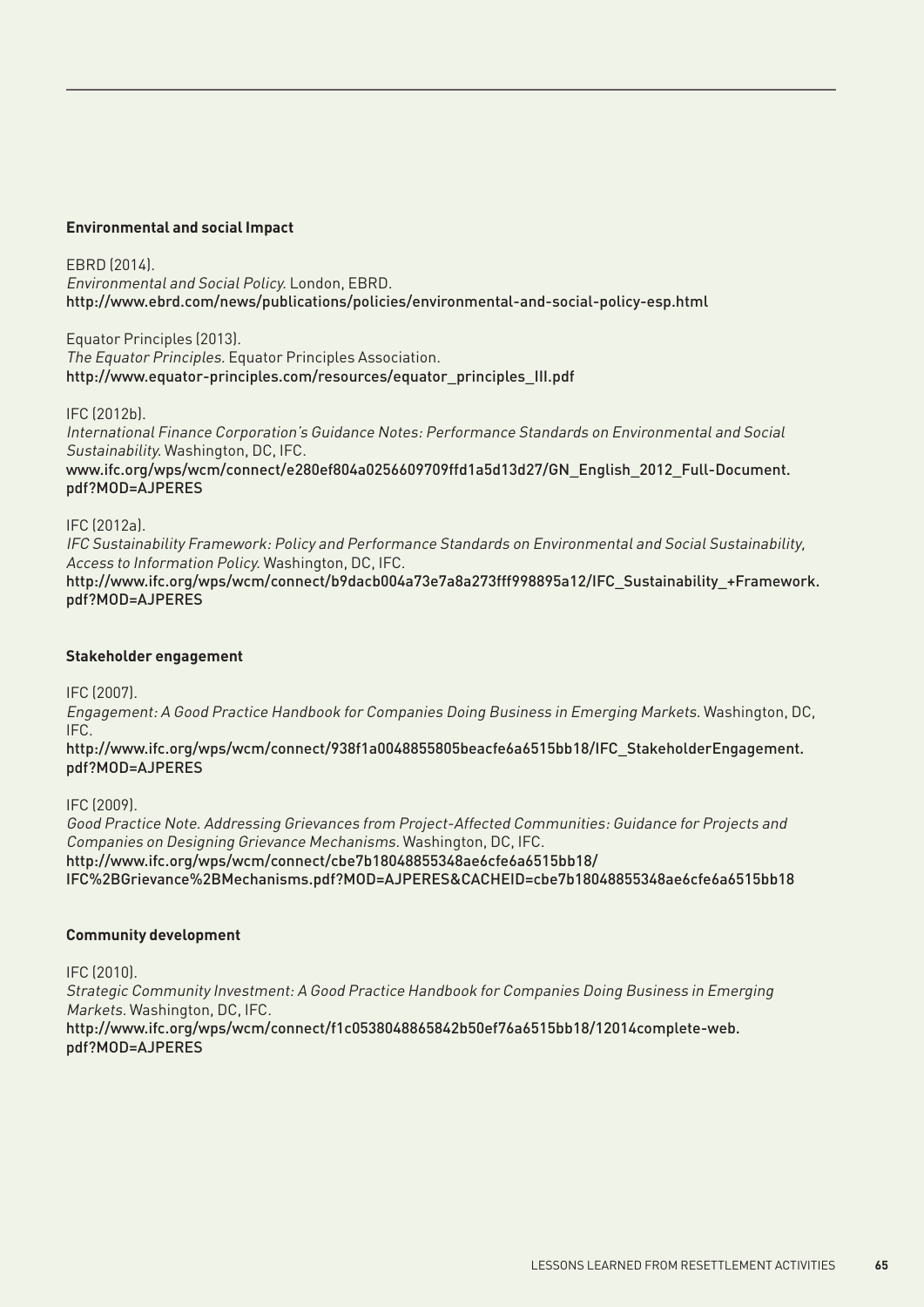#### <span id="page-65-0"></span>**Indigenous People**

ICMM (2015). Good Practice Guide: Indigenous Peoples and Mining. London, ICMM. http://icmm15ipg.interactiveinvestor.com.au/

ICMM (2013). Indigenous Peoples and Mining Position Statement. London, ICMM. www.icmm.com/document/5433

IFC (2012c). Performance Standard 7: Indigenous Peoples. Washington, DC, IFC. http://www.ifc.org/wps/wcm/connect/1ee7038049a79139b845faa8c6a8312a/PS7\_English\_2012. pdf?MOD=AJPERES

ILO (1989). C169—Indigenous and Tribal Peoples Convention, 1989 (No 169). Geneva, ILO. http://www.ilo.org/dyn/normlex/en/f?p=1000:12100:0::NO::P12100\_INSTRUMENT\_ID:312314

United Nations (2008). United Nations Declaration on the Rights of Indigenous Peoples. New York, United Nations. http://www.un.org/esa/socdev/unpfii/documents/DRIPS\_en.pdf

#### **Human Rights**

International Council on Mining and Metals (ICMM) (2009). "Human Rights in the Metals & Mining Industry: Handling and Resolving Local Level Concerns & Grievances" . London, ICMM. https://www.icmm.com/document/691

#### **Artisinal Mining**

ICMM (2010). Working Together: How Large-scale Mining Can Engage with Artisanal and Small-scale Miners. London, International Council on Mining and Metals. http://www.icmm.com/document/789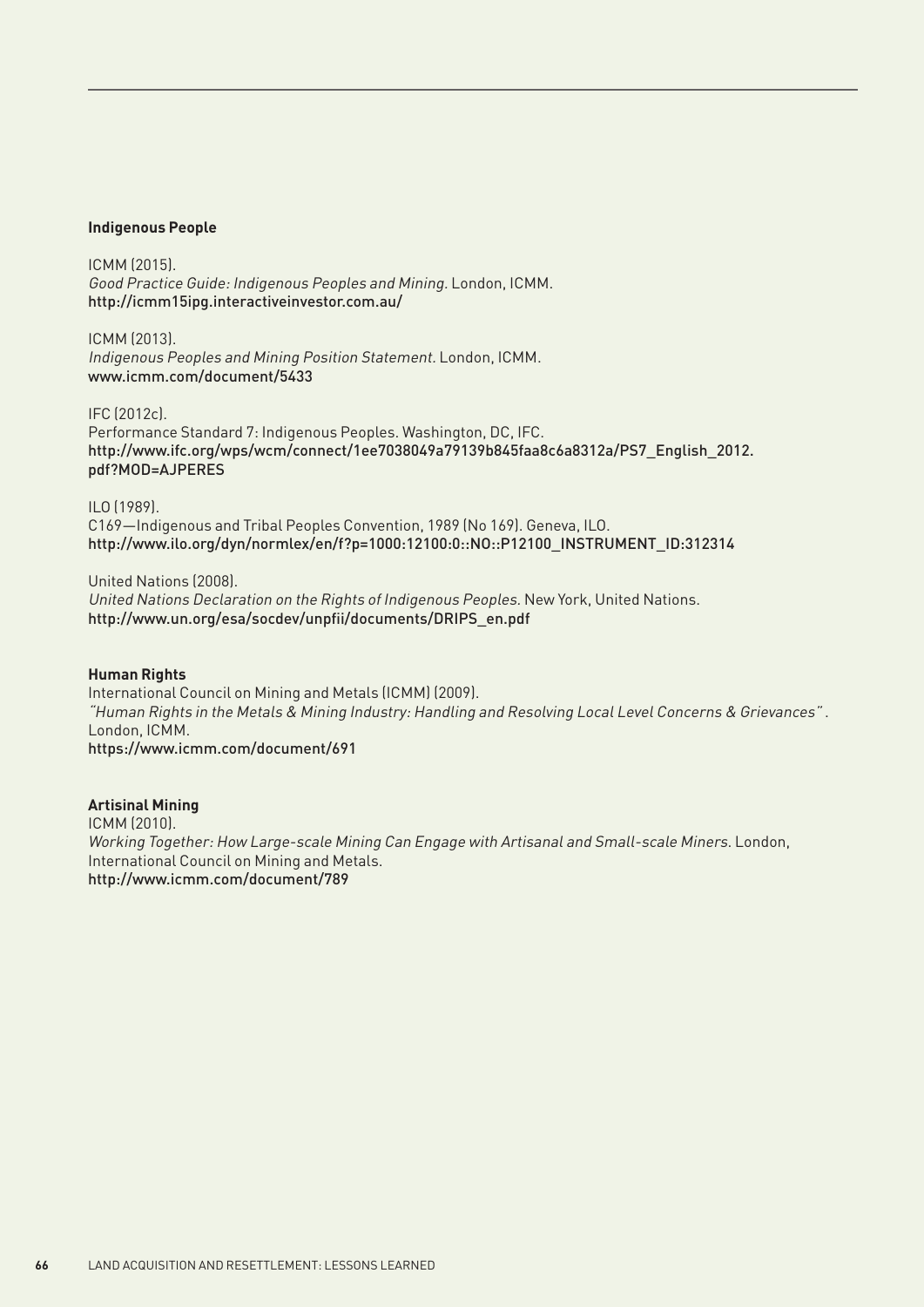#### <span id="page-66-0"></span>**Companies in the original resettlement benchmark**

ICMM in particular acknowledges Rio Tinto, Goldfields and Glencore for making key insights from an International Land Acquisition and Benchmarking Study available to a wider audience. The original benchmarking study focused primarily on the mining sector but also drew on lessons from oil and gas projects, hydroelectric dam projects and one national housing project on a non-attributable basis. We thank the companies and projects who contributed to that benchmarking study which informed the development of this document.

#### **Consulting team**

This document was developed by Intersocial Consulting, led by Mike Steyn and Eddie Smyth and based on an International Land Acquisition and Benchmarking study undertaken by them between 2011 and 2014. ICMM is grateful to the team for sharing the key lessons and recommendations from their study, for providing supporting tools and frameworks and their expert input into the module development.

#### **ICMM team**

Claire Larner led the development of this document on behalf of the ICMM Executive. Hafren Williams coordinated the adaptation and development of content for publication and online use. Devika Tampi and Kathleen Kawecki provided editorial and communications support and advice. We also thank Peter Berry at HSAG and the team at Interactive Investor for their creative input into the design and development of the online Flipbook.

#### **Photo credits**

ICMM wishes to thank Intersocial Consulting for the use of their images in this document.